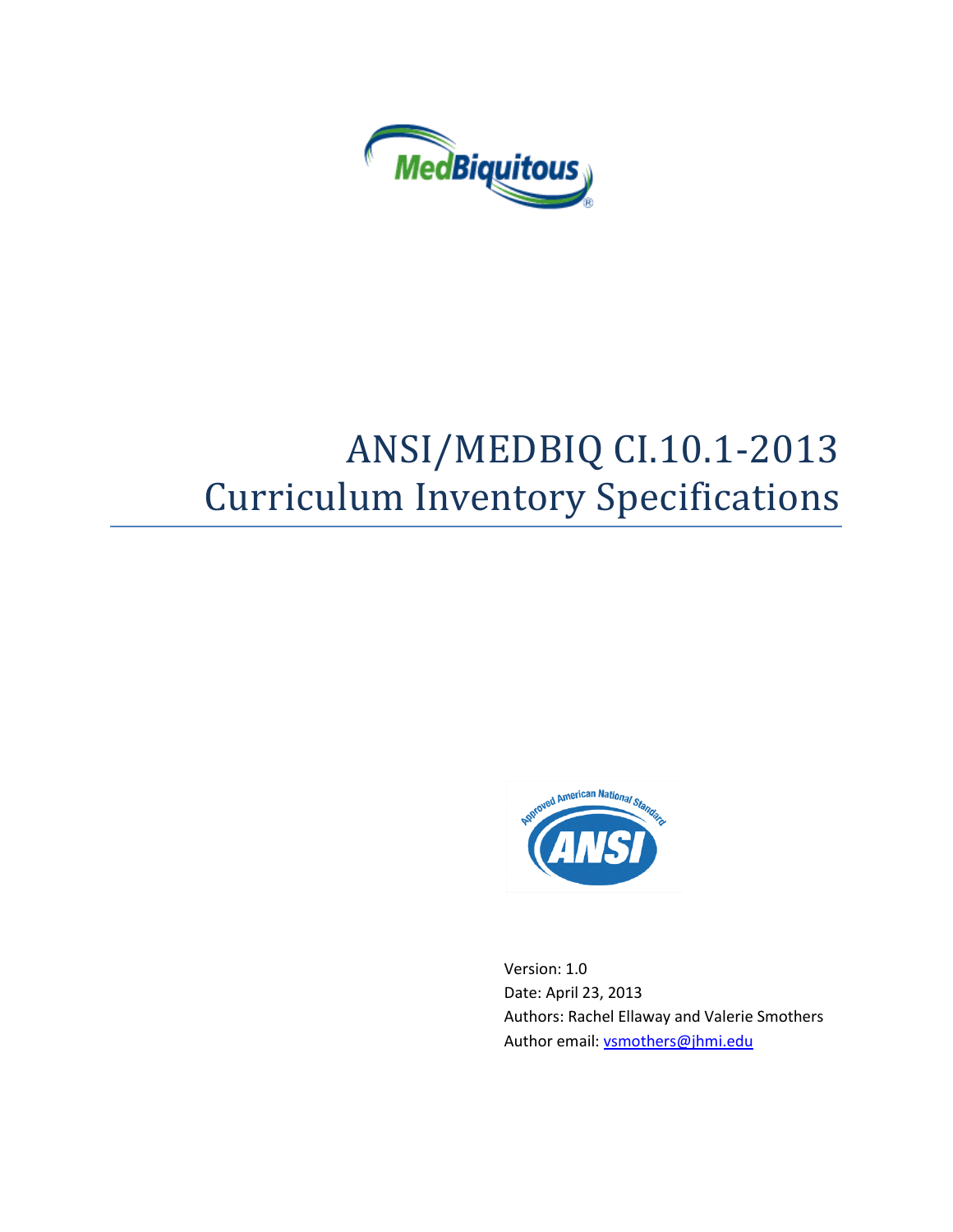# <span id="page-1-0"></span>**Version History**

| <b>Version</b><br>No. | Date       | <b>Changed By</b> | <b>Changes Made</b> |
|-----------------------|------------|-------------------|---------------------|
| 1.0                   | 2013-04-23 |                   |                     |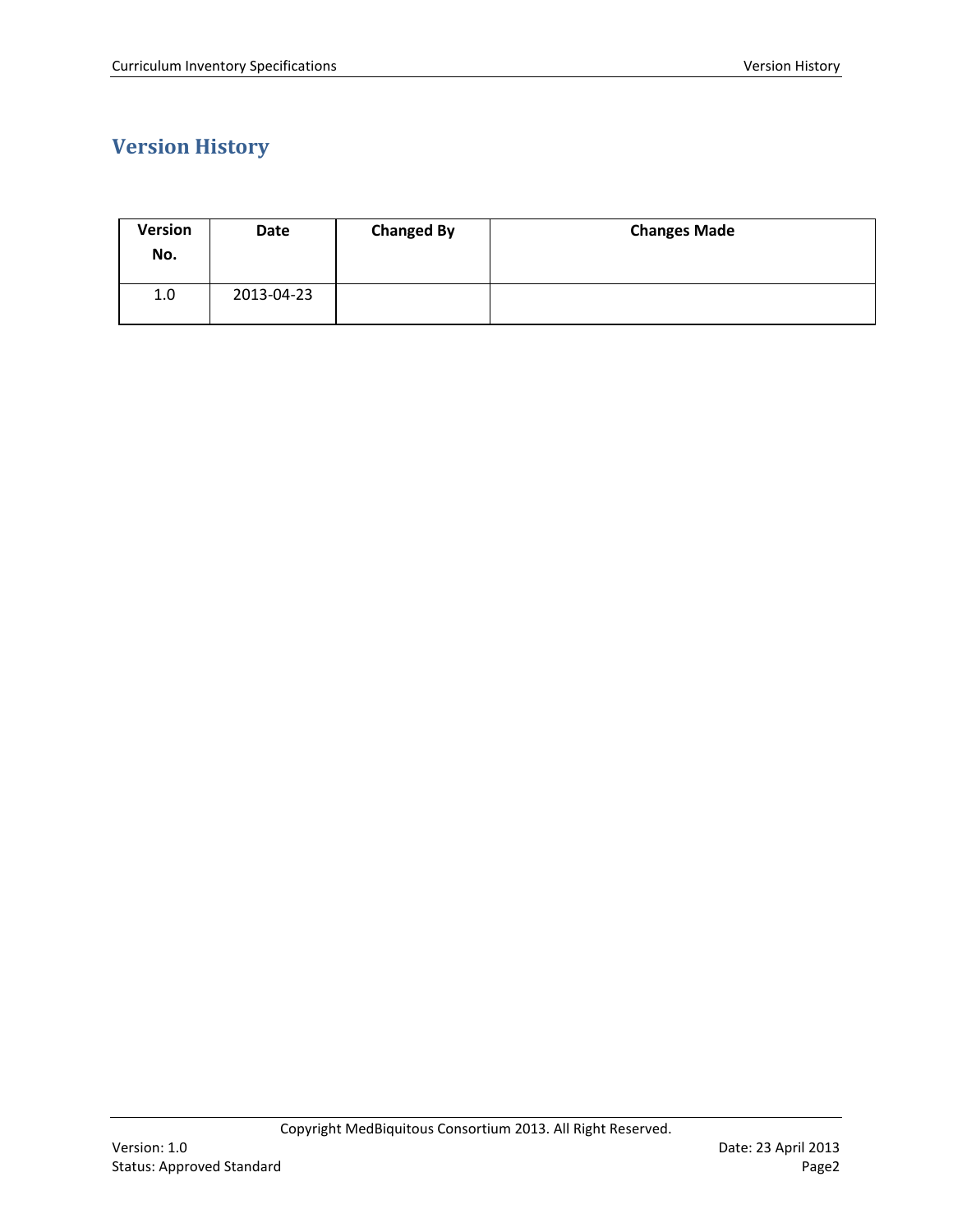# <span id="page-2-0"></span>**MedBiquitous Consortium XML Public License and Terms of Use**

MedBiquitous XML (including schemas, specifications, sample documents, Web services description files, and related items) is provided by the copyright holders under the following license. By obtaining, using, and or copying this work, you (the licensee) agree that you have read, understood, and will comply with the following terms and conditions.

The Consortium hereby grants a perpetual, non-exclusive, non-transferable, license to copy, use, display, perform, modify, make derivative works of, and develop the MedBiquitous XML for any use and without any fee or royalty, provided that you include the following on ALL copies of the MedBiquitous XML or portions thereof, including modifications, that you make.

- 1. Any pre-existing intellectual property disclaimers, notices, or terms and conditions. If none exist, the following notice should be used: "Copyright © [date of XML release] MedBiquitous Consortium. All Rights Reserved. http://www.medbiq.org"
- 2. Notice of any changes or modification to the MedBiquitous XML files.
- 3. Notice that any user is bound by the terms of this license and reference to the full text of this license in a location viewable to users of the redistributed or derivative work.

In the event that the licensee modifies any part of the MedBiquitous XML, it will not then represent to the public, through any act or omission, that the resulting modification is an official specification of the MedBiquitous Consortium unless and until such modification is officially adopted.

THE CONSORTIUM MAKES NO WARRANTIES OR REPRESENTATIONS, EXPRESS OR IMPLIED, WITH RESPECT TO ANY COMPUTER CODE, INCLUDING SCHEMAS, SPECIFICATIONS, SAMPLE DOCUMENTS, WEB SERVICES DESCRIPTION FILES, AND RELATED ITEMS. WITHOUT LIMITING THE FOREGOING, THE CONSORTIUM DISCLAIMS ANY IMPLIED WARRANTIES OF MERCHANTABILITY OR FITNESS FOR A PARTICULAR PURPOSE AND ANY WARRANTY, EXPRESS OR IMPLIED, AGAINST INFRINGEMENT BY THE MEDBIQUITOUS XML OF ANY THIRD PARTY PATENTS, TRADEMARKS, COPYRIGHTS OR OTHER RIGHTS. THE LICENSEE AGREES THAT ALL COMPUTER CODES OR RELATED ITEMS PROVIDED SHALL BE ACCEPTED BY LICENSEE "AS IS". THUS, THE ENTIRE RISK OF NON-PERFORMANCE OF THE MEDBIQUITOUS XML RESTS WITH THE LICENSEE WHO SHALL BEAR ALL COSTS OF ANY SERVICE, REPAIR OR CORRECTION.

IN NO EVENT SHALL THE CONSORTIUM OR ITS MEMBERS BE LIABLE TO THE LICENSEE OR ANY OTHER USER FOR DAMAGES OF ANY NATURE, INCLUDING, WITHOUT LIMITATION, ANY GENERAL, DIRECT, INDIRECT, INCIDENTAL, CONSEQUENTIAL, OR SPECIAL DAMAGES, INCLUDING LOST PROFITS, ARISING OUT OF ANY USE OF MEDBIQUITOUS XML.

LICENSEE SHALL INDEMNIFY THE CONSORTIUM AND EACH OF ITS MEMBERS FROM ANY LOSS, CLAIM, DAMAGE OR LIABILITY (INCLUDING, WITHOUT LIMITATION, PAYMENT OF ATTORNEYS' FEES AND COURT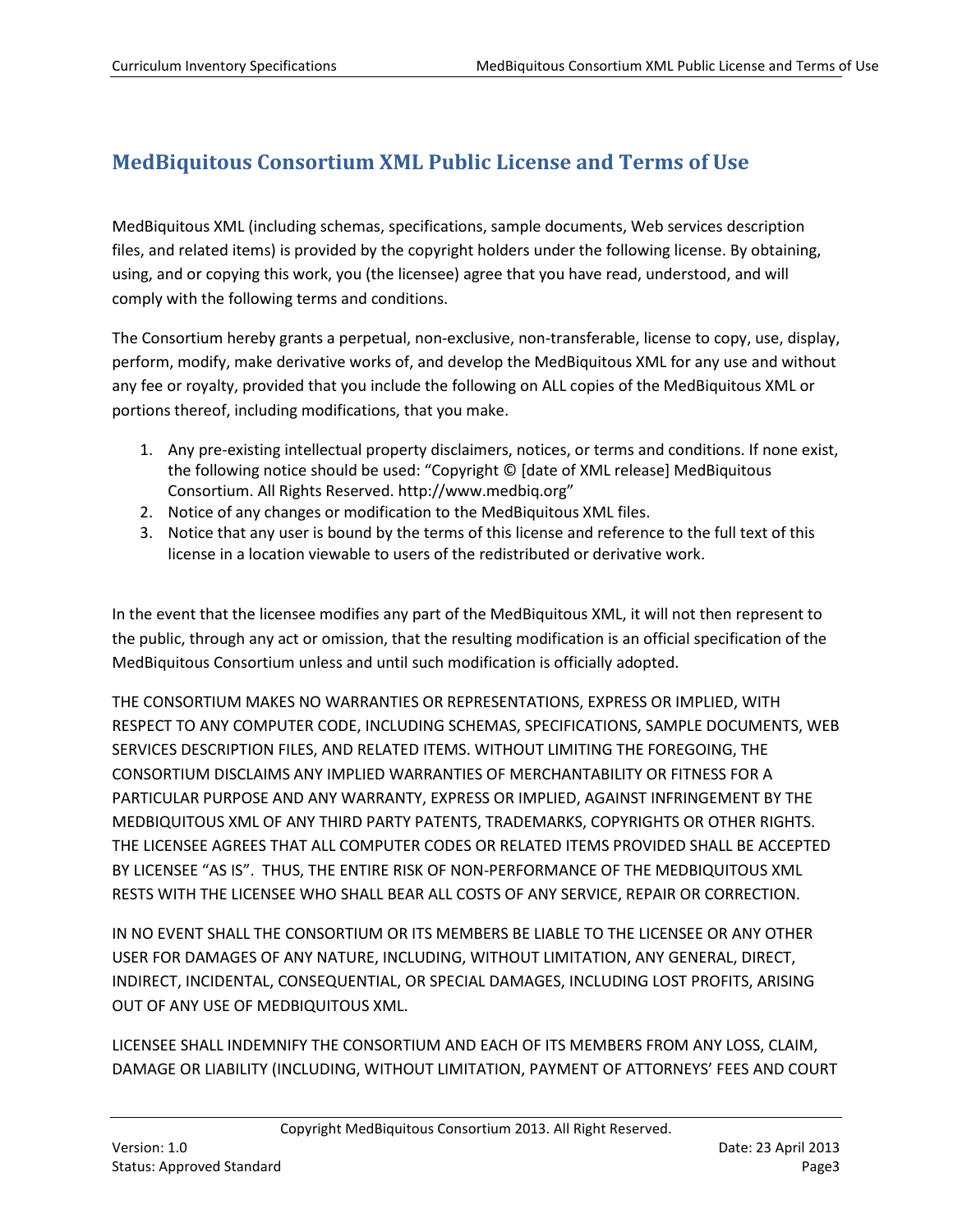COSTS) ARISING OUT OF MODIFICATION OR USE OF THE MEDBIQUITOUS XML OR ANY RELATED CONTENT OR MATERIAL BY LICENSEE.

LICENSEE SHALL NOT OBTAIN OR ATTEMPT TO OBTAIN ANY PATENTS, COPYRIGHTS OR OTHER PROPRIETARY RIGHTS WITH RESPECT TO THE MEDBIQUITOUS XML.

THIS LICENSE SHALL TERMINATE AUTOMATICALLY IF LICENSEE VIOLATES ANY OF ITS TERMS AND CONDITIONS.

The name and trademarks of the MedBiquitous Consortium and its members may NOT be used in advertising or publicity pertaining to MedBiquitous XML without specific, prior written permission. Title to copyright in MedBiquitous XML and any associated documentation will at all times remain with the copyright holders.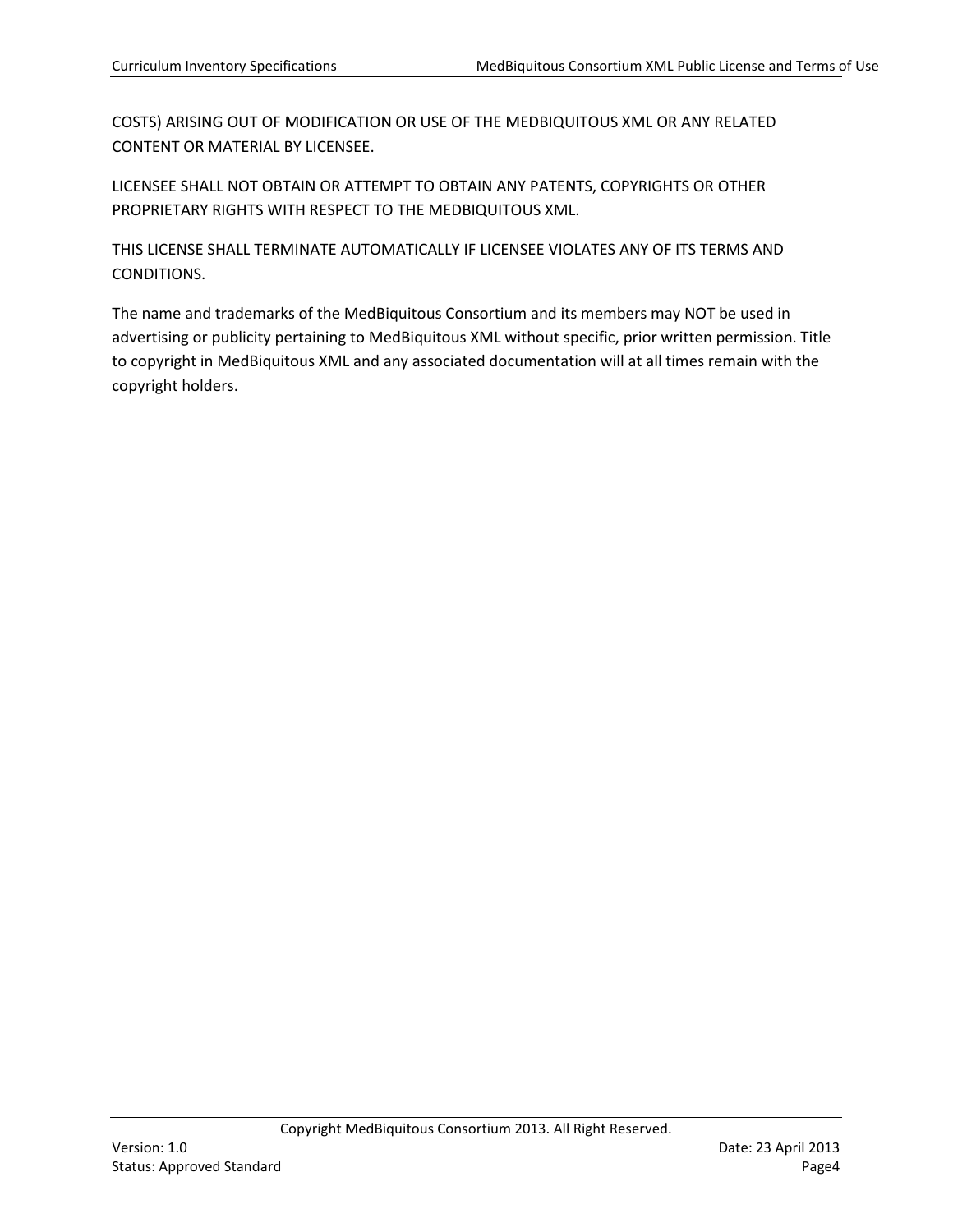# <span id="page-4-0"></span>**Table of Contents**

| 1 |     |       |  |  |  |  |
|---|-----|-------|--|--|--|--|
| 2 |     |       |  |  |  |  |
| 3 |     |       |  |  |  |  |
| 4 |     |       |  |  |  |  |
|   | 4.1 |       |  |  |  |  |
|   | 4.2 |       |  |  |  |  |
| 5 |     |       |  |  |  |  |
| 6 |     |       |  |  |  |  |
| 7 |     |       |  |  |  |  |
|   | 7.1 |       |  |  |  |  |
|   | 7.2 |       |  |  |  |  |
|   | 7.3 |       |  |  |  |  |
|   |     | 7.3.1 |  |  |  |  |
|   | 7.4 |       |  |  |  |  |
|   | 7.5 |       |  |  |  |  |
|   | 7.6 |       |  |  |  |  |
|   | 7.7 |       |  |  |  |  |
|   |     | 7.7.1 |  |  |  |  |
|   |     | 7.7.2 |  |  |  |  |
|   |     | 7.7.3 |  |  |  |  |
|   |     | 7.7.4 |  |  |  |  |
|   | 7.8 |       |  |  |  |  |
|   |     | 7.8.1 |  |  |  |  |
| 8 |     |       |  |  |  |  |
| 9 |     |       |  |  |  |  |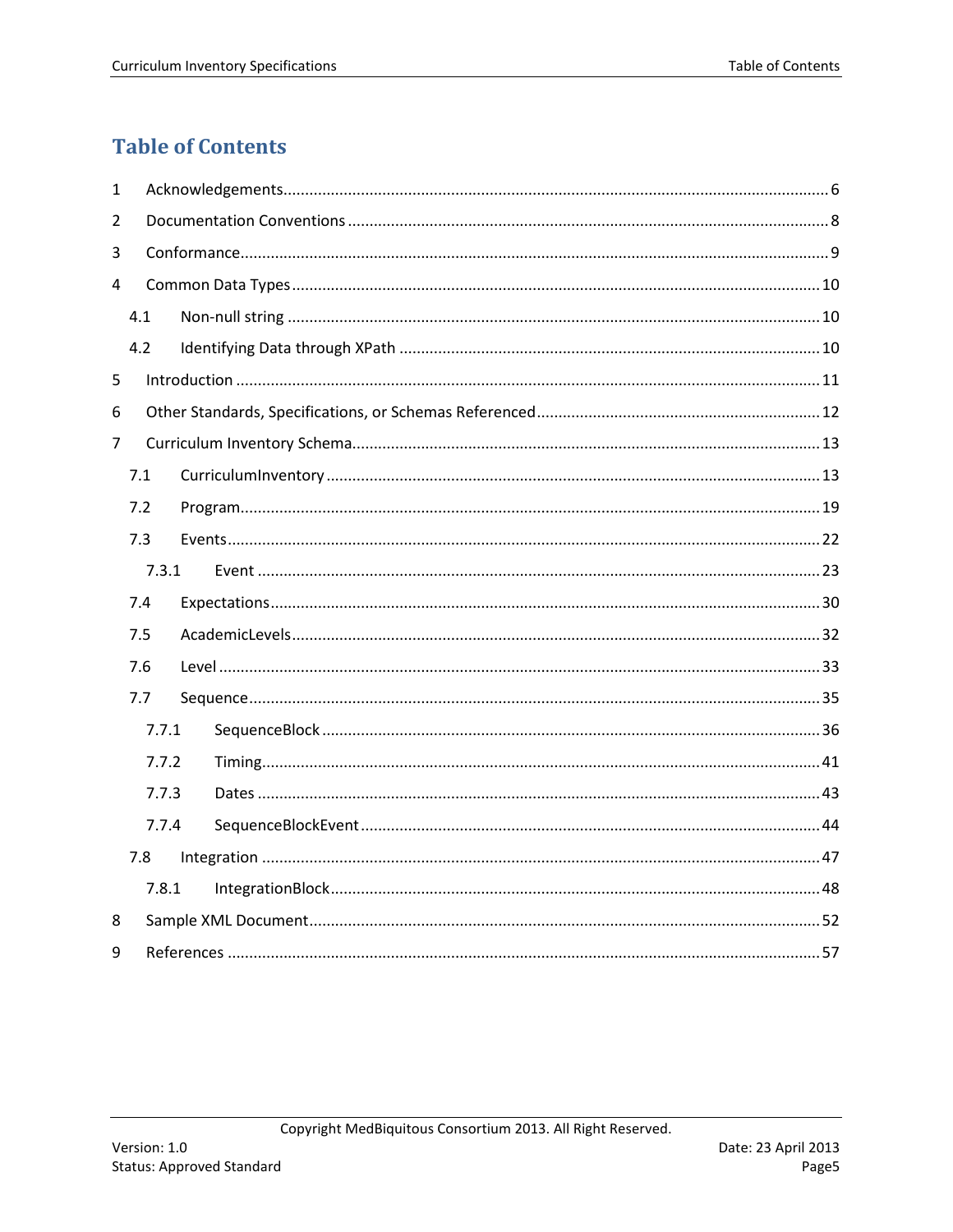# <span id="page-5-0"></span>**1 Acknowledgements**

The development of this specification is made possible as part of an accelerated standards development project funded by the Association of American Medical Colleges.

The MedBiquitous Consortium wishes to acknowledge the MedBiquitous Curriculum Inventory Working Group members, invited experts, and other individuals that contributed to the creation of this document.

Co-chairs

- Susan Albright, Tufts University
- Marc Triola, M.D., New York University

#### Members

- Dmitriy Babichenko, University of Pittsburgh
- Adrian Ballard, Association of American Medical Colleges
- Terri Cameron, Association of American Medical Colleges
- Joshua Jacobs, National University of Singapore
- John Mahoney, University of Pittsburgh
- Quinn Montgomery, Advanced Informatics
- Robby Reynolds, Association of American Medical Colleges
- Al Salas, Association of American Medical Colleges
- Rosalyn Scott, Department of Veterans Affairs
- Nabil Zary, Karolinska Institutet

#### Invited Experts

- Michael Awad, Washington University School of Medicine
- Leslie Bofill, Florida International University
- Chris Candler, University of Oklahoma Health Sciences Center
- Charles Conway, Online Business Systems
- Rachel Ellaway, Northern Ontario School of Medicine
- Kristi Ferguson, University of Iowa
- Erica Friedman, Mount Sinai Medical Center
- Heather Hageman, Washington University School of Medicine
- Heidi Hays, New Innovations, Inc.
- Alison Loftus, Indiana University School of Medicine
- Cynthia Lybrand, ETSU Quillen College of Medicine
- Lise McCoy, AT Still University
- Tom May, MedHub
- Chandler Mayfield, University of California, San Francisco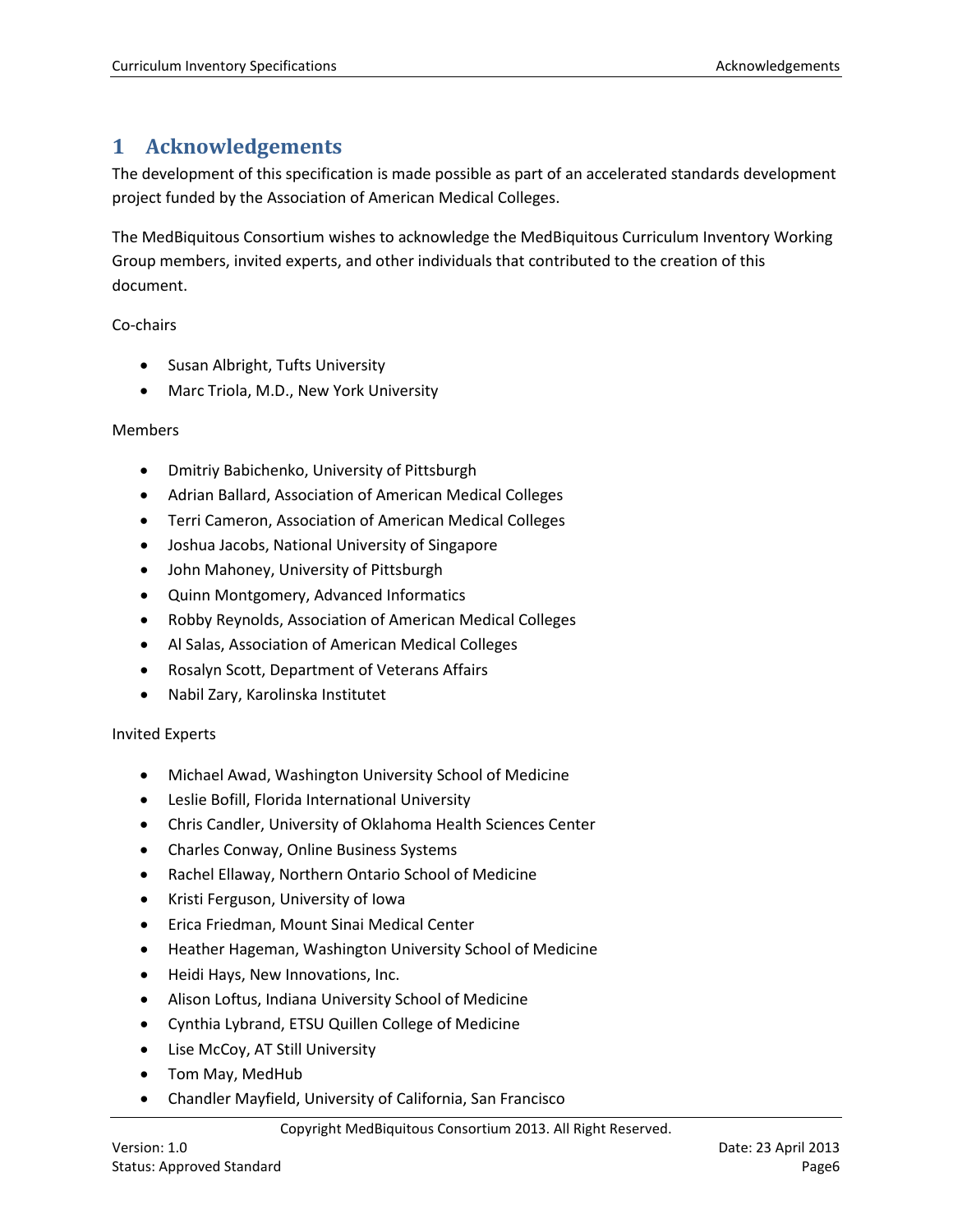- Steve Mitchell, University of New Mexico
- Dan Nelson, New Innovations, Inc.
- Peter Orr, MedHub, Inc.
- Jamie Padmore, MedStar Health
- Brian Rutledge, Mississippi Medical Center
- Paul Schilling, Schilling Consulting, LLC
- Juliane Schneider, Harvard School of Medicine
- James Shumway, West Virginia University School of Medicine
- Kevin Souza, University of California, San Francisco
- Peter Speltz, Vanderbilt University
- Hugh Stoddard, Nebraska Medical Center
- Britta Thompson, University of Oklahoma College of Medicine
- Carrie Thorn, Michigan State University
- Janet Trial, University of Southern California
- Peggy Weissinger, Georgetown University School of Medicine
- David Wiener, Duke University School of Medicine
- Tim Willett, SIM-one

Specification authors also received technical guidance from members of the MedBiquitous Technical Steering Committee.

- Joel Farrell, IBM, Technical Steering Committee Chair
- James Fiore, American Board of Surgery
- Steve Kenney, American Osteopathic Association
- Andrew Rabin, CECity
- Dan Rehak, Learning Technologies Architect
- Dan White, American Board of Internal Medicine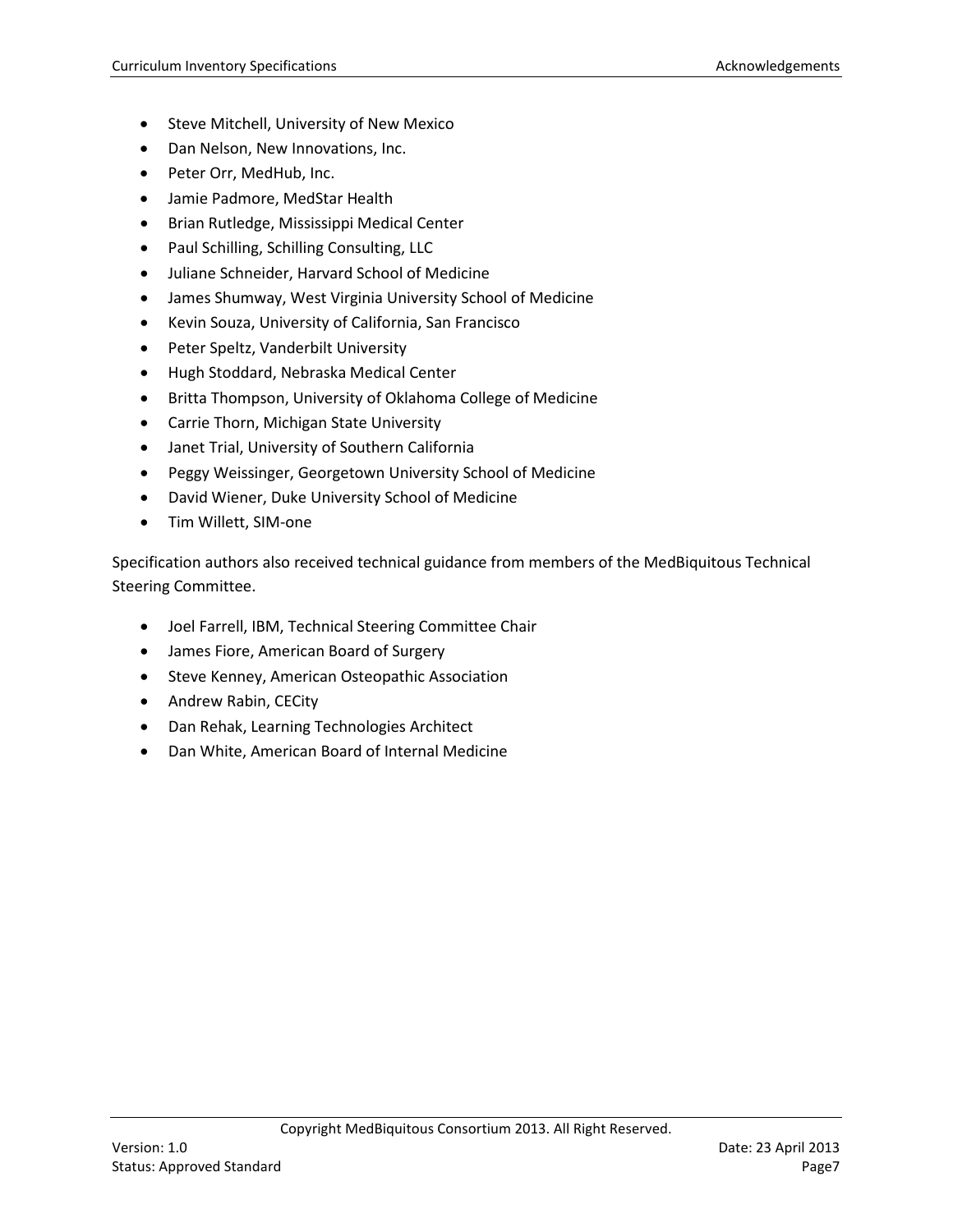# <span id="page-7-0"></span>**2 Documentation Conventions**

This document uses the following conventions:

| <b>Convention</b> | <b>Description</b>                                                                       |
|-------------------|------------------------------------------------------------------------------------------|
| <b>Bold Text</b>  | When used with an XML element name, indicates that the element<br>contains sub-elements. |
| Italics           | When used in an XML element description, an attribute of the XML<br>element.             |
| Monospaced type   | Sample XML tags, code, schema, or portion thereof.                                       |

The document uses graphics generated by Altova XML Spy® software, which uses the following graphical conventions.

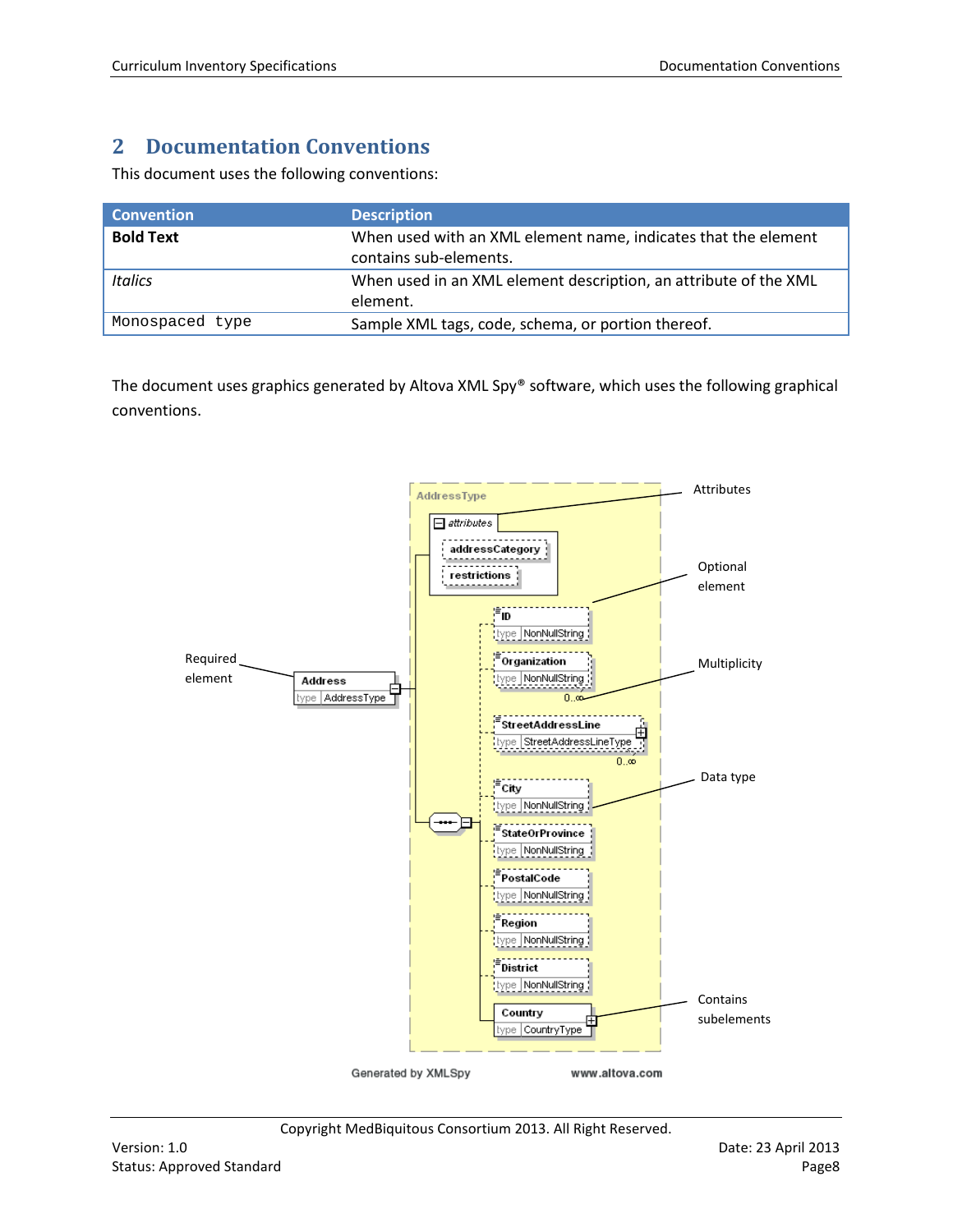# <span id="page-8-0"></span>**3 Conformance**

To conform to the MedBiquitous Curriculum Inventory specification, an XML document shall:

- Validate against the Curriculum Inventory XML Schema available at: <http://ns.medbiq.org/curriculuminventory/v1/curriculuminventory.xsd>
- Conform to any additional requirements stated in this specification.
- Optionally include elements not defined in this document only in permitted areas and only if those elements are namespace qualified.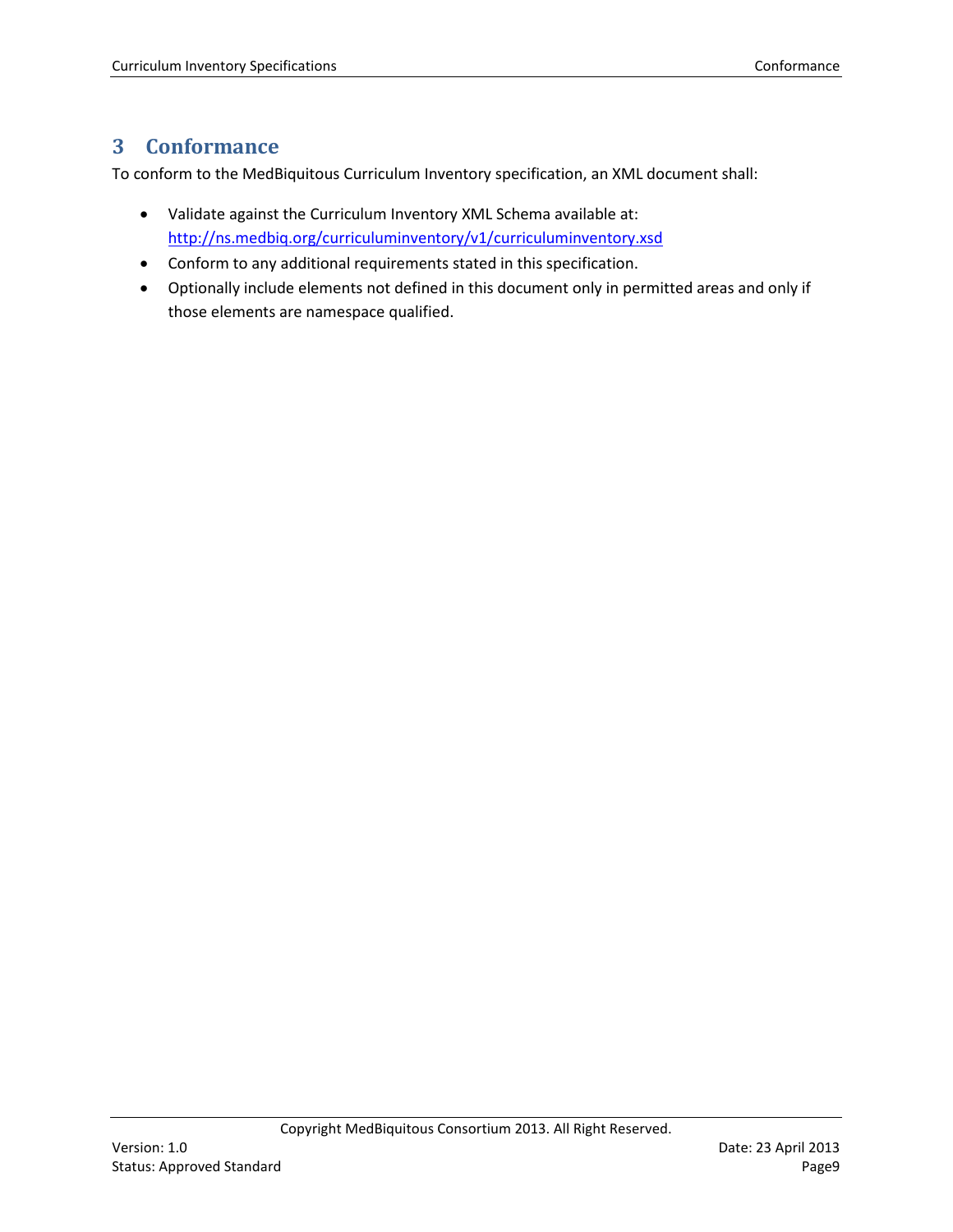# <span id="page-9-0"></span>**4 Common Data Types**

Most of the elements and attributes in MedBiquitous XML documents use the data types defined by the W3C XML schema definition [\[XSD\]](#page-56-1). In some cases MedBiquitous creates its own datatypes as part of its best practices or to meet a specific requirement. Commonly used datatypes are described below.

# <span id="page-9-1"></span>**4.1 Non-null string**

Non-null string is a datatype derived from the XML string datatype. Non-null string imposes a minimum length of one character on a string and ensures that required elements are complete.

# <span id="page-9-2"></span>**4.2 Identifying Data through XPath**

XPath is a language for finding information in an XML document. XPath is used to navigate through elements and attributes in an XML document. It is a W3C Standard.

The MedBiquitous Curriculum Inventory uses XPath to point to data and resources in a single XML report.

XPath expressions use the following construction:

| /SomeElement/SomeSubElement            | Selects all SomeSubElements that are sub-<br>elements of SomeFlement.                                                         |
|----------------------------------------|-------------------------------------------------------------------------------------------------------------------------------|
| 'SomeElement/SomeSubElement[@test='x'] | Selects all SomeSubElements that have an<br>attribute named test with a value of 'x' that are<br>sub-elements of SomeFlement. |
| 'SomeElement/SomeSubElement/text()     | Selects all element content (text) in all<br>SomeSubElements that are sub-elements of<br>SomeFlement.                         |

Example:

/CurriculumInventory/Events/Event[@id='123']

This example provides a reference to the Event with an id of 123.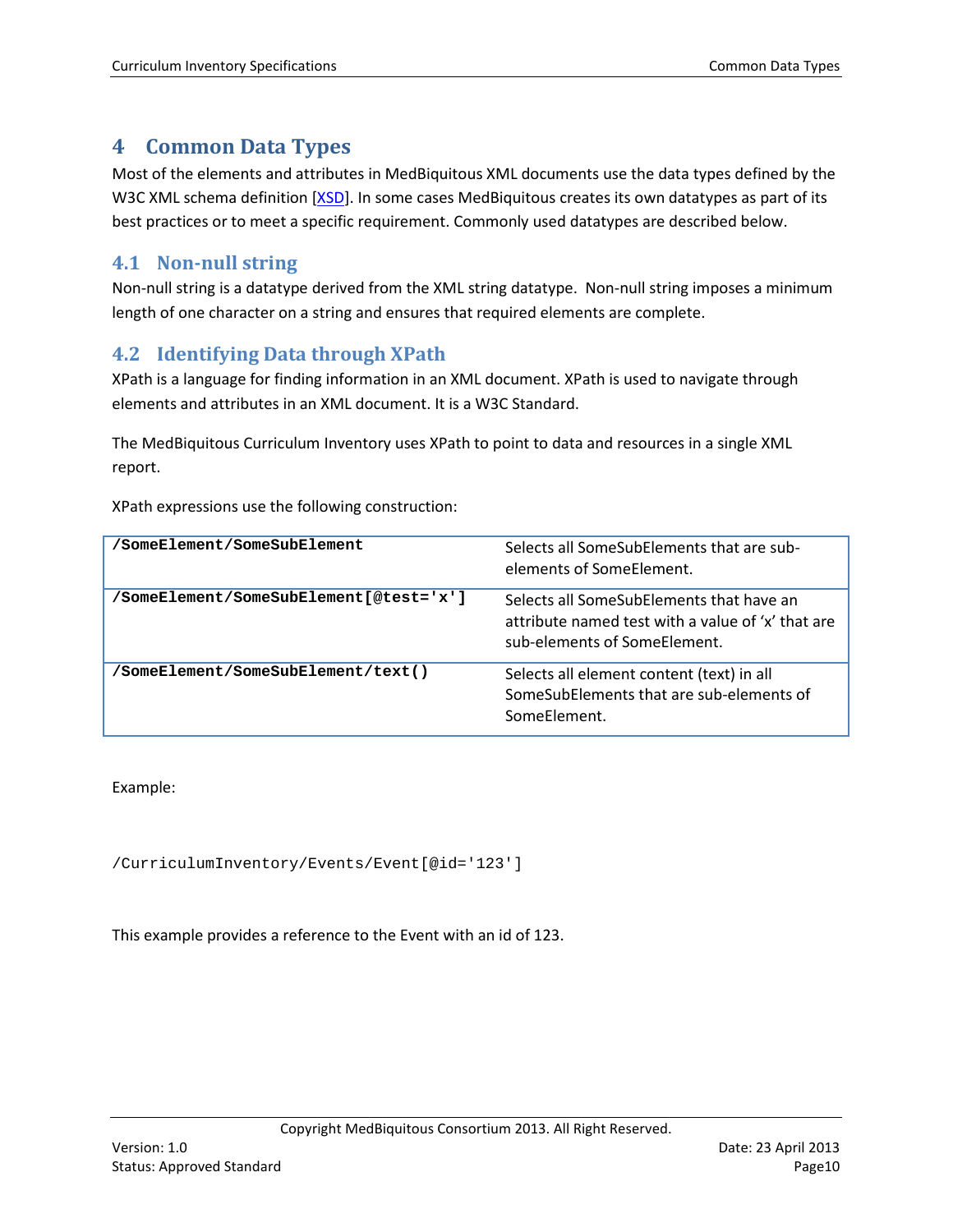# <span id="page-10-0"></span>**5 Introduction**

This document describes the MedBiquitous Curriculum Inventory Schema in detail. It is intended for use by anyone who wants to create, implement, or create interoperable tools based on this specification.

The objective of the Curriculum Inventory Schema is to provide a data structure that allows one to represent a health professions curriculum in a standard format. This structure then enables the exchange and aggregation of curriculum data across the continuum of professional education and training.

The standard allows extensions so that data beyond the core set identified in this document may be communicated to other organizations. This specification is intended to work in concert with other specifications.

The development of health professions education curricula is a time consuming and complex task. Educational reform efforts are encouraging the development of non-traditional curricula that use novel and innovative methods for teaching and assessment. In many institutions there is a push towards competency-based learning as the cornerstone of curriculum development efforts. In addition, health professions reform has mandated that new content or competencies be integrated into the curriculum, including cultural competencies, patient safety, team-based learning, systems-based practice, etc. To facilitate broad curricular reform, it is necessary to enable the aggregation of curriculum data for research and benchmarking purposes.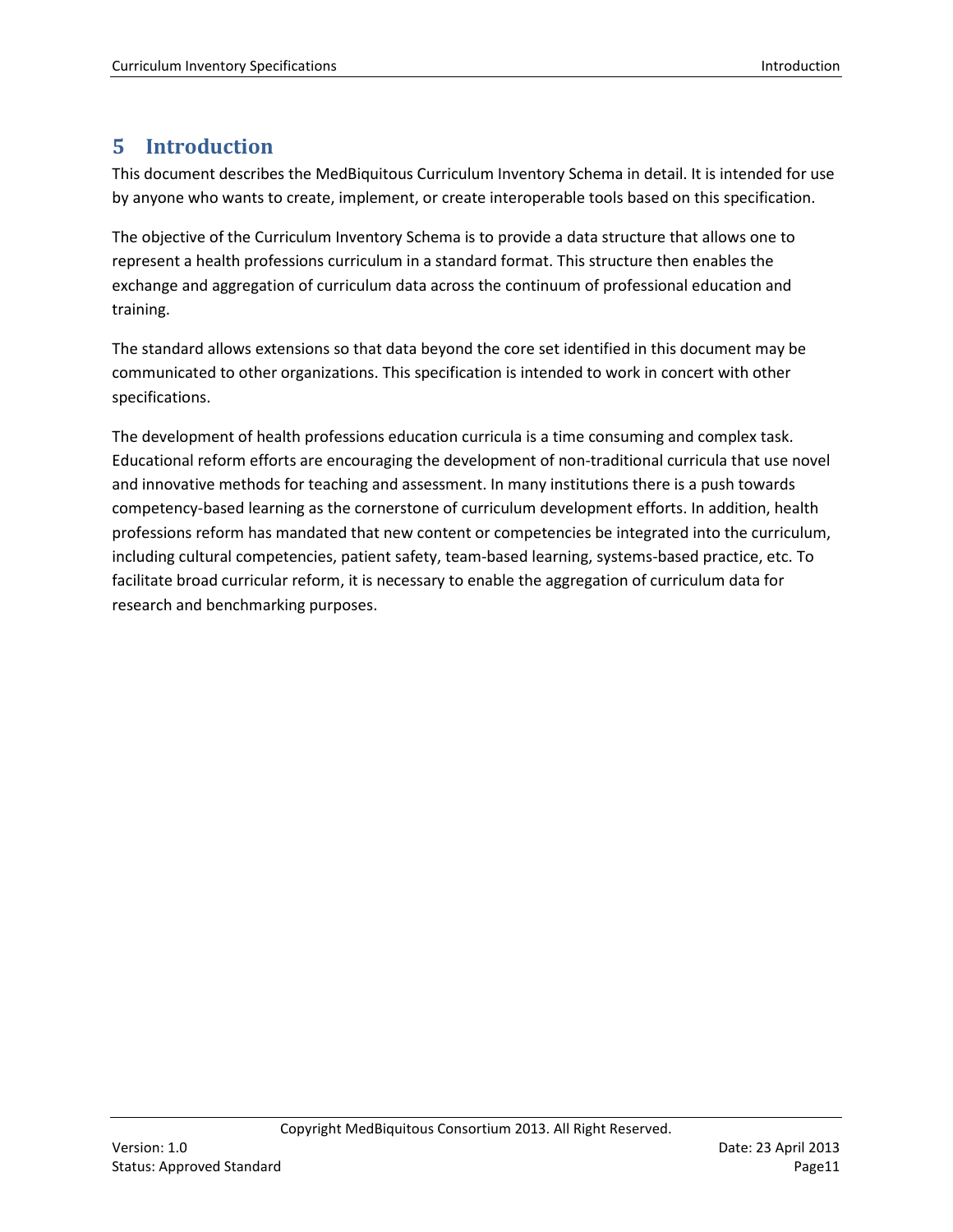# <span id="page-11-0"></span>**6 Other Standards, Specifications, or Schemas Referenced**

This standard references the following standards, specifications, or schemas. The informative references here, which describe how these references are used, link to formal references appearing later in this document.

- ANSI/MEDBIQ PP.10.1-2008, Healthcare Professional Profile [\[Professional Profile\]](#page-14-0) The Professional Profile provides a common format for information describing the individual healthcare professional, including name, address, institution, licensure, certification, and more.
- ANSI/MEDBIQ LO.10.1-2008, Healthcare Learning Object Metadata [\[Healthcare LOM\]](#page-56-2) Healthcare LOM extends the IEEE LOM standard and provides a format for describing healthcare learning resources and activities. Vocabularies and datatypes from Healthcare LOM are used in the Curriculum Inventory.
- MedBiquitous Competency Framework [\[Competency Framework\]](#page-56-2) Competency Framework provides a way of specifying the hierarchical and non-hierarchical relationships among competencies, learning objectives, learning outcomes, etc.
- MedBiquitous Competency Object [\[Competency Object\]](#page-56-2) Competency Object provides a common format for representing competencies, learning objectives, learning outcomes, etc.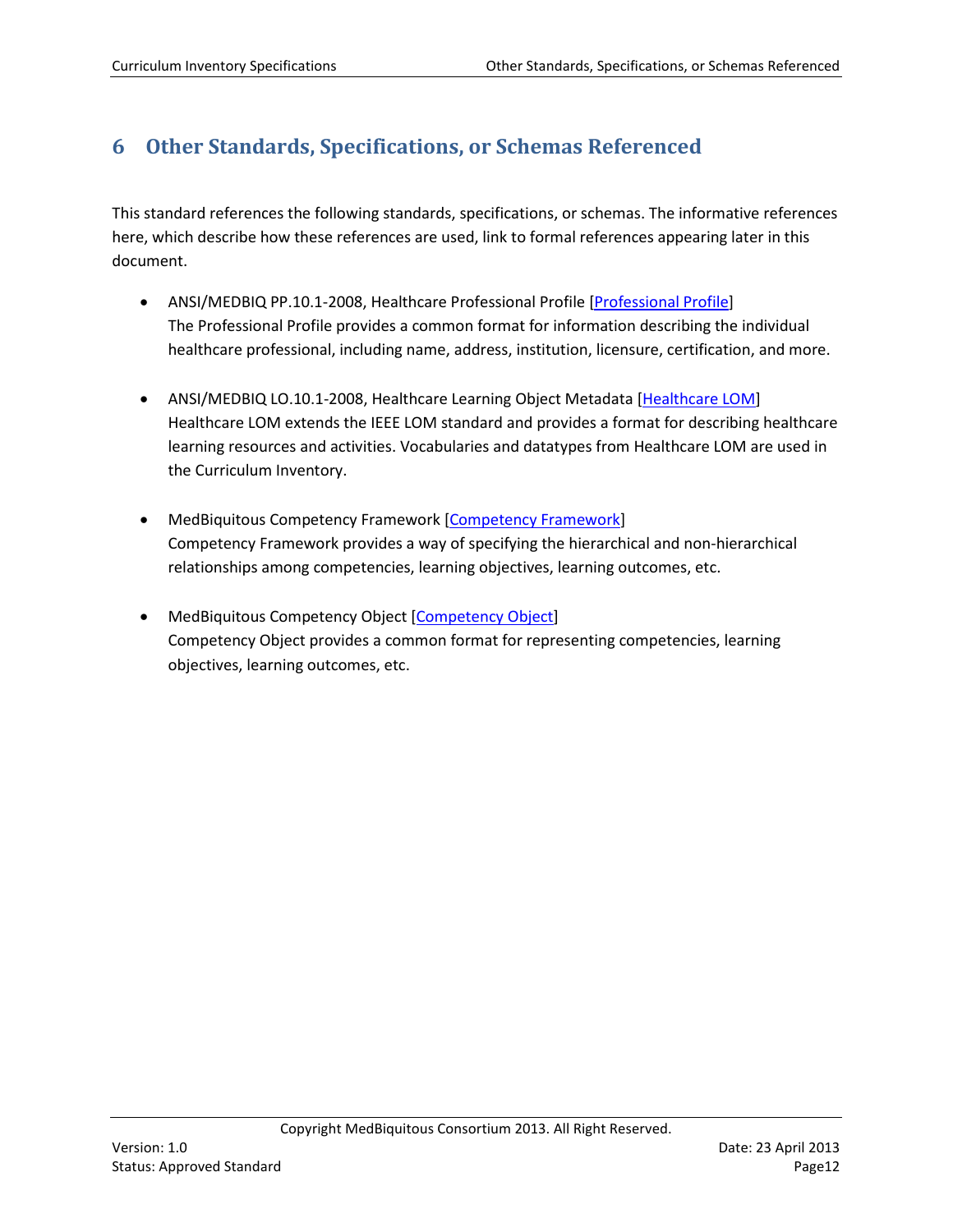# <span id="page-12-2"></span><span id="page-12-0"></span>**7 Curriculum Inventory Schema**

The following sections explain the Curriculum Inventory Schema grammar. Values in **bold** under XML Tags column indicate that the element has sub-elements.

All the elements having sub-elements will be defined in separate sections. All elements without subelements will be defined within the appropriate element sections that use them.

# <span id="page-12-1"></span>**7.1 CurriculumInventory**

CurriculumInventory is the root element. It contains sub elements that provide data on a health professions curriculum for a specific period of time.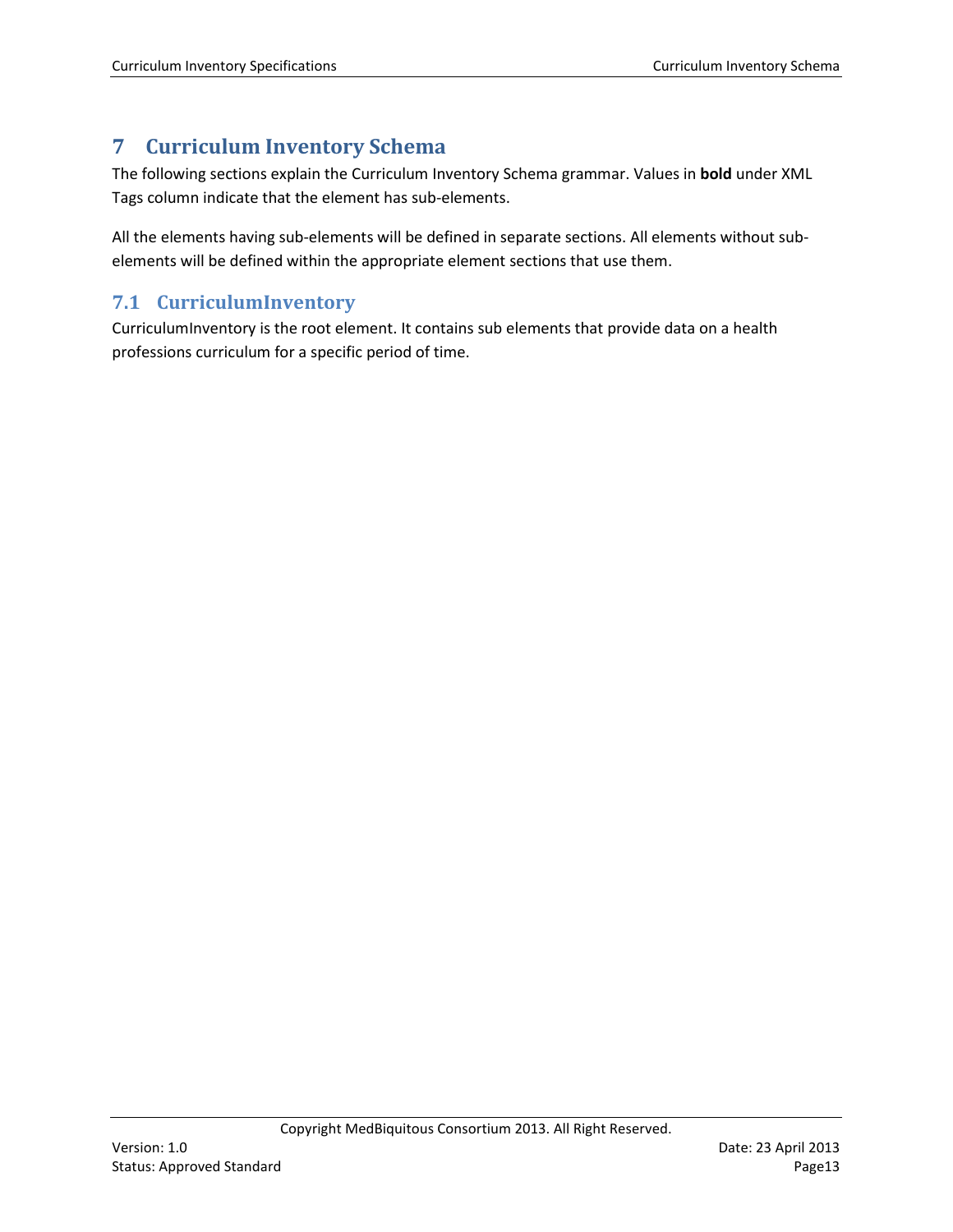

Generated by XMLSpy

www.altova.com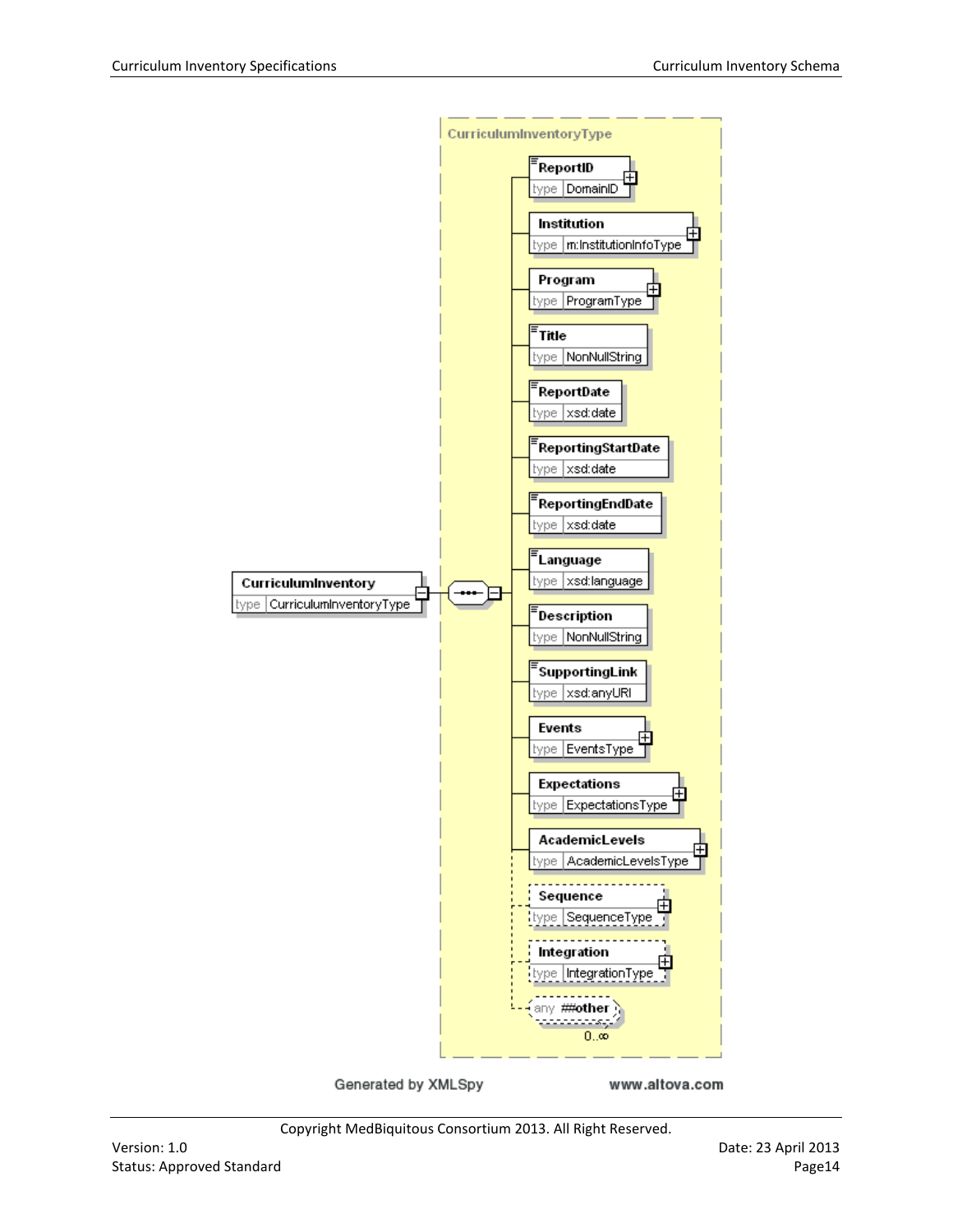# *CurriculumInventory Element Information*

<span id="page-14-0"></span>

| <b>Element</b>      | <b>Description</b>                                                                                                                                                | <b>Required</b> | <b>Multiplicity</b> | <b>Datatype</b>                                                                                 |
|---------------------|-------------------------------------------------------------------------------------------------------------------------------------------------------------------|-----------------|---------------------|-------------------------------------------------------------------------------------------------|
| CurriculumInventory | CurriculumInventory is the root<br>element. It contains sub elements<br>that provide data on a health<br>professions curriculum for a specific<br>period of time. | Required        | $\mathbf{1}$        | Container                                                                                       |
| ReportID            | A unique identifier for this<br>Curriculum Inventory. ReportID has<br>the following attribute:                                                                    | Required        | $\mathbf{1}$        | Non-null<br>string                                                                              |
|                     | domain                                                                                                                                                            |                 |                     |                                                                                                 |
|                     | Defines the organization that is the<br>source of the unique identifier.<br>domain has the following format:                                                      |                 |                     |                                                                                                 |
|                     | idd:domainname:localidentifier                                                                                                                                    |                 |                     |                                                                                                 |
|                     | Where:                                                                                                                                                            |                 |                     |                                                                                                 |
|                     | domainname is internet domain<br>name that is a valid URN authority<br>(see RFC 3986 - URI) and is owned by<br>the organization issuing the unique<br>ID. and     |                 |                     |                                                                                                 |
|                     | localidentifer is a local identifier for<br>the type of unique ID.                                                                                                |                 |                     |                                                                                                 |
|                     | For example:                                                                                                                                                      |                 |                     |                                                                                                 |
|                     | idd:ucsf.edu:somreport                                                                                                                                            |                 |                     |                                                                                                 |
| Institution         | Institution contains the name,<br>identifier, and address of the<br>institution whose curriculum is<br>described.                                                 | Required        | $\mathbf{1}$        | Container<br>For more<br>information<br>see                                                     |
|                     | Institution uses the<br>InstitutionInfoType from the<br>MedBiquitous Healthcare<br>Professional Profile.                                                          |                 |                     | ANSI/MEDBIQ<br>10.1-2008<br>Healthcare<br>Professional<br>Profile<br>[Professional<br>Profile]. |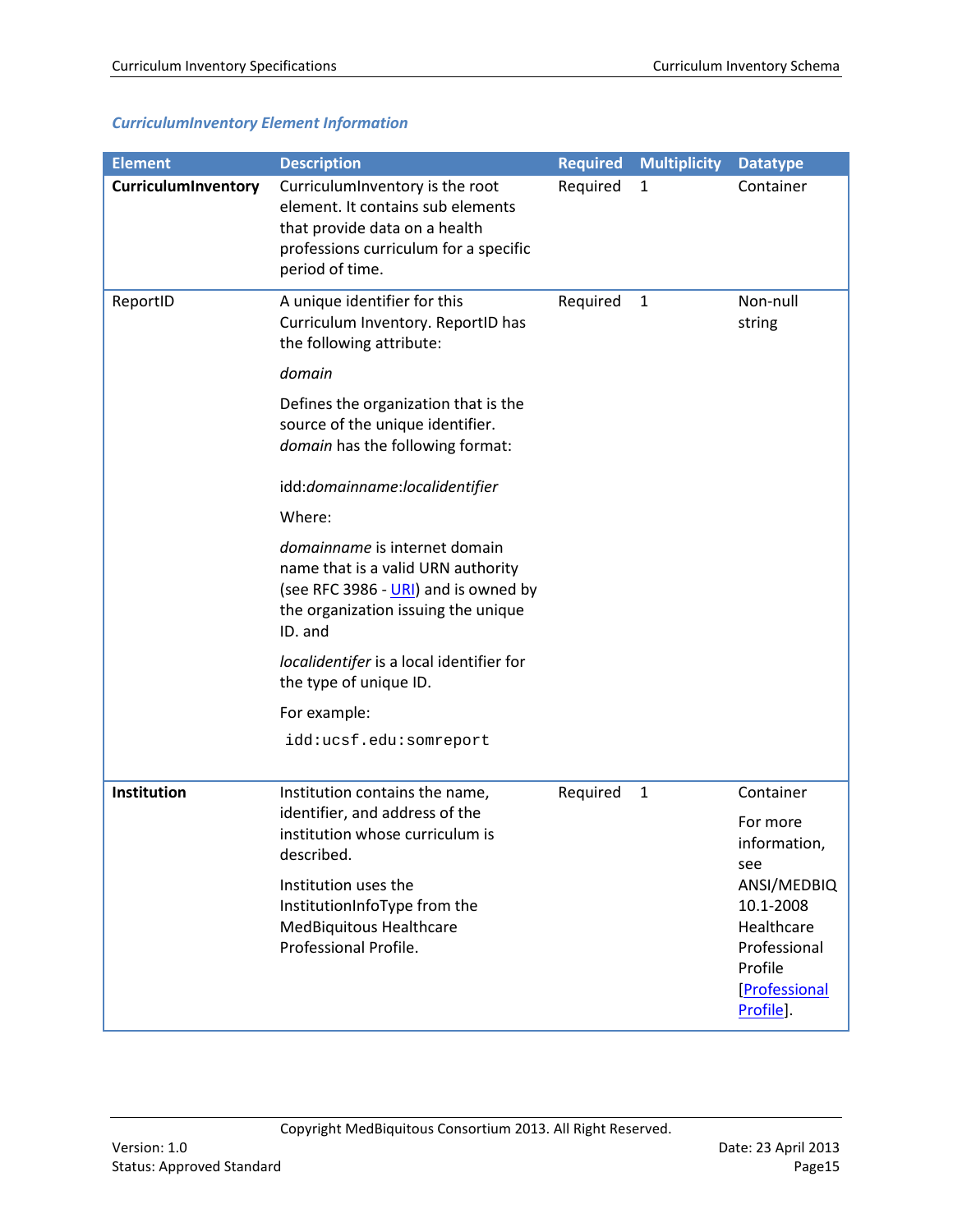| <b>Description</b>                                                                                                                                                                                                                                                                                                                                                                                                                                                                | <b>Required</b>                       | <b>Multiplicity</b> | <b>Datatype</b>    |
|-----------------------------------------------------------------------------------------------------------------------------------------------------------------------------------------------------------------------------------------------------------------------------------------------------------------------------------------------------------------------------------------------------------------------------------------------------------------------------------|---------------------------------------|---------------------|--------------------|
| Program contains the name and<br>identifier of the educational program<br>that the Curriculum Inventory<br>describes.                                                                                                                                                                                                                                                                                                                                                             | Required                              | 1                   | Container          |
| The title of the Curriculum Inventory.                                                                                                                                                                                                                                                                                                                                                                                                                                            | Required                              | $\mathbf{1}$        | Non-null<br>string |
| The date the report was created.                                                                                                                                                                                                                                                                                                                                                                                                                                                  | Required                              | $\mathbf{1}$        | Date               |
| The first day of the reporting period<br>that this Curriculum Inventory<br>covers.                                                                                                                                                                                                                                                                                                                                                                                                | Required                              | $\mathbf{1}$        | Date               |
| The last day of the reporting period<br>that this Curriculum Inventory<br>covers.                                                                                                                                                                                                                                                                                                                                                                                                 | Required                              | $\mathbf{1}$        | Date               |
| The default language of the report<br>contents. The language element does<br>not apply to elements with<br>enumerated values, such as<br><b>EducationalContext and</b><br>ClerkshipModel. In addition, the<br>language element may not apply to<br>other elements where use of a<br>vocabulary is recommended (i.e.<br>Profession, Specialty,<br>InstructionalMethod,<br>AssessmentMethod) or where<br>another language is specified. For<br>example, en-US indicates US English. | Required                              | $\mathbf{1}$        | Language           |
| A free text description of the<br>curriculum.                                                                                                                                                                                                                                                                                                                                                                                                                                     | Required                              | 1                   | Non-null<br>string |
| A link to supporting information,<br>such as a pictorial representation of<br>the curriculum or a document<br>explaining the rationale behind the<br>curriculum structure.<br>The link must be a URN or URL. For<br>example:                                                                                                                                                                                                                                                      | Optional                              | $\mathbf{1}$        | anyURI             |
|                                                                                                                                                                                                                                                                                                                                                                                                                                                                                   | http://www.example.edu/curriculum.pdf |                     |                    |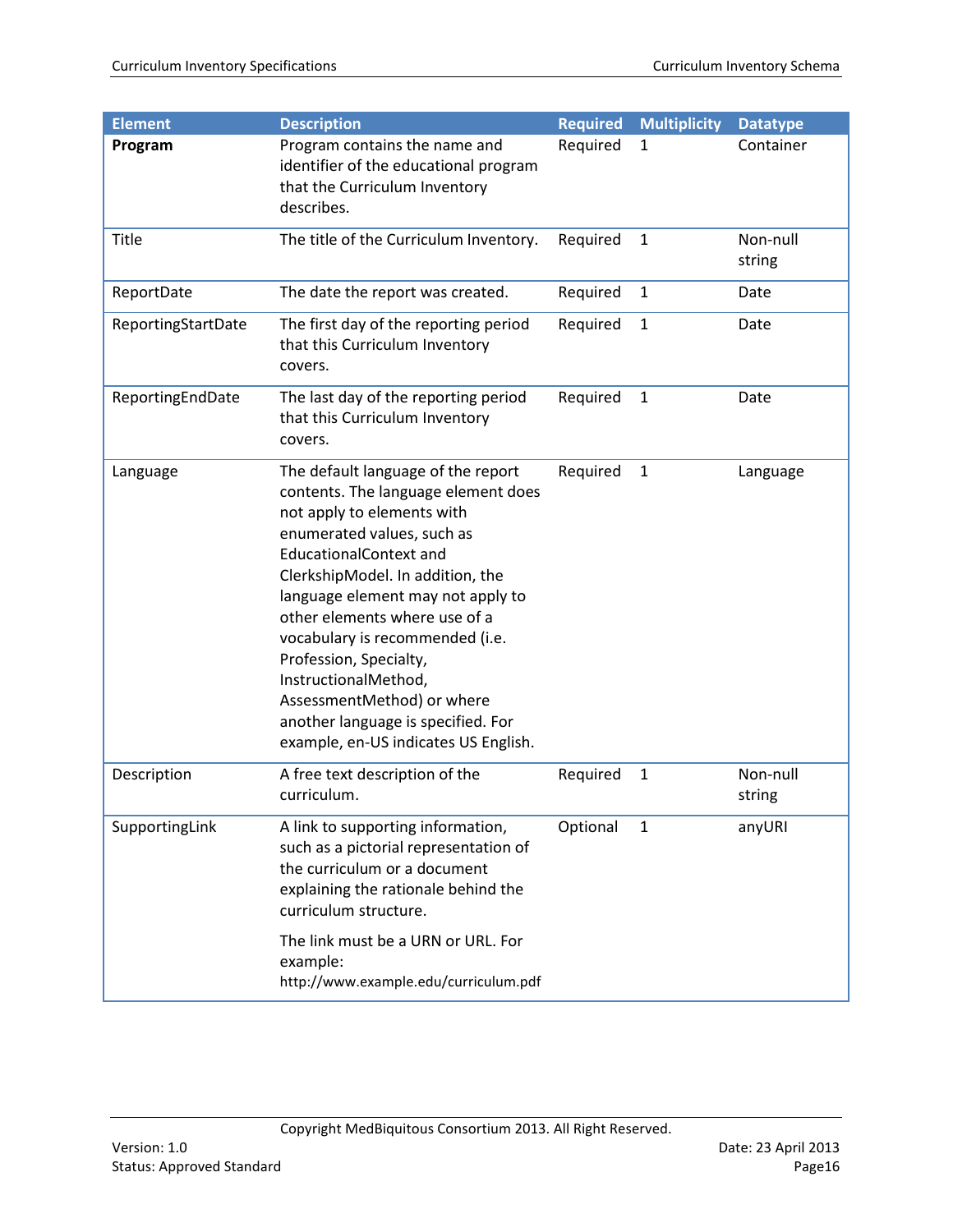| <b>Element</b>                           | <b>Description</b>                                                                                                                                                                         | <b>Required</b> | <b>Multiplicity</b> | <b>Datatype</b> |
|------------------------------------------|--------------------------------------------------------------------------------------------------------------------------------------------------------------------------------------------|-----------------|---------------------|-----------------|
| <b>Events</b>                            | Events contains information about<br>the education and assessment events<br>that comprise the curriculum.                                                                                  | Required        | $\mathbf{1}$        | Container       |
|                                          | For more information, see section<br>Events.                                                                                                                                               |                 |                     |                 |
| <b>Expectations</b>                      | <b>Expectations contains subelements</b><br>that describe the competencies,<br>learning objectives, and learning<br>outcomes implemented in a<br>curriculum and how they are<br>organized. | Required        | $\mathbf{1}$        | Container       |
|                                          | For more information, see section<br>Expectations.                                                                                                                                         |                 |                     |                 |
| <b>AcademicLevels</b>                    | AcademicLevels contains<br>subelements that describe<br>information about the academic<br>levels defined for this curriculum.                                                              | Required        | $\mathbf{1}$        | Container       |
|                                          | For more information, see section<br>AcademicLevels.                                                                                                                                       |                 |                     |                 |
| Sequence                                 | Sequence contains subelements that<br>describe information about how the<br>curriculum is organized over a period<br>of time.                                                              | Optional        | 0 or 1              | Container       |
|                                          | For more information, see section<br>Sequence.                                                                                                                                             |                 |                     |                 |
| Integration                              | Integration contains subelements<br>that describe how a curriculum is<br>integrated.                                                                                                       | Optional        | 0 or 1              | Container       |
|                                          | For more information, see section<br>Integration.                                                                                                                                          |                 |                     |                 |
| <b>Elements from other</b><br>namespaces | CurriculumInventory may include<br>elements from other namespaces<br>provided those elements are<br>namespace qualified.                                                                   | Optional        | 0 or more           | any             |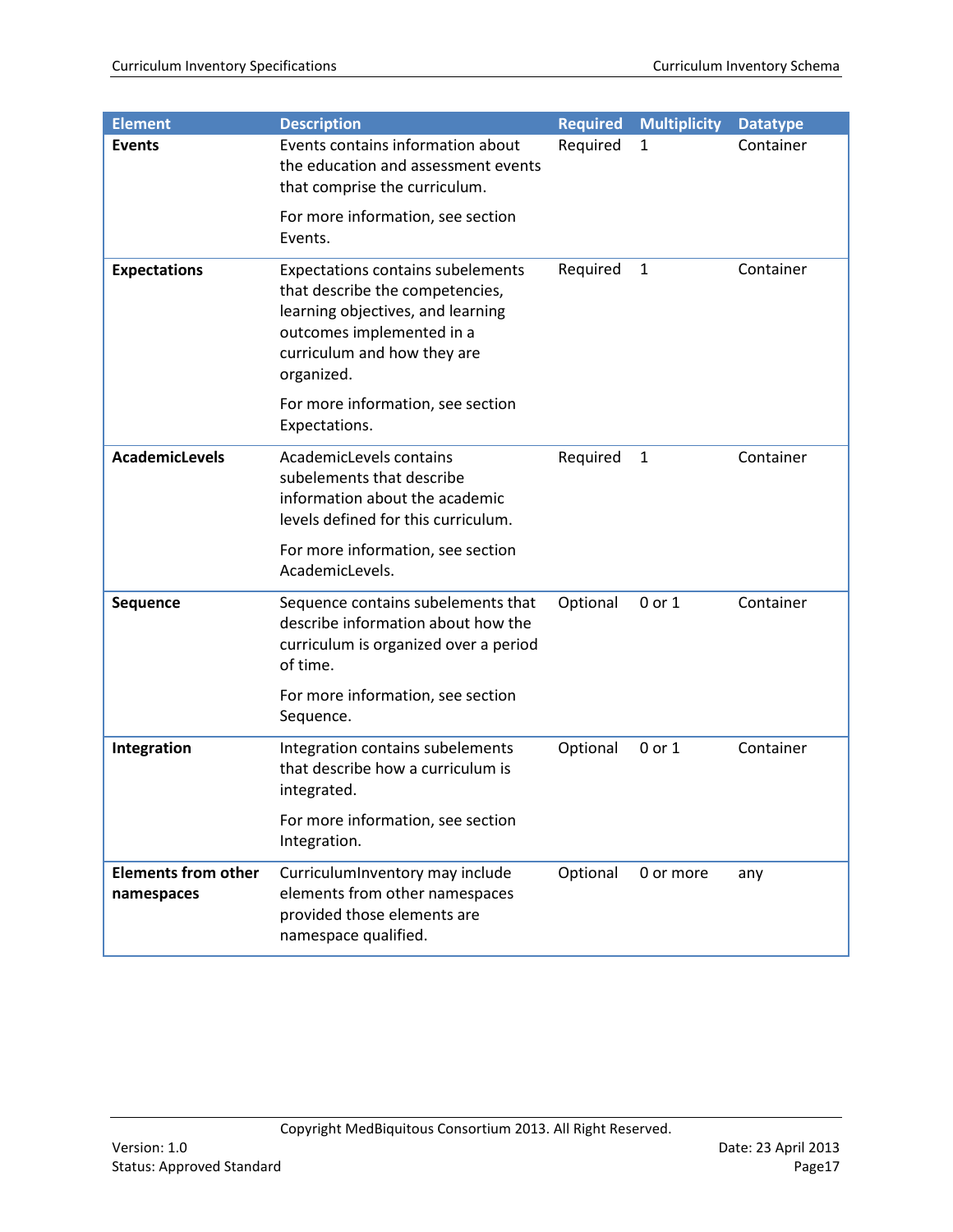```
<CurriculumInventory>
   <ReportID>12345</ReportID>
   <Institution>
      <m:InstitutionName>
      Johns Hopkins University School of Medicine
      </m:InstitutionName>
      <m:InstitutionID domain="aamc.org">133</m:InstitutionID>
      <m:Address>
         <a:City>Baltimore</a:City>
         <a:StateOrProvince>MD</a:StateOrProvince>
         <a:Country>
            <a:CountryCode>US</a:CountryCode>
         </a:Country>
      </m:Address>
   </Institution>
   <Program>
      <ProgramName>M.D.</ProgramName>
      <ProgramID domain="idd:aamc.org:cip">5678</ProgramID>
   </Program>
   <Title>Johns Hopkins School of Medicine Genes to Society Curriculum 
2010-2011</Title>
   <ReportDate>2011-07-01</ReportDate>
   <ReportingStartDate>2010-07-01</ReportingStartDate>
   <ReportingEndDate>2011-06-30</ReportingEndDate>
   <Language>en-us</Language>
   <Description>The Genes to Society curriculum reframes the context of 
health and illness more broadly, to encourage students to explore the 
biologic properties of a patient's health within a larger, integrated 
system including social, cultural, psychological, and environmental 
variables.</Description>
   <SupportingLink>http://www.hopkinsmedicine.org/crc/</SupportingLink>
   <Events>
      <Event>
       . . . .
      </Event>
      <Event>
       . . .
      </Event>
   </Events>
   <Expectations>
      <CompetencyObject>
       . . .
      </CompetencyObject>
      <CompetencyObject>
       . . .
      </CompetencyObject>
```

```
</Expectations>
```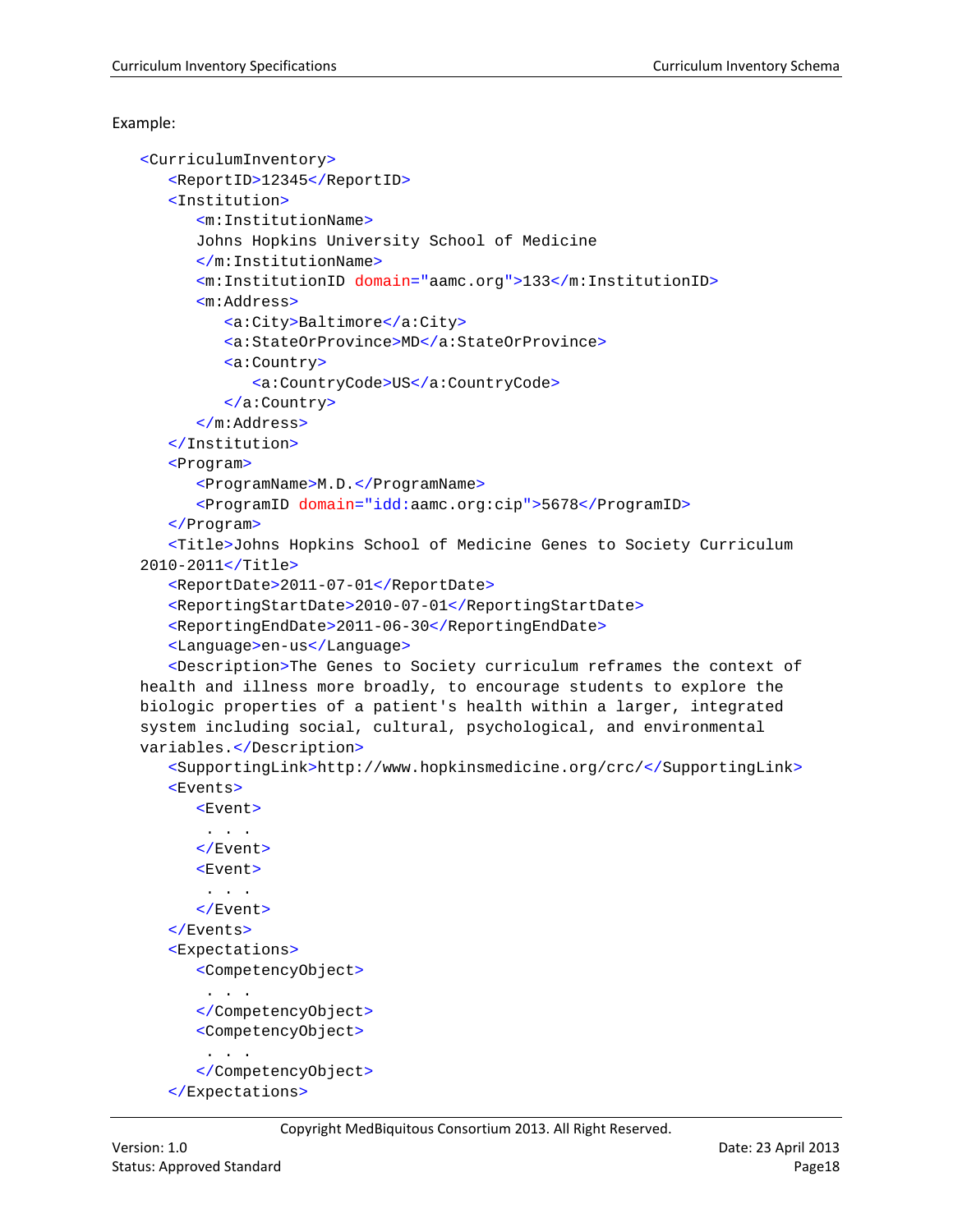```
<AcademicLevels>
   . . .
   </AcademicLevels>
   <Sequence>
      <SequenceBlock>
       . . .
      </SequenceBlock>
      <SequenceBlock>
       . . .
      </SequenceBlock>
   </Sequence>
   </Integration>
      <IntegrationBlock>
    . . .
      </IntegrationBlock>
      <IntegrationBlock>
     . . .
      </IntegrationBlock>
   </Integration>
</CurriculumInventory>
```
# <span id="page-18-0"></span>**7.2 Program**

Program is a subelement of CurriculumInventory. It contains sub elements that describe the name and identifier of the educational program that the Curriculum Inventory describes.

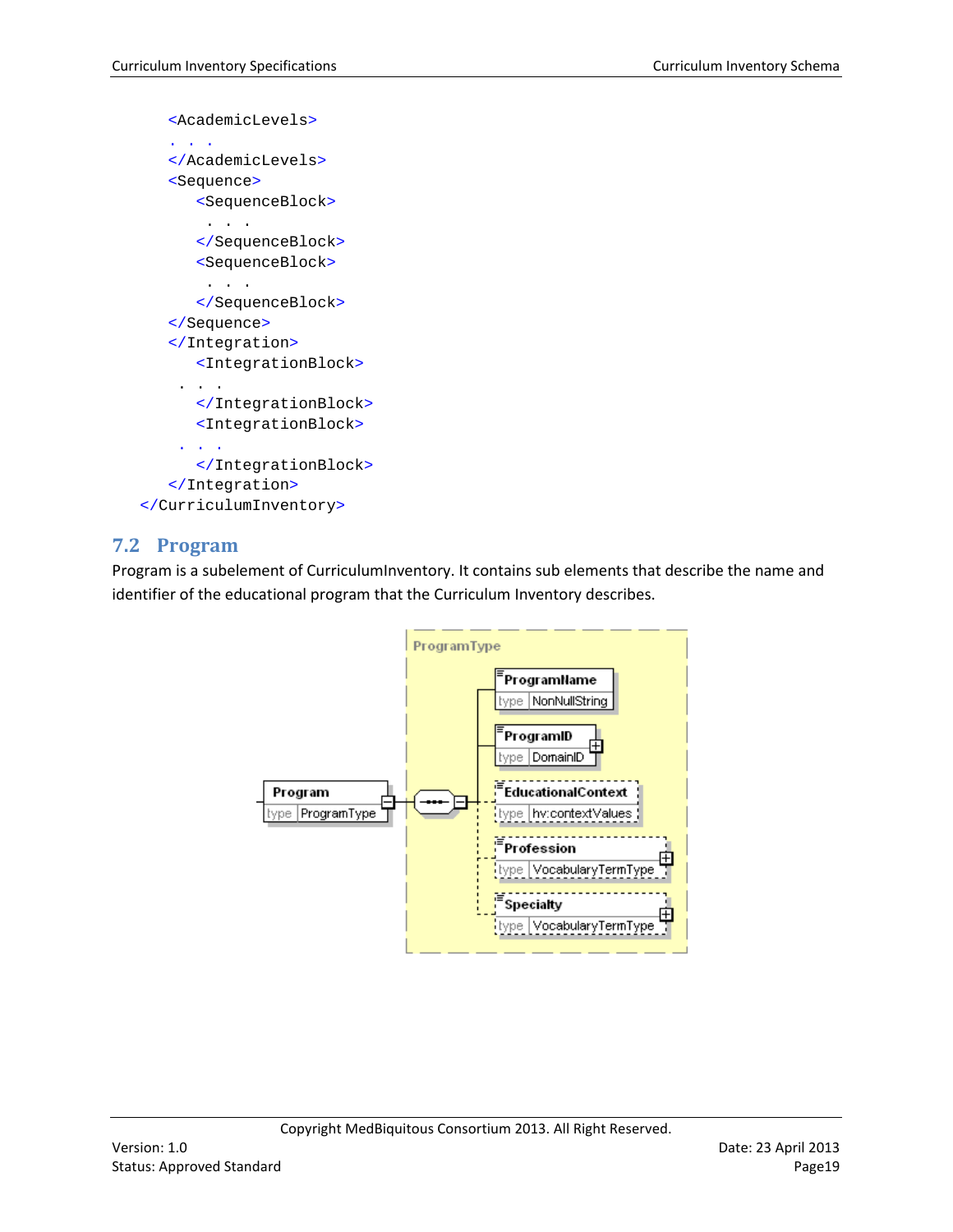# *Program Element Information*

| <b>Element</b> | <b>Description</b>                                                                                                                                            | <b>Required</b> | <b>Multiplicity</b> | <b>Datatype</b>    |
|----------------|---------------------------------------------------------------------------------------------------------------------------------------------------------------|-----------------|---------------------|--------------------|
| Program        | Program contains the name and identifier<br>of the educational program that the<br>Curriculum Inventory describes.                                            | Required        | $\mathbf{1}$        | Container          |
| ProgramName    | The name of the educational program. In<br>many cases, this is the degree offered,<br>such as M.D.                                                            | Required        | $\mathbf{1}$        | Non-null<br>string |
| ProgramID      | A unique identifier for this educational<br>program. ProgramID has the following<br>attribute:                                                                | Required        | $\mathbf{1}$        | Non-null<br>string |
|                | domain                                                                                                                                                        |                 |                     |                    |
|                | Defines the organization that is the source<br>of the unique identifier. domain has the<br>following format:                                                  |                 |                     |                    |
|                | idd:domainname:localidentifier                                                                                                                                |                 |                     |                    |
|                | Where:                                                                                                                                                        |                 |                     |                    |
|                | domainname is an internet domain name<br>that is a valid URN authority (see RFC<br>3986 - URI) and is owned by the<br>organization issuing the unique ID. and |                 |                     |                    |
|                | localidentifer is a local identifier for the<br>type of unique ID.                                                                                            |                 |                     |                    |
|                | For example:                                                                                                                                                  |                 |                     |                    |
|                | idd:aamc.org:cip                                                                                                                                              |                 |                     |                    |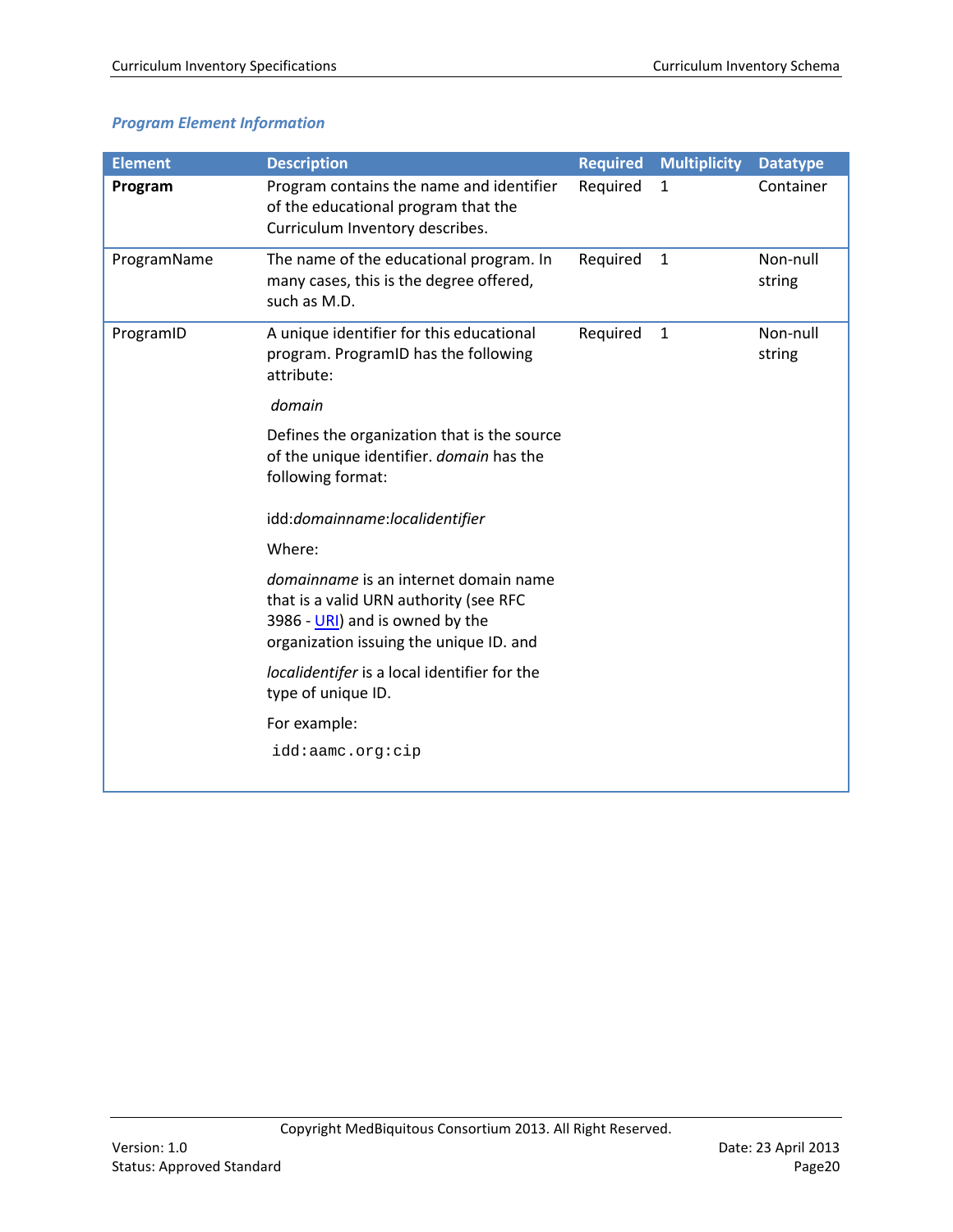| <b>Element</b>     | <b>Description</b>                                                                                                                                                                                                                                                                                                                                                    | <b>Required</b> | <b>Multiplicity</b> | <b>Datatype</b>                                  |
|--------------------|-----------------------------------------------------------------------------------------------------------------------------------------------------------------------------------------------------------------------------------------------------------------------------------------------------------------------------------------------------------------------|-----------------|---------------------|--------------------------------------------------|
| EducationalContext | The educational environment for which<br>the learning activity is intended. Values<br>come from the Healthcare LOM<br>vocabulary for educational context. Valid<br>values are:                                                                                                                                                                                        | Optional        | 0 or 1              | Restricted<br>See<br>Description<br>for details. |
|                    | patient education<br>caregiver education<br>primary education<br>$\bullet$<br>secondary education<br>vocational training<br>undergraduate education<br>$\bullet$<br>undergraduate professional<br>٠<br>education<br>graduate professional education<br>٠<br>continuing professional<br>$\bullet$<br>development                                                       |                 |                     |                                                  |
| Profession         | The health profession for which the<br>curriculum is intended or which the<br>curriculum is intended to produce. For<br>example, physician, registered nurse, etc.<br>See ANSI/MEDBIQ LO.10.1-2008<br>Healthcare Learning Object Metadata<br>Specifications and Description Document<br>Appendix 2 for a hierarchical list of<br>recommended values [Healthcare LOM]. | Optional        | 0 or 1              | Non-null<br>string                               |
|                    | Profession has the following attributes:<br>source<br>The taxonomy or vocabulary serving as<br>the source of the profession. For<br>Healthcare LOM version 1, use<br>HEALTHCARE_LOMv1                                                                                                                                                                                 |                 |                     |                                                  |
|                    | sourceID<br>The unique identifier assigned to this<br>taxonomic reference within the taxonomy<br>or vocabulary. To view identifiers for the<br>Healthcare LOM list of professions, see:<br>http://www.medbiq.org/hlomv1/profession                                                                                                                                    |                 |                     |                                                  |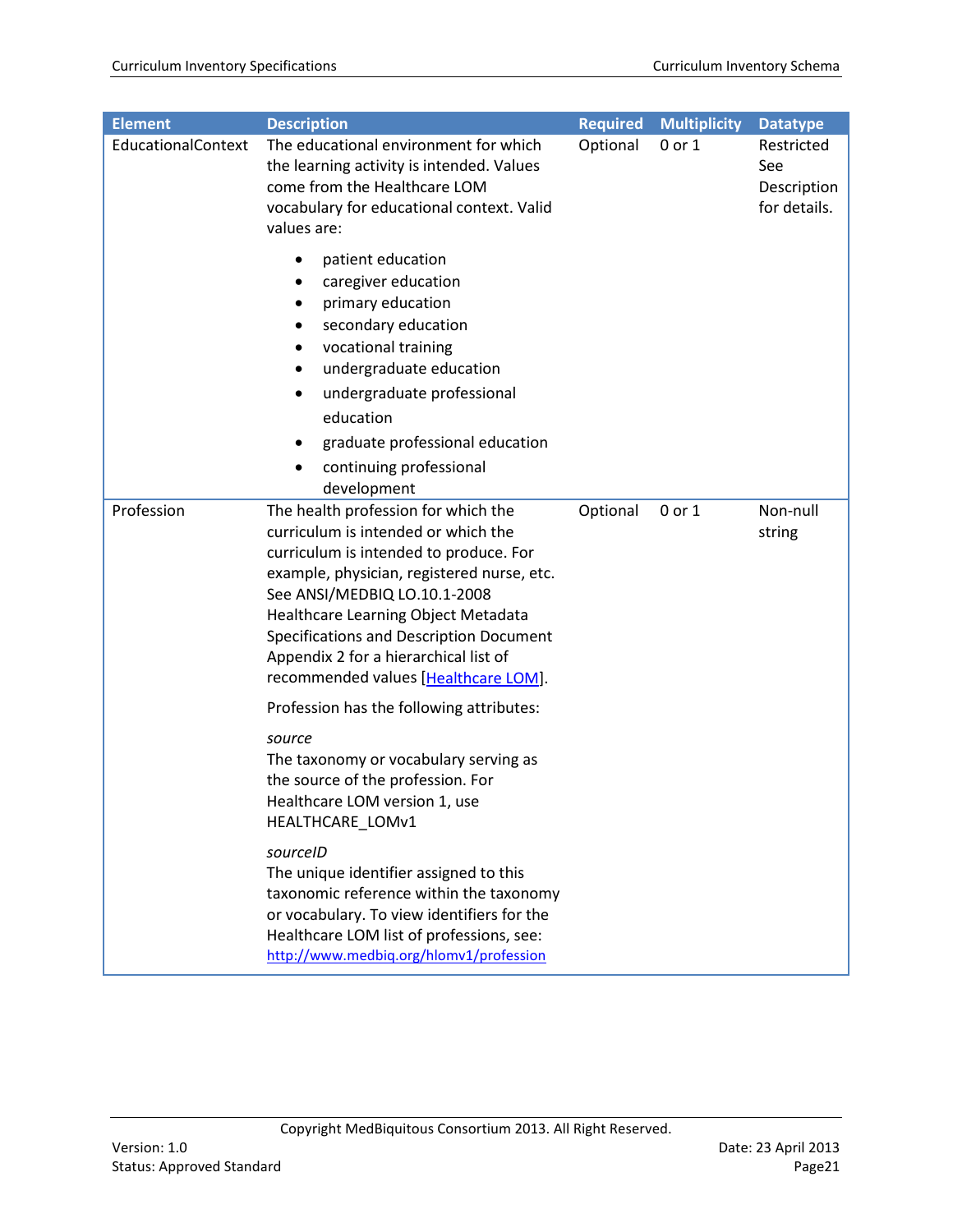| <b>Element</b> | <b>Description</b>                                                                                                                                                                                                                                                                                                                                                                 | <b>Required</b> | <b>Multiplicity</b> | <b>Datatype</b>    |
|----------------|------------------------------------------------------------------------------------------------------------------------------------------------------------------------------------------------------------------------------------------------------------------------------------------------------------------------------------------------------------------------------------|-----------------|---------------------|--------------------|
| Specialty      | The healthcare specialty within a<br>profession for which the curriculum is<br>intended or which the curriculum is<br>intended to produce. For example,<br>cardiology. See ANSI/MEDBIQ LO.10.1-<br>2008 Healthcare Learning Object<br>Metadata Specifications and Description<br>Document Appendix 2 for a hierarchical<br>list of recommended values [Healthcare<br><b>LOM</b> ]. | Optional        | 0 or 1              | Non-null<br>string |
|                | Specialty has the following optional<br>attributes:                                                                                                                                                                                                                                                                                                                                |                 |                     |                    |
|                | source<br>The taxonomy or vocabulary serving as<br>the source of the specialty. For Healthcare<br>LOM version 1, use HEALTHCARE_LOMv1                                                                                                                                                                                                                                              |                 |                     |                    |
|                | sourceID<br>The unique identifier assigned to this<br>taxonomic reference within the taxonomy<br>or vocabulary. The view identifiers for the<br>Healthcare LOM list of specialties, see:<br>http://www.medbig.org/hlomv1/specialty                                                                                                                                                 |                 |                     |                    |

```
<Program>
  <ProgramName>M.D.</ProgramName>
   <ProgramID domain="idd:aamc.org:program">5678</ProgramID>
</Program>
```
# <span id="page-21-0"></span>**7.3 Events**

Events is a sub element of CurriculumInventory. It contains sub elements that describe information about the education and assessment events that comprise the curriculum.

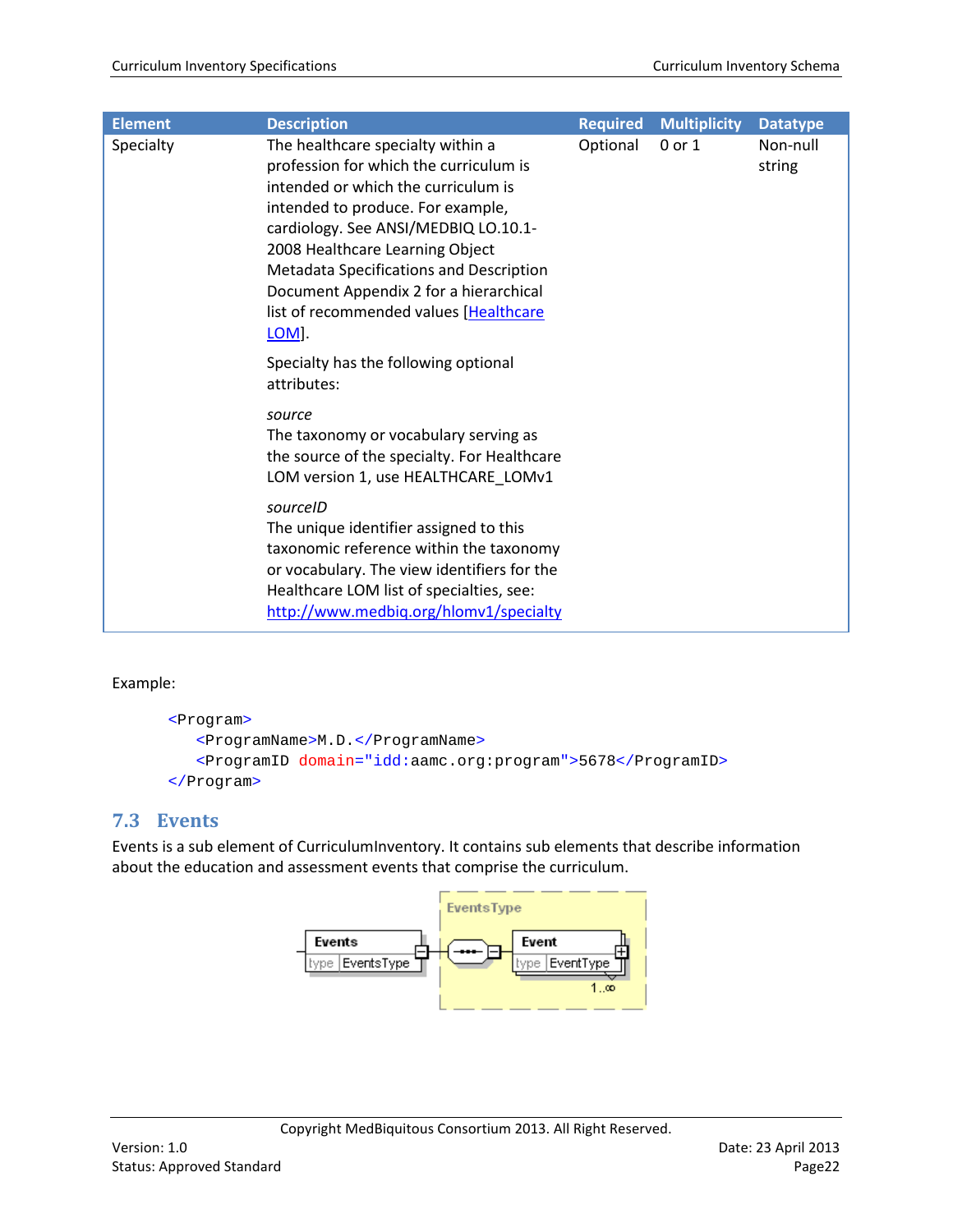## *Events Element Information*

| <b>Element</b> | <b>Description</b>                                                                                                                                                                                                                                                                                                                     | <b>Required</b> | <b>Multiplicity</b> | <b>Datatype</b> |
|----------------|----------------------------------------------------------------------------------------------------------------------------------------------------------------------------------------------------------------------------------------------------------------------------------------------------------------------------------------|-----------------|---------------------|-----------------|
| <b>Events</b>  | Events contains sub elements<br>that describe information about<br>the education and assessment<br>events that comprise the<br>curriculum                                                                                                                                                                                              | Required        | $\mathbf{1}$        | Container       |
| Event          | Event contains subelements that<br>describe a single education or<br>assessment event. Examples of<br>events include: lecture, problem-<br>based learning activity, virtual<br>patient activity, Simulation<br>activity, seminar, lab, and<br>bedside learning activity, to<br>name a few. For more<br>information, see section Event. | Required        | 1 or more           | Container       |

#### Example:

```
<Events>
   <Event>
    . . .
   </Event>
   <Event>
    . . . .
   </Event>
</Events>
```
## <span id="page-22-0"></span>**7.3.1 Event**

Event contains subelements that describe a single education or assessment event. Examples of events include: lecture, problem-based learning activity, virtual patient activity, Simulation activity, seminar, lab, and bedside learning activity, to name a few. Events can be combined to form a sequence block within a curriculum. Events may reference learning objectives, competencies, or learning outcomes captured in expectations, as well as curricular themes, known as integration blocks. A single event may occur in multiple sequence blocks within the curriculum.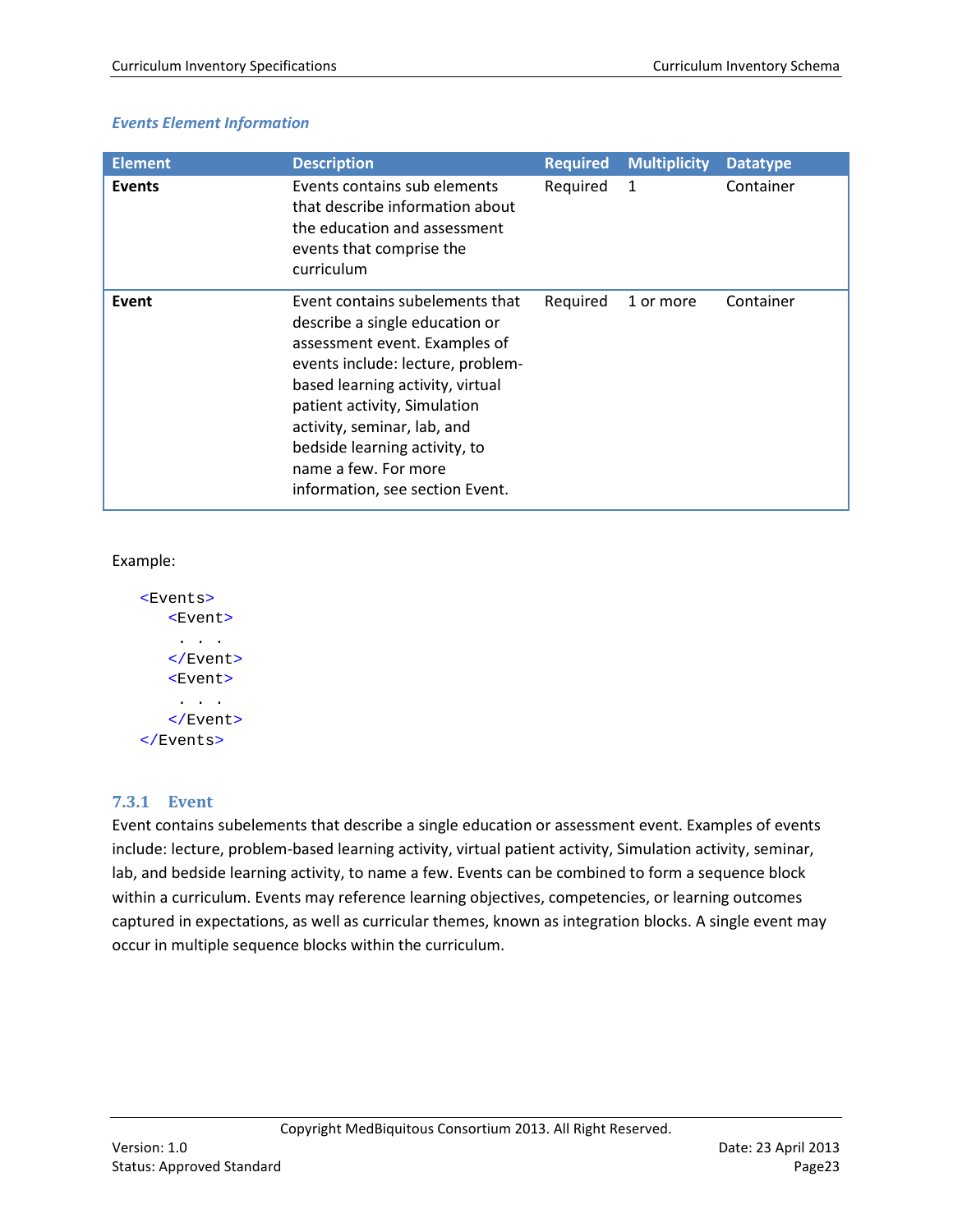

Generated by XMLSpy

www.altova.com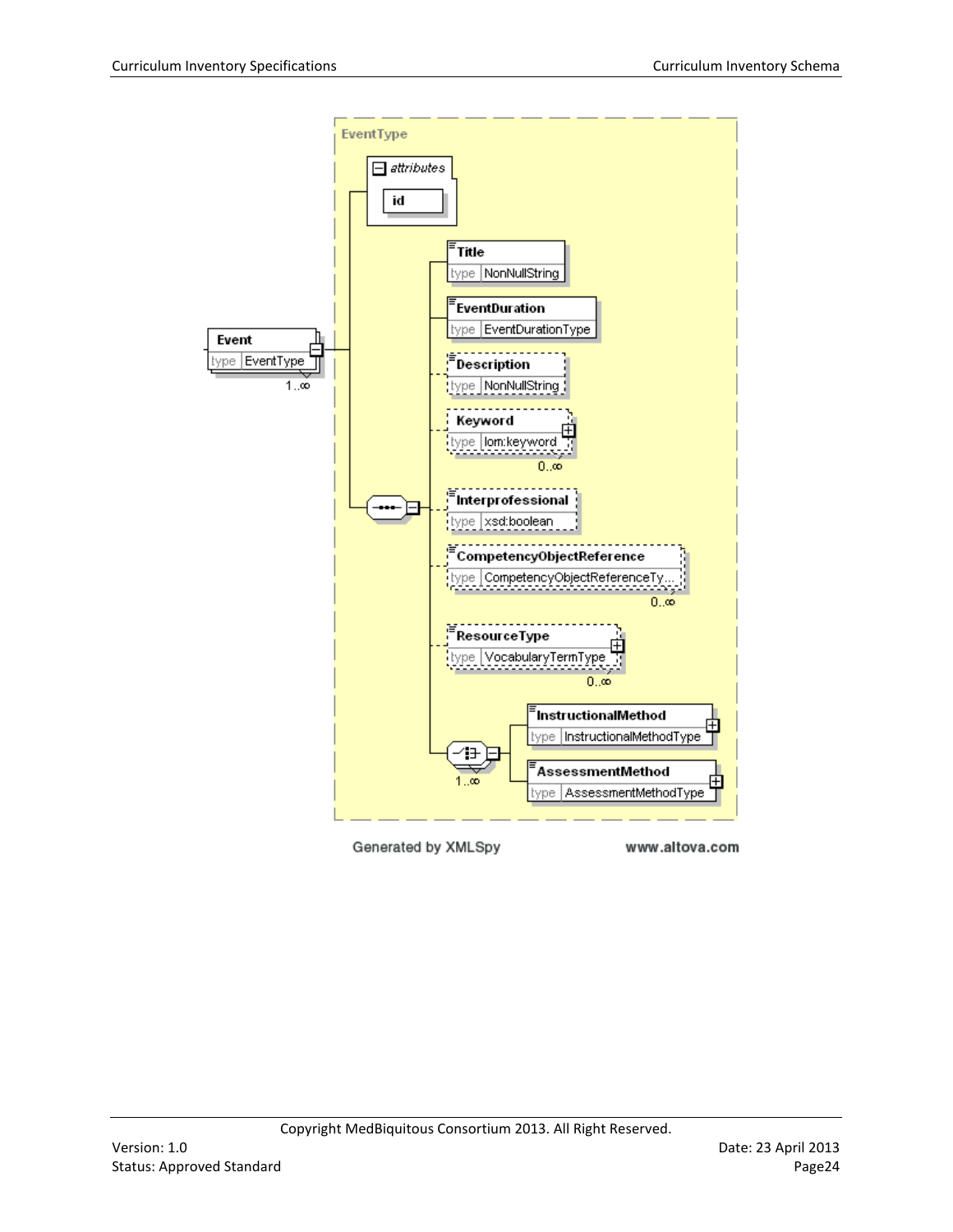# *Event Element Information*

| <b>Element</b>   | <b>Description</b>                                                                                                                                      | <b>Required</b> | <b>Multiplicity</b> | <b>Datatype</b>                                                                   |
|------------------|---------------------------------------------------------------------------------------------------------------------------------------------------------|-----------------|---------------------|-----------------------------------------------------------------------------------|
| Event            | Events contains sub elements that describe information about the<br>education and assessment events that comprise the curriculum.                       | Required        | $\mathbf{1}$        | Container                                                                         |
|                  | Event has the following attributes:                                                                                                                     |                 |                     |                                                                                   |
|                  | id<br>A unique identifier for this event. The identifier must be unique<br>within the scope of this report. Use of the id attribute is required.        |                 |                     |                                                                                   |
| Title            | A title for this education or assessment event.                                                                                                         | Required        | $\mathbf{1}$        | Non-null<br>string                                                                |
| EventDuration    | The duration of the event in hours and/or minutes. For example,<br>PT20H indicates 20 hours.                                                            | Required        | $\mathbf{1}$        | Duration<br>(restricted to<br>hours and/or<br>minutes)                            |
| Description      | A free text description of the education or assessment event.                                                                                           | Optional        | 0 or 1              | Non-null<br>string                                                                |
| Keyword          | An important concept or topic related to the event.                                                                                                     | Optional        | 0 or more           | For more                                                                          |
|                  | Keyword uses the keyword type and custom attributes from<br>Healthcare Learning Object Metadata.                                                        |                 |                     | information<br>see ANSI/<br><b>MEDBIQ</b><br>LO.10.1-2008<br>[Healthcare<br>LOM]. |
| Inteprofessional | An indicator as to whether or not this event is designed to engage<br>students of different health professions as teams. The default<br>value is false. | Optional        | 0 or 1              | Boolean                                                                           |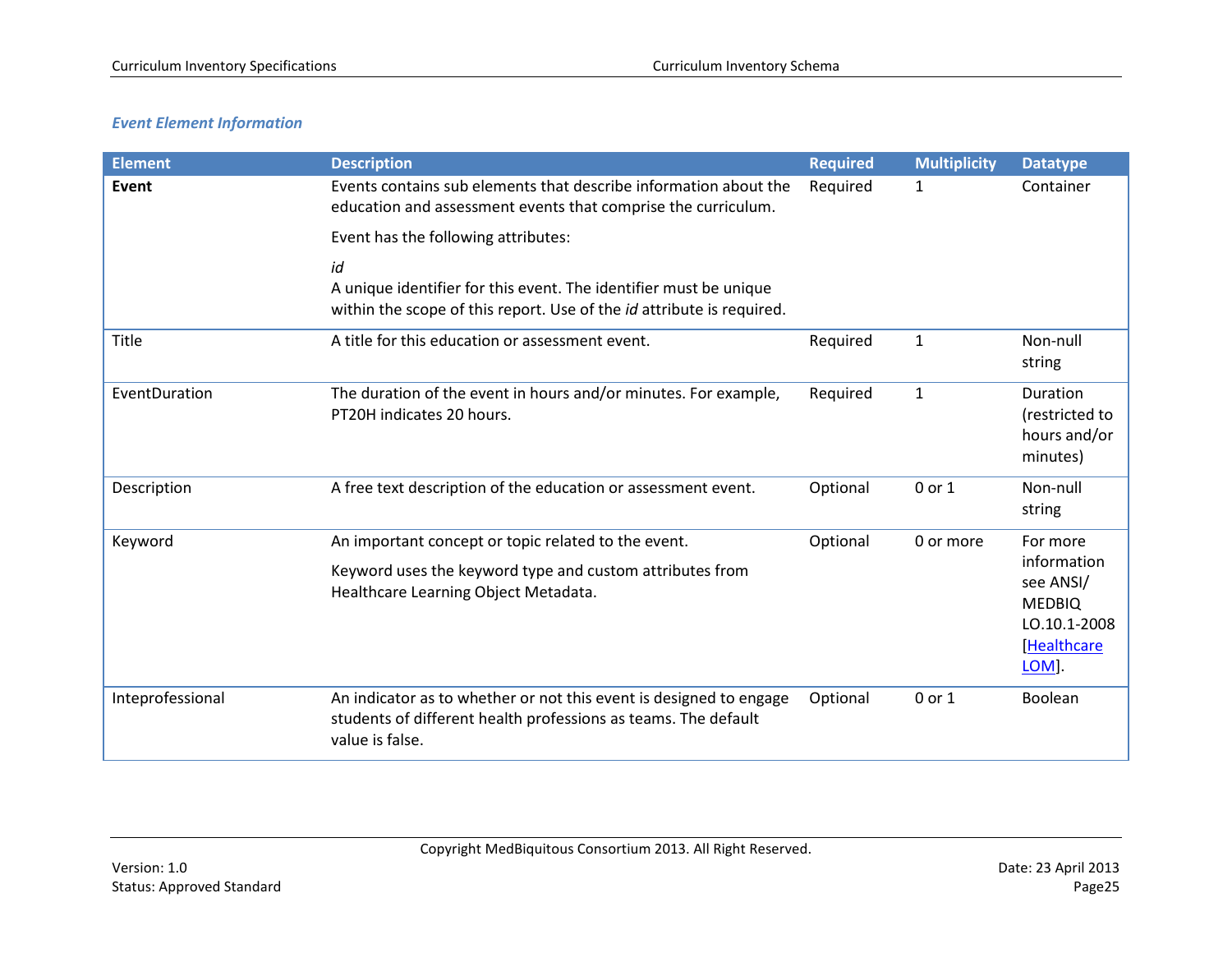| <b>Element</b>            | <b>Description</b>                                                                                                                                                                                       | <b>Required</b> | <b>Multiplicity</b> | <b>Datatype</b>                                  |
|---------------------------|----------------------------------------------------------------------------------------------------------------------------------------------------------------------------------------------------------|-----------------|---------------------|--------------------------------------------------|
| CompetencyObjectReference | A reference to the unique id for a learning objective, competency,<br>learning outcome, (all of which are known as competency objects)<br>associated with this event. CompetencyObjectReference has the  | Optional        | 0 or more           | Restricted (to<br>conformant<br>XPath)           |
|                           | following format:                                                                                                                                                                                        |                 |                     | See section                                      |
|                           | /CurriculumInventory/Expectations/CompetencyObject<br>[lom:lom/lom:general/lom:identifier/lom:entry='X']                                                                                                 |                 | 4.2<br>Identifying  |                                                  |
|                           | All in one line, where $X$ is the id of a Competency Object in this<br>Curriculum Inventory.                                                                                                             |                 |                     | Data through<br>XPath for<br>more<br>information |
| ResourceType              | A type of resource used in this event. A recommended list is<br>available as part of the Curriculum Inventory Standardized<br>Instructional and Assessment Methods and Resource Types<br>[Vocabularies]. | Optional        | 0 or more           | Non-null<br>string                               |
|                           | Resource has the following attributes:                                                                                                                                                                   |                 |                     |                                                  |
|                           | source<br>The taxonomy or vocabulary serving as the source of the resource<br>type.                                                                                                                      |                 |                     |                                                  |
|                           | sourceID<br>the unique identifier assigned to this taxonomic reference within<br>the taxonomy or vocabulary                                                                                              |                 |                     |                                                  |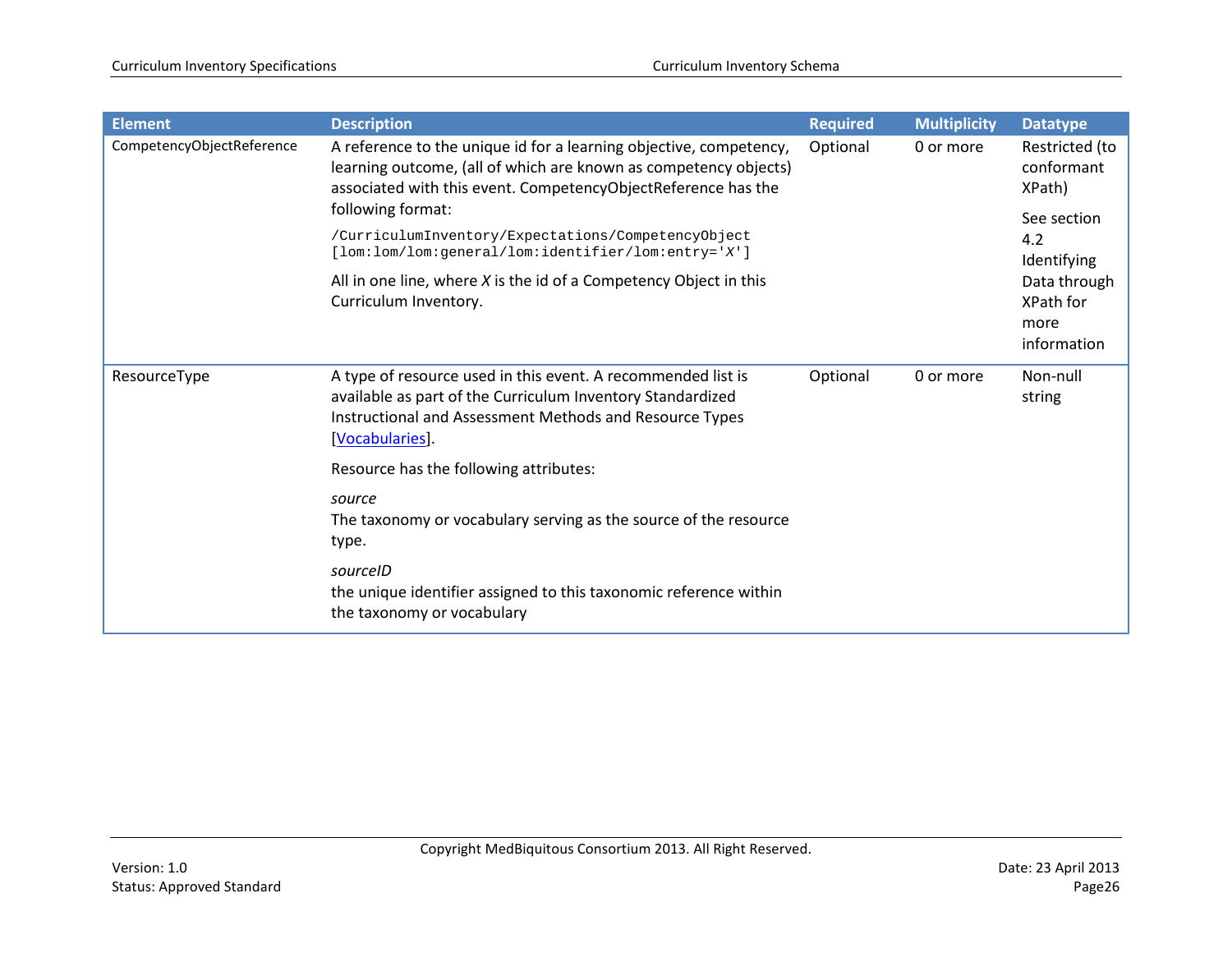| <b>Element</b>      | <b>Description</b>                                                                                                                                                                                                                                                                                                                                   | <b>Required</b>                                                             | <b>Multiplicity</b> | <b>Datatype</b>    |
|---------------------|------------------------------------------------------------------------------------------------------------------------------------------------------------------------------------------------------------------------------------------------------------------------------------------------------------------------------------------------------|-----------------------------------------------------------------------------|---------------------|--------------------|
| InstructionalMethod | An instructional method used in this event. It is strongly<br>recommended that communities using the Curriculum Inventory<br>to share information use an agreed upon set of terms. A<br>recommended list is available as part of the Curriculum Inventory<br>Standardized Instructional and Assessment Methods and<br>Resource Types [Vocabularies]. | Either<br>Instructional<br>Method or<br>Assessment<br>Method is<br>required | 0 or more           | Non-null<br>string |
|                     | InstructionalMethod has the following attributes:                                                                                                                                                                                                                                                                                                    |                                                                             |                     |                    |
|                     | primary<br>Indicates whether or not this instructional method is the primary<br>instructional method of the event. Use of the <i>primary</i> attribute is<br>required. Valid values are true and false. One instructional<br>method must be marked as primary for an instructional event.                                                            |                                                                             |                     |                    |
|                     | source<br>The taxonomy or vocabulary serving as the source of the<br>InstructionalMethod.                                                                                                                                                                                                                                                            |                                                                             |                     |                    |
|                     | sourceID<br>The unique identifier assigned to this taxonomic reference within<br>the taxonomy or vocabulary                                                                                                                                                                                                                                          |                                                                             |                     |                    |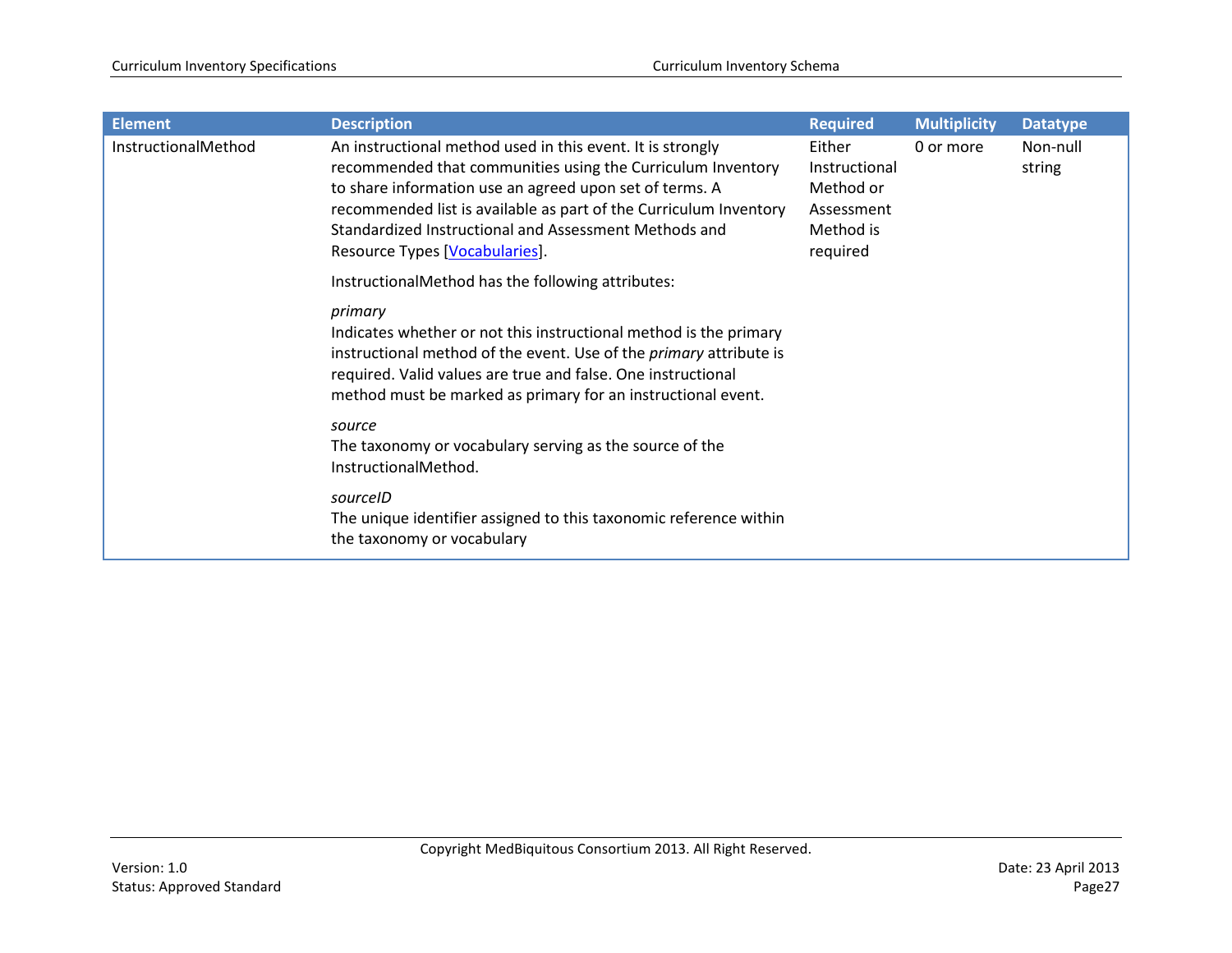| <b>Element</b>   | <b>Description</b>                                                                                                                                                                                                                                                                                                                                | <b>Required</b>                                                             | <b>Multiplicity</b> | <b>Datatype</b>    |
|------------------|---------------------------------------------------------------------------------------------------------------------------------------------------------------------------------------------------------------------------------------------------------------------------------------------------------------------------------------------------|-----------------------------------------------------------------------------|---------------------|--------------------|
| AssessmentMethod | An assessment method used in this event. It is strongly<br>recommended that communities using the Curriculum Inventory<br>to share information use an agreed upon set of terms. A<br>recommended list is available as part of the Curriculum Inventory<br>Standardized Instructional and Assessment Methods and<br>Resource Types [Vocabularies]. | Either<br>Instructional<br>Method or<br>Assessment<br>Method is<br>required | 0 or more           | Non-null<br>string |
|                  | AssessmentMethod has the following attributes:                                                                                                                                                                                                                                                                                                    |                                                                             |                     |                    |
|                  | purpose<br>Indicates whether the assessment is used for formative or<br>summative assessment. Use of the <i>purpose</i> attribute is required.<br>Valid values are Formative and Summative.                                                                                                                                                       |                                                                             |                     |                    |
|                  | source<br>The taxonomy or vocabulary serving as the source of the<br>assessment method.                                                                                                                                                                                                                                                           |                                                                             |                     |                    |
|                  | sourceID<br>The unique identifier assigned to this taxonomic reference within<br>the taxonomy or vocabulary                                                                                                                                                                                                                                       |                                                                             |                     |                    |

```
<Event id="E1">
         <Title>White Coat Ceremony</Title>
         <EventDuration>PT2H</EventDuration>
        <Description>First year students are given their white coats to mark the transition to clinical 
rotations. The ceremony includes a declaration of professional values. </Description>
         <Keyword hx:source="MeSH" hx:id="D010817">
           <hx:string>Physician-Patient Relations</hx:string>
         </Keyword>
         <Keyword hx:source="MeSH" hx:id="D012945">
            <hx:string>Social Values</hx:string>
```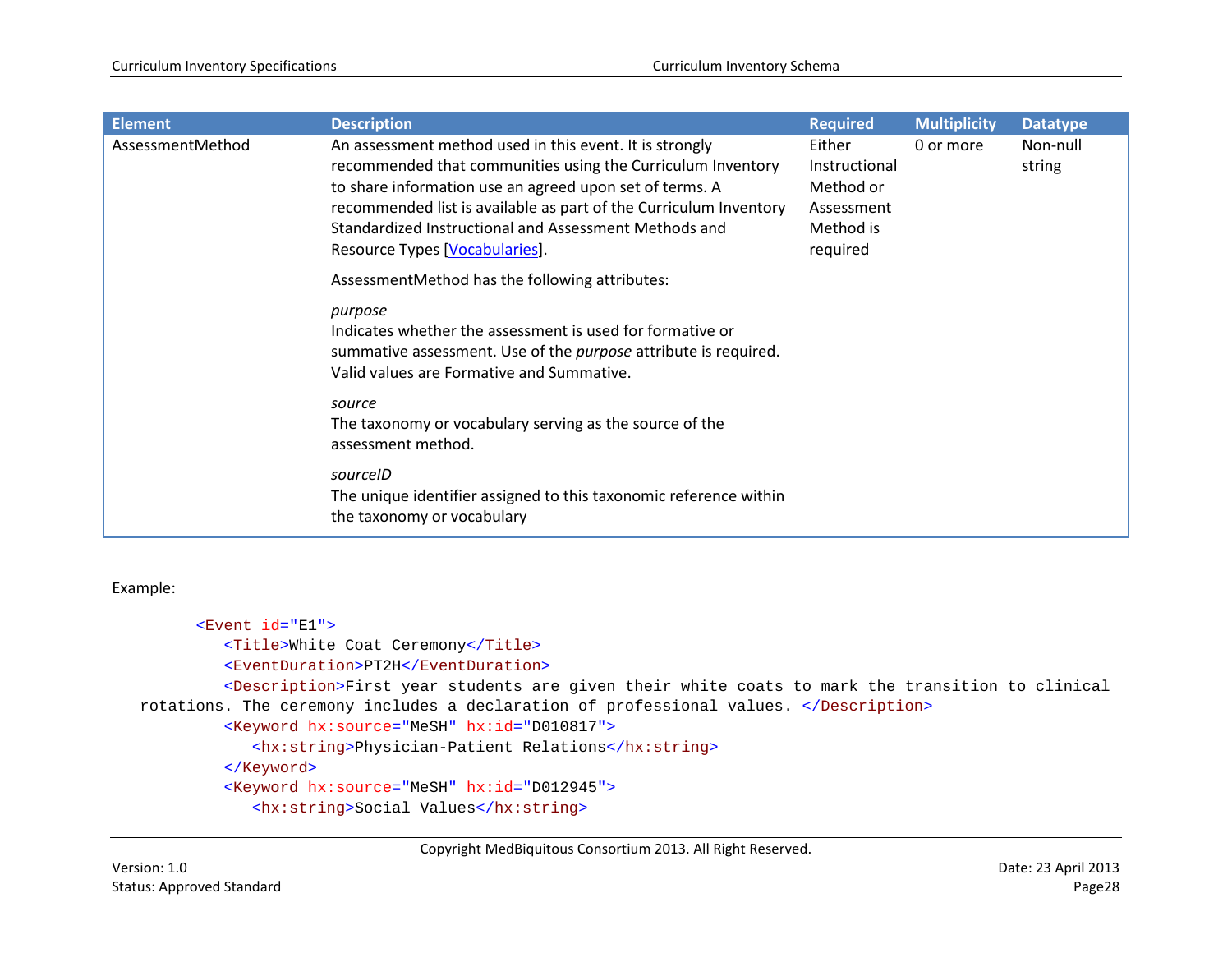</Keyword> <Interprofessional>false</Interprofessional>

<CompetencyObjectReference>/CurriculumInventory/Expectations/CompetencyObject[lom:lom/lom:general/lom :identifier/lom:entry='http://nosuchdomain.edu/zxcvb']</CompetencyObjectReference> <InstructionalMethod primary="true">Lecture</InstructionalMethod>

</Event>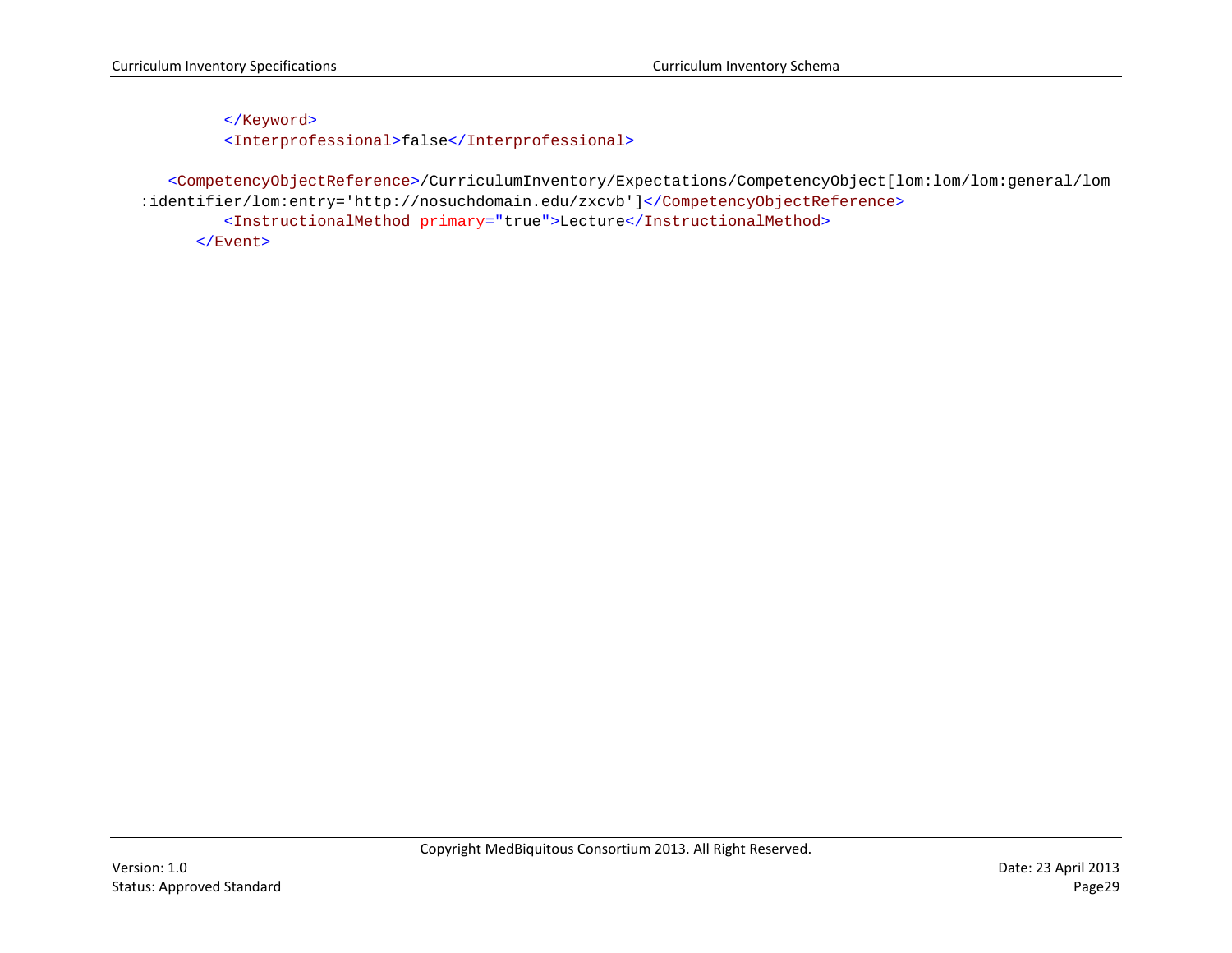# <span id="page-29-0"></span>**7.4 Expectations**

The Expectations element is the subelement of CurriculumInventory. Expectations contains subelements that describe the competencies, learning objectives, and learning outcomes implemented in a curriculum and how they are organized into competency frameworks. Expectations may be referenced from events, sequence blocks and integration blocks.



# *Expectations Element Information*

| <b>Element</b>      | <b>Description</b>                                                                                                                                                                                                                         | <b>Required</b> | <b>Multiplicity</b> | <b>Datatype</b>                                                                                                                                                     |
|---------------------|--------------------------------------------------------------------------------------------------------------------------------------------------------------------------------------------------------------------------------------------|-----------------|---------------------|---------------------------------------------------------------------------------------------------------------------------------------------------------------------|
| <b>Expectations</b> | <b>Expectations contains</b><br>subelements that describe the<br>competencies, learning<br>objectives, learning outcomes,<br>milestones, and performance<br>levels implemented in a<br>curriculum and how they are<br>organized.           | Required        | 1                   | Container                                                                                                                                                           |
| CompetencyObject    | CompetencyObject contains sub<br>elements that define and<br>uniquely identify a competency,<br>learning objective, learning<br>outcome, etc.<br>The CompetencyObject<br>datatype is defined in the<br>Competency Object<br>specification. | Required        | 1 or more           | For more<br>information see<br>the<br><b>MedBiquitous</b><br>Competency<br>Object<br>Specifications<br>and Description<br>Document<br><b>Competency</b><br>Object]. |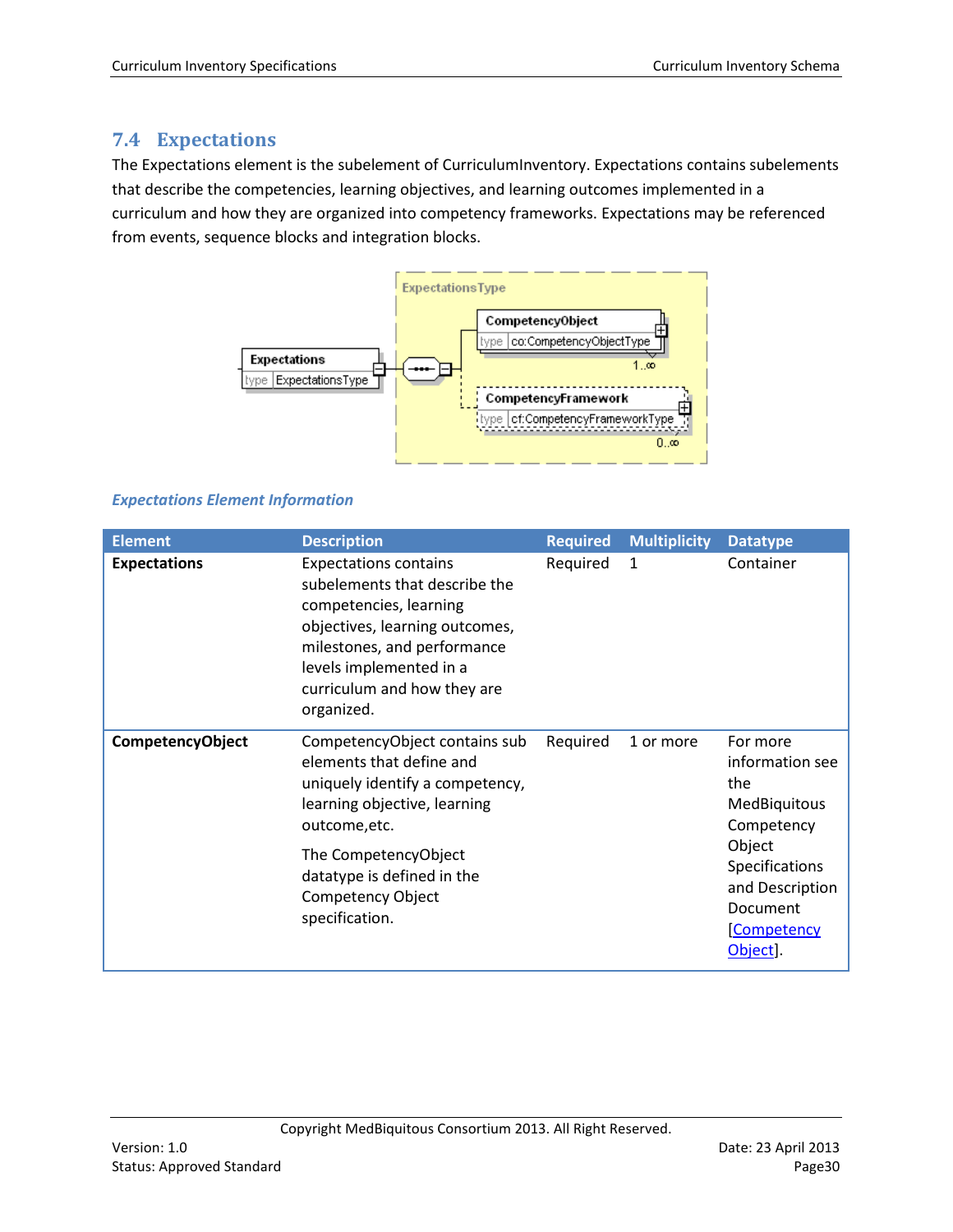| <b>Element</b>      | <b>Description</b>                                                                                                                                                                                                                               | <b>Required</b> | <b>Multiplicity</b> | <b>Datatype</b>                                                                                                                                                    |
|---------------------|--------------------------------------------------------------------------------------------------------------------------------------------------------------------------------------------------------------------------------------------------|-----------------|---------------------|--------------------------------------------------------------------------------------------------------------------------------------------------------------------|
| CompetencyFramework | CompetencyFramework<br>contains sub elements that<br>describes a set of related<br>competency definitions and<br>their relationships.<br>The Competency Framework<br>datatype is defined in the<br><b>Competency Framework</b><br>specification. | Optional        | 0 or more           | For more<br>information see<br>MedBiquitous<br>Competency<br>Framework<br>Specifications<br>and Description<br><b>Document</b><br><b>Competency</b><br>Framework]. |

```
<Expectations>
   <CompetencyObject>
      <lom:lom>
         <lom:general>
            <lom:identifier>
               <lom:catalog>URI</lom:catalog>
               <lom:entry>http://nosuchdomain.edu/zxcvb</lom:entry>
            </lom:identifier>
            <lom:title>
               <lom:string>Professionalism</lom:string>
            </lom:title>
         </lom:general>
      </lom:lom>
   </CompetencyObject>
   <CompetencyObject>
   . . . 
   </CompetencyObject>
   <CompetencyObject>
   . . . 
   </CompetencyObject>
   <CompetencyObject>
   . . . 
   </CompetencyObject>
   <CompetencyFramework>
      <lom:lom>
         <lom:general>
            <lom:identifier>
               <lom:catalog>URI</lom:catalog>
               <lom:entry>http://nosuchdomain.edu/framework</lom:entry>
            </lom:identifier>
         </lom:general>
      </lom:lom>
      <cf:Includes>
```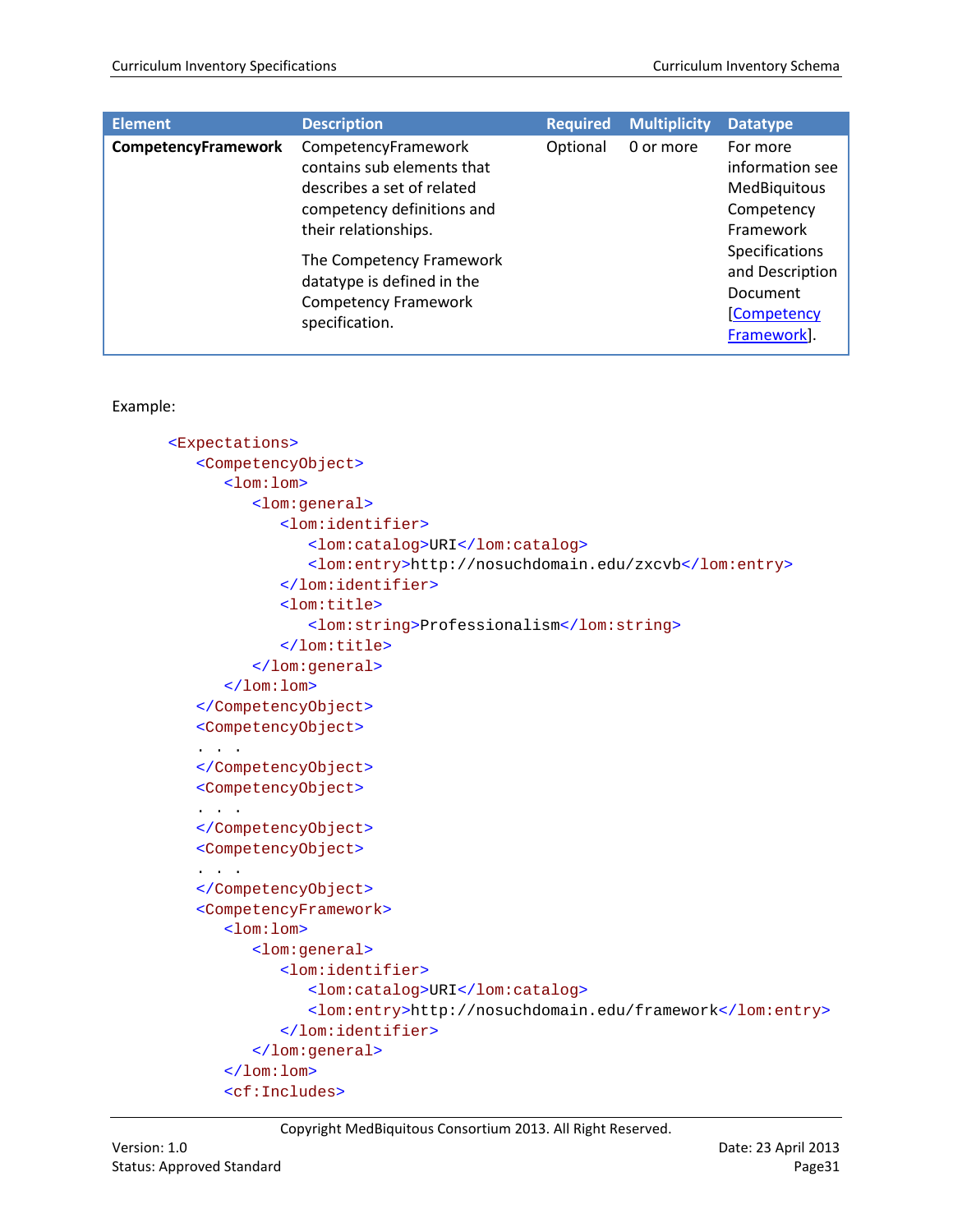```
<cf:Catalog>URI</cf:Catalog>
         <cf:Entry>http://nosuchdomain.edu/zxcvb</cf:Entry>
      </cf:Includes>
      <cf:Includes>
       . . .
      </cf:Includes>
      <cf:Includes>
       . . .
      </cf:Includes>
   </CompetencyFramework>
</Expectations>
```
# <span id="page-31-0"></span>**7.5 AcademicLevels**

AcademicLevels is the subelement of Curriculum Inventory that defines the levels within an academic program. Many programs use academic years as levels within their curriculum; others use phases or stages of varying lengths.



# *AcademicLevels Element Information*

| <b>Element</b>        | <b>Description</b>                                                                                                            | <b>Required</b> | <b>Multiplicity</b> | <b>Datatype</b>                               |
|-----------------------|-------------------------------------------------------------------------------------------------------------------------------|-----------------|---------------------|-----------------------------------------------|
| <b>AcademicLevels</b> | AcademicLevels contains<br>subelements that describe<br>information about the academic<br>levels defined for this curriculum. | Required        | -1                  | Container                                     |
| LevelsInProgram       | The number of levels in the<br>academic program.<br>LevelsInProgram must be a<br>number from 1 to 10.                         | Reguired        | -1                  | Restricted<br>See Description<br>for details. |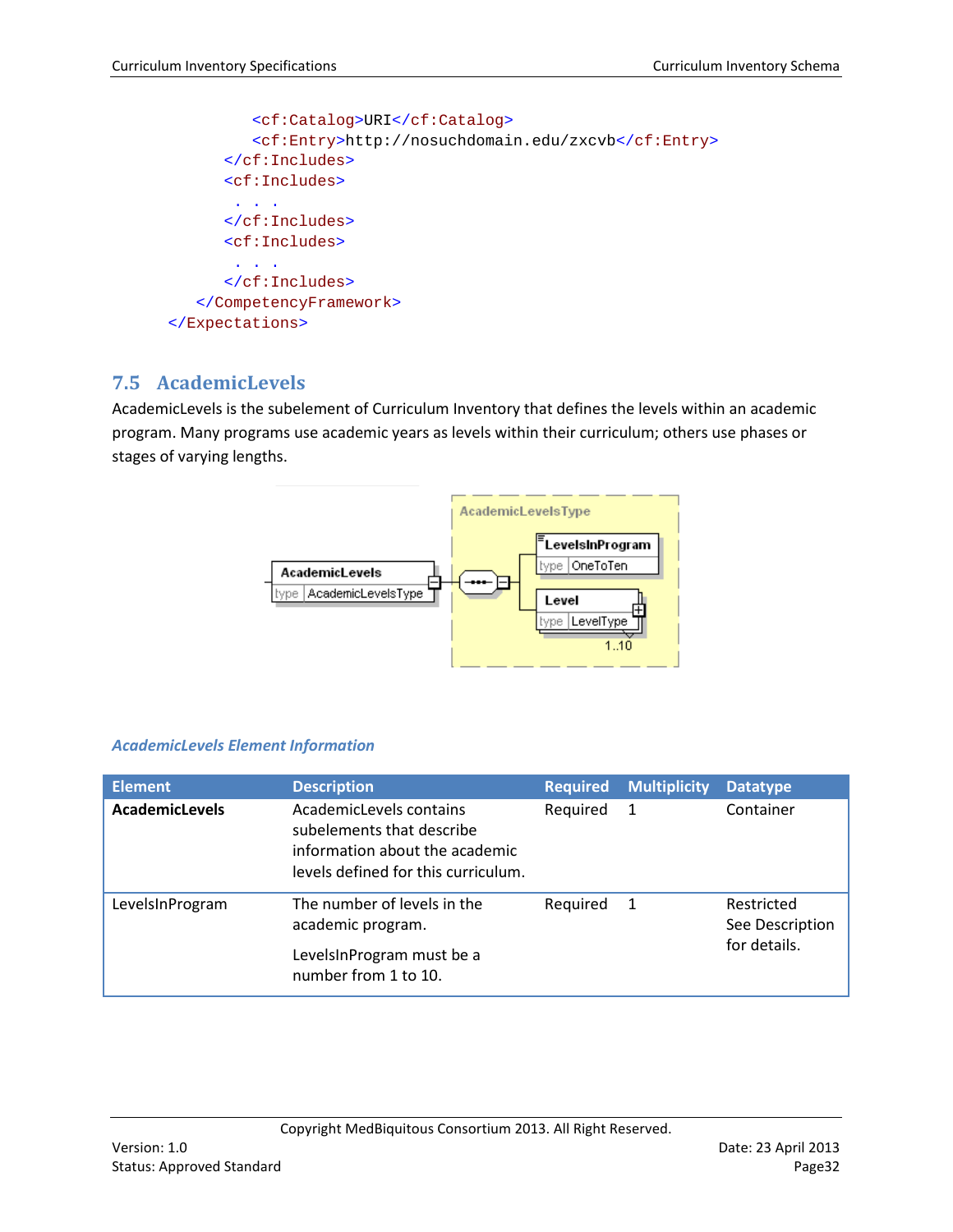| <b>Element</b> | <b>Description</b>                                                                              | <b>Required</b> | <b>Multiplicity</b> | <b>Datatype</b> |
|----------------|-------------------------------------------------------------------------------------------------|-----------------|---------------------|-----------------|
| Level          | Level provides more descriptive<br>information about a single level<br>of the academic program. | Reguired        | 1 to 10             | Container       |
|                | For more information, see<br>section Level.                                                     |                 |                     |                 |

```
<AcademicLevels>
   <LevelsInProgram>4</LevelsInProgram>
   <Level number="1">
      <Label>Year 1</Label>
      <Description>Preclinical</Description>
   </Level>
   <Level number="2">
      <Label>Year 2</Label>
      <Description>Preclinical</Description>
   </Level>
   <Level number="3">
      <Label>Year 3</Label>
      <Description>Clinical</Description>
   </Level>
   <Level number="4">
      <Label>Year 4</Label>
      <Description>Clinical</Description>
   </Level>
</AcademicLevels>
```
# <span id="page-32-0"></span>**7.6 Level**

Level provides more descriptive information about a single level of the academic program, such as a single academic year, or a single phase of the curriculum.

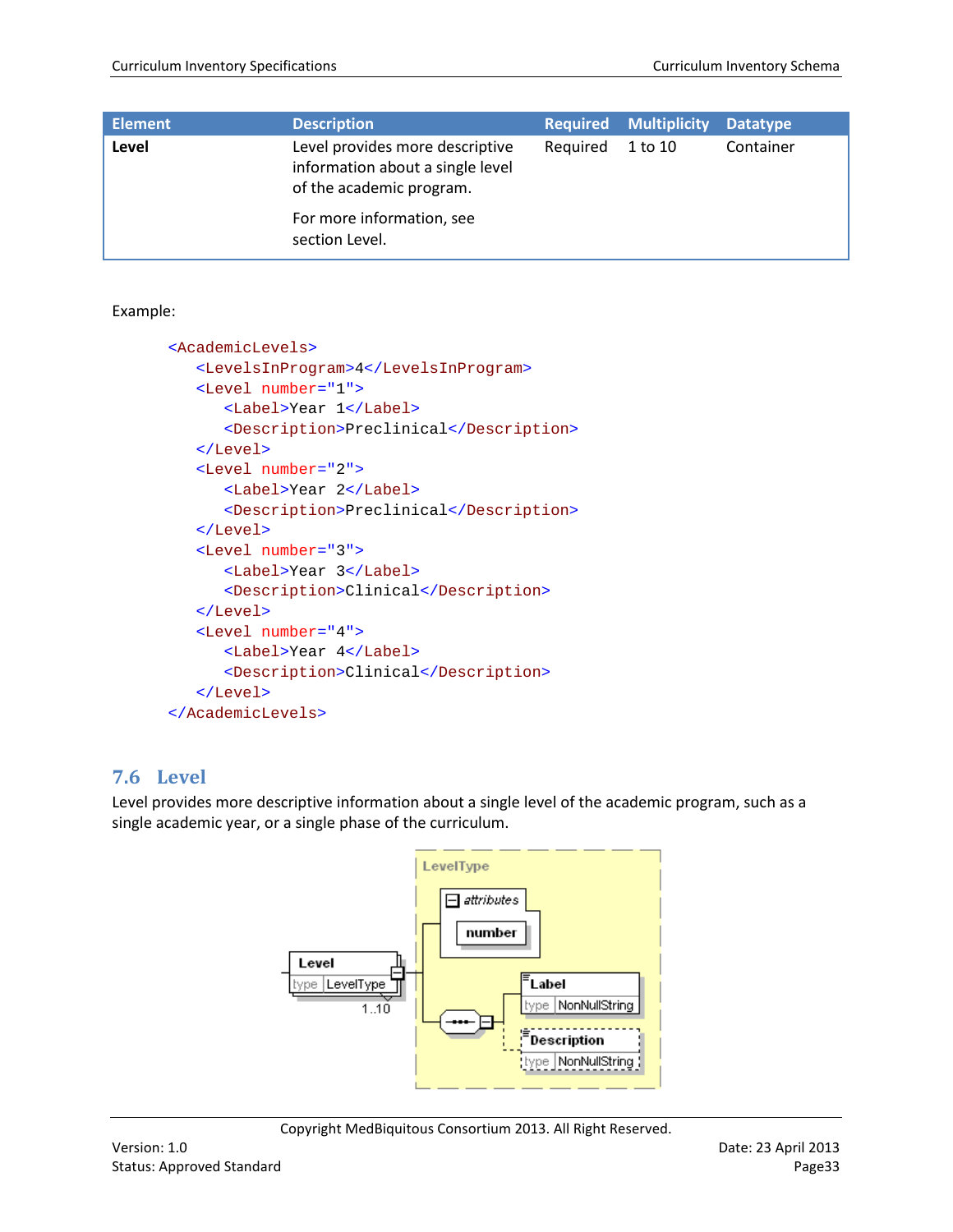# *Level Element Information*

| <b>Element</b> | <b>Description</b>                                                                                                                                                                                                                                                                                                                                                     | <b>Required</b> | <b>Multiplicity</b> | <b>Datatype</b> |
|----------------|------------------------------------------------------------------------------------------------------------------------------------------------------------------------------------------------------------------------------------------------------------------------------------------------------------------------------------------------------------------------|-----------------|---------------------|-----------------|
| Level          | Level provides more descriptive<br>information about a single level<br>of the academic program. The<br>number of levels specified must<br>correspond to the number<br>provided in LevelsInProgram. For<br>example, if LevelsInProgram has<br>a value of 4, there must be 4<br>instances of the Level element,<br>each describing one level of the<br>academic program. | Required        | 1 to 10             | Container       |
|                | Level has the following attribute.                                                                                                                                                                                                                                                                                                                                     |                 |                     |                 |
|                | number<br>A number associated with this<br>academic level, indicating the<br>order of this level in relation to<br>others. Level 1 is the first in a<br>sequence. Use of the number<br>attribute is required.                                                                                                                                                          |                 |                     |                 |
|                | <i>number</i> must be a number from<br>1 to 10. Each level number<br>should be unique and together<br>the level numbers should create<br>a sequential order.                                                                                                                                                                                                           |                 |                     |                 |
| Label          | A label associated with this<br>academic level. For example, First<br>Year.                                                                                                                                                                                                                                                                                            | Required        | $\mathbf{1}$        | Non-null String |
| Description    | A description of the academic<br>level.                                                                                                                                                                                                                                                                                                                                | Optional        | 0 or 1              | Non-null String |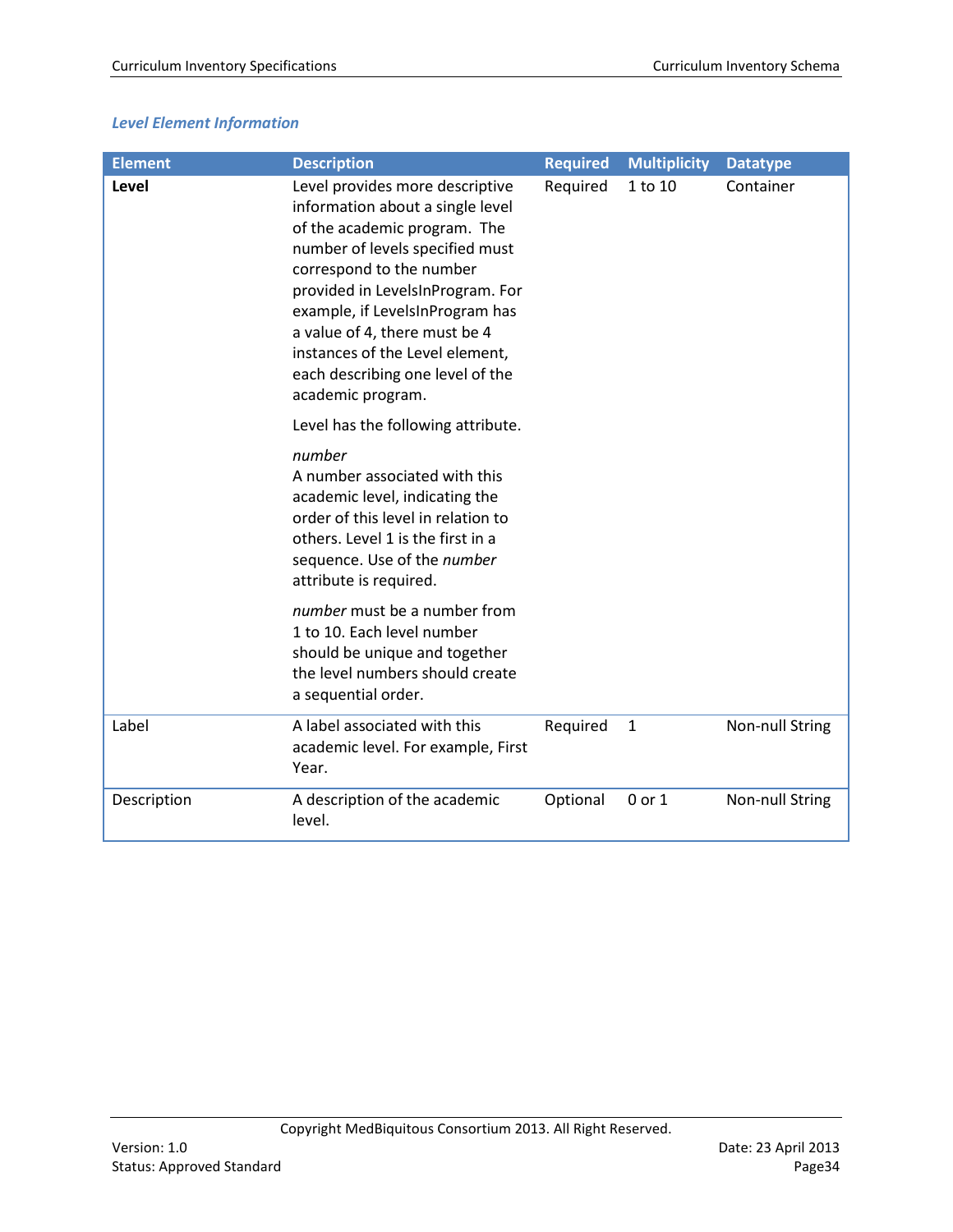```
<Level number="1">
  <Label>Year 1</Label>
  <Description>Preclinical</Description>
</Level>
```
# <span id="page-34-0"></span>**7.7 Sequence**

Sequence is the sub element of CurriculumInventory that contains subelements that describe information about how the curriculum is organized over a period of time. The curriculum's sequence consists of a series of sequence blocks, which correspond to courses or other blocks of curricular content.



# *Sequence Element Information*

| <b>Element</b>       | <b>Description</b>                                                                                                                                                                            | <b>Required</b> | <b>Multiplicity</b> | <b>Datatype</b> |
|----------------------|-----------------------------------------------------------------------------------------------------------------------------------------------------------------------------------------------|-----------------|---------------------|-----------------|
| <b>Sequence</b>      | Sequence contains sub elements<br>that describe information about<br>how the curriculum is organized<br>over a period of time.                                                                | Optional        | 1                   | Container       |
| Description          | A description of the overall<br>sequence of the curriculum.                                                                                                                                   | Optional        | $0$ or $1$          | Non-null string |
| <b>SequenceBlock</b> | Contains sub elements that<br>define an organizational<br>component of the curriculum,<br>such as a year, phase, course<br>module, etc. See section<br>SequenceBlock for more<br>information. | Required        | 1 or more           | Container       |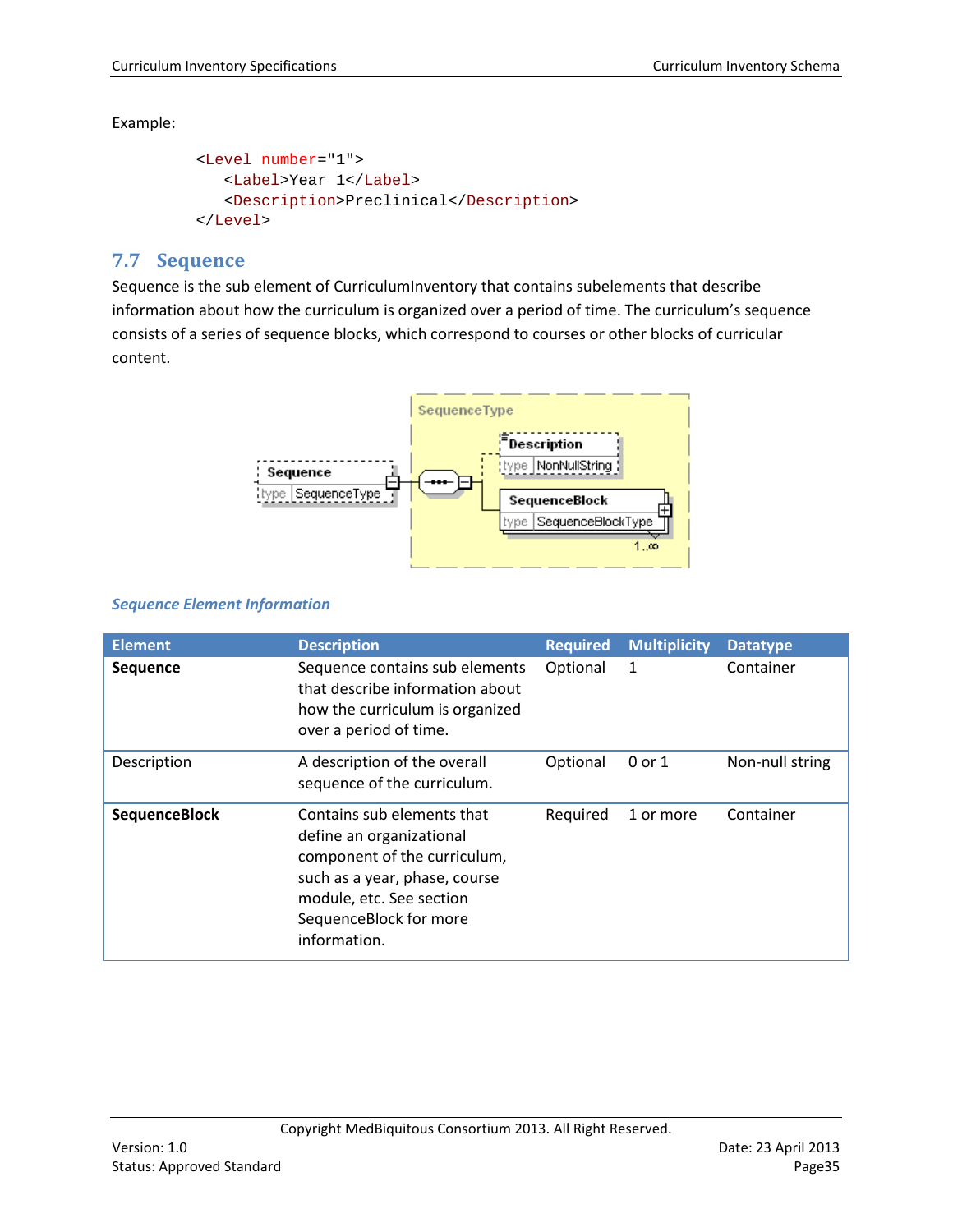```
<Sequence>
   <Description>There are 2 years of preclinical work followed by 2 years 
of clinical work.</Description>
   <SequenceBlock required="true" id="asdfg">
   . . . 
   </SequenceBlock>
   <SequenceBlock required="true" id="sdfgh">
   . . . 
   </SequenceBlock>
</Sequence>
```
# <span id="page-35-0"></span>**7.7.1 SequenceBlock**

SequenceBlock is a sub element of Sequence that contains sub elements that define an organizational component of the curriculum, such as a year, phase, course, module, etc. Sequence blocks can be nested to show a variety of organizational methods, including an ordered set of courses within a phase of instruction, a series of electives, selectives, and parallel blocks.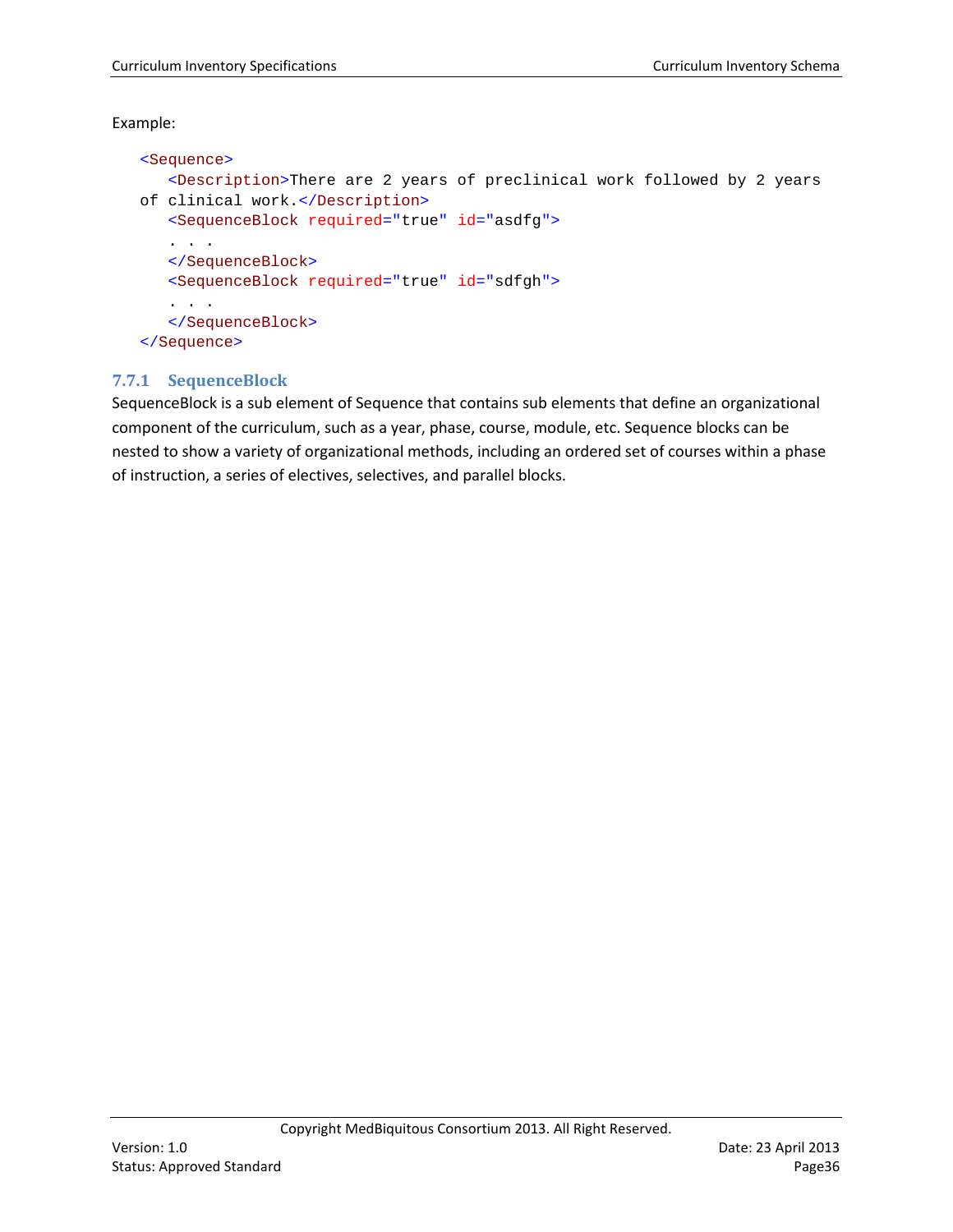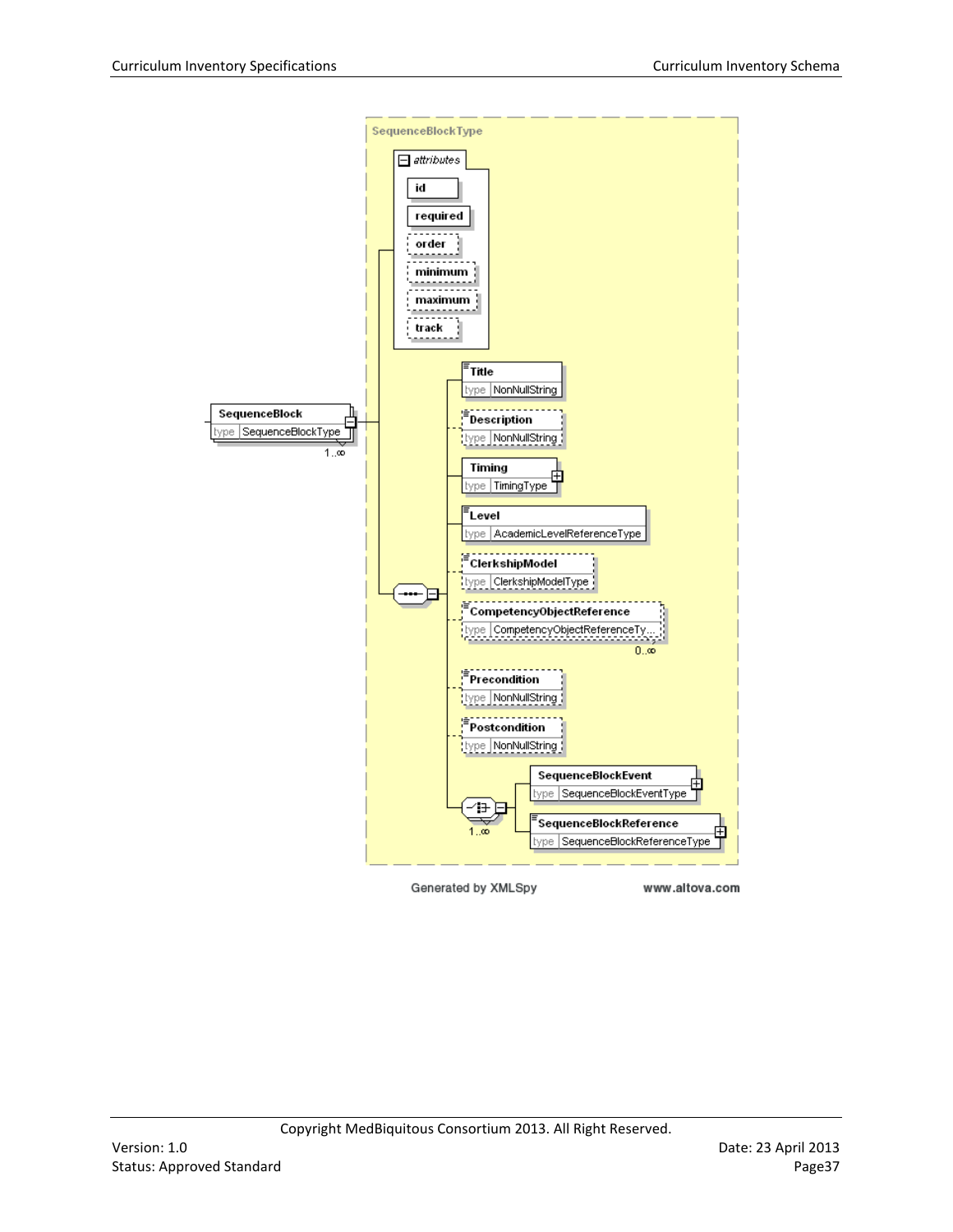# *SequenceBlock Element Information*

| <b>Element</b>       | <b>Description</b>                                                                                                                                                                                                                                                                                                                                                                                                                                            | <b>Required</b> | <b>Multipli-</b><br>city | <b>Datatype</b> |
|----------------------|---------------------------------------------------------------------------------------------------------------------------------------------------------------------------------------------------------------------------------------------------------------------------------------------------------------------------------------------------------------------------------------------------------------------------------------------------------------|-----------------|--------------------------|-----------------|
| <b>SequenceBlock</b> | Contains subelements that define a component of the curriculum,<br>such as a course, module, phase, year, etc. SequenceBlock has the<br>following attributes:                                                                                                                                                                                                                                                                                                 | Required        | 1 or more                | Container       |
|                      | id<br>A unique identifier for this sequence block. The identifier must be<br>unique within the scope of this report. Use of the id attribute is<br>required.                                                                                                                                                                                                                                                                                                  |                 |                          |                 |
|                      | required<br>Indicates whether this sequence block is a required part of the<br>curriculum. Valid values are Required, Optional, and Required In<br>Track. Use of the required attribute is required.                                                                                                                                                                                                                                                          |                 |                          |                 |
|                      | order<br>If there are nested sequence blocks, order indicates how the nested<br>sequence blocks are delivered to learners. Valid values are Ordered,<br>Unordered, and Parallel. Ordered indicates that the nested sequence<br>blocks are delivered according to an established order. Unordered<br>indicates that the nested sequence blocks may be delivered in any<br>order. Parallel indicates that the nested sequence blocks occur at the<br>same time. |                 |                          |                 |
|                      | minimum<br>If there are nested sequence blocks, minimum indicates the minimum<br>number of nested sequence blocks that a learner must take. For<br>optional courses/electives, this value is 0. If the sequence block<br>indicates selective courses, indicate the minimum number of<br>selectives.                                                                                                                                                           |                 |                          |                 |
|                      |                                                                                                                                                                                                                                                                                                                                                                                                                                                               |                 |                          |                 |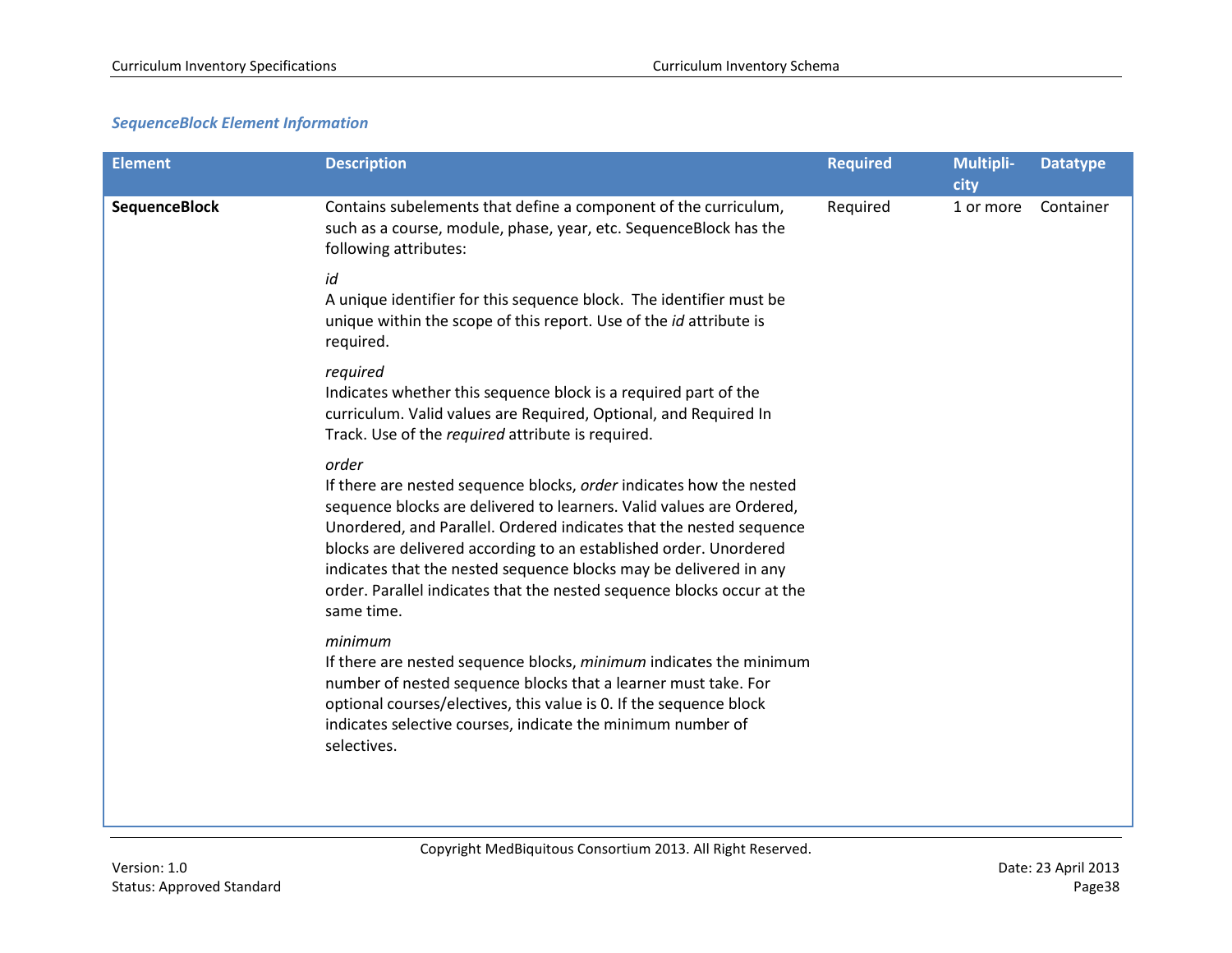| <b>Element</b> | <b>Description</b>                                                                                                                                                                                                                                                                | <b>Required</b> | <b>Multipli-</b><br>city | <b>Datatype</b>                                  |
|----------------|-----------------------------------------------------------------------------------------------------------------------------------------------------------------------------------------------------------------------------------------------------------------------------------|-----------------|--------------------------|--------------------------------------------------|
|                | maximum<br>If there are nested sequence blocks, maximum indicates the<br>maximum number of nested sequence blocks that a learner can take.                                                                                                                                        |                 |                          |                                                  |
|                | track<br>Indicates whether this sequence block is a track within the<br>curriculum. Valid values are true and false; the default value is false.                                                                                                                                  |                 |                          |                                                  |
| Title          | The title of the sequence block.                                                                                                                                                                                                                                                  | Required        | $\mathbf{1}$             | Non-null<br>string                               |
| Description    | A description of the sequence block.                                                                                                                                                                                                                                              | Optional        | 0 or 1                   | Non-null<br>string                               |
| <b>Timing</b>  | Timing contains subelements that indicate either the start and end<br>dates of the sequence block or the duration of the sequence block, or<br>both the start and end dates and the duration of the sequence block.<br>For more information, see section Timing.                  | Required        | $\mathbf{1}$             | Container                                        |
| Level          | Level indicates the educational level at which this sequence block<br>occurs. For schools using academic years as the basis for progress<br>through the curriculum, level corresponds to the academic year in<br>which the sequence block occurs. Level has the following format: | Required        | $\mathbf{1}$             | Integer of 1<br>to 10                            |
|                | /CurriculumInventory/AcademicLevels/Level[@number='X']<br>All in one line, where $X$ is the number 1 through 10 corresponding to<br>an academic level defined in this Curriculum Inventory.                                                                                       |                 |                          |                                                  |
| ClerkshipModel | If the sequence block represents a clerkship, clerkship model may be<br>used to indicate the type of clerkship. Valid values are: integrated,<br>rotation.                                                                                                                        | Optional        | 0 or 1                   | Restricted<br>See<br>Description<br>for details. |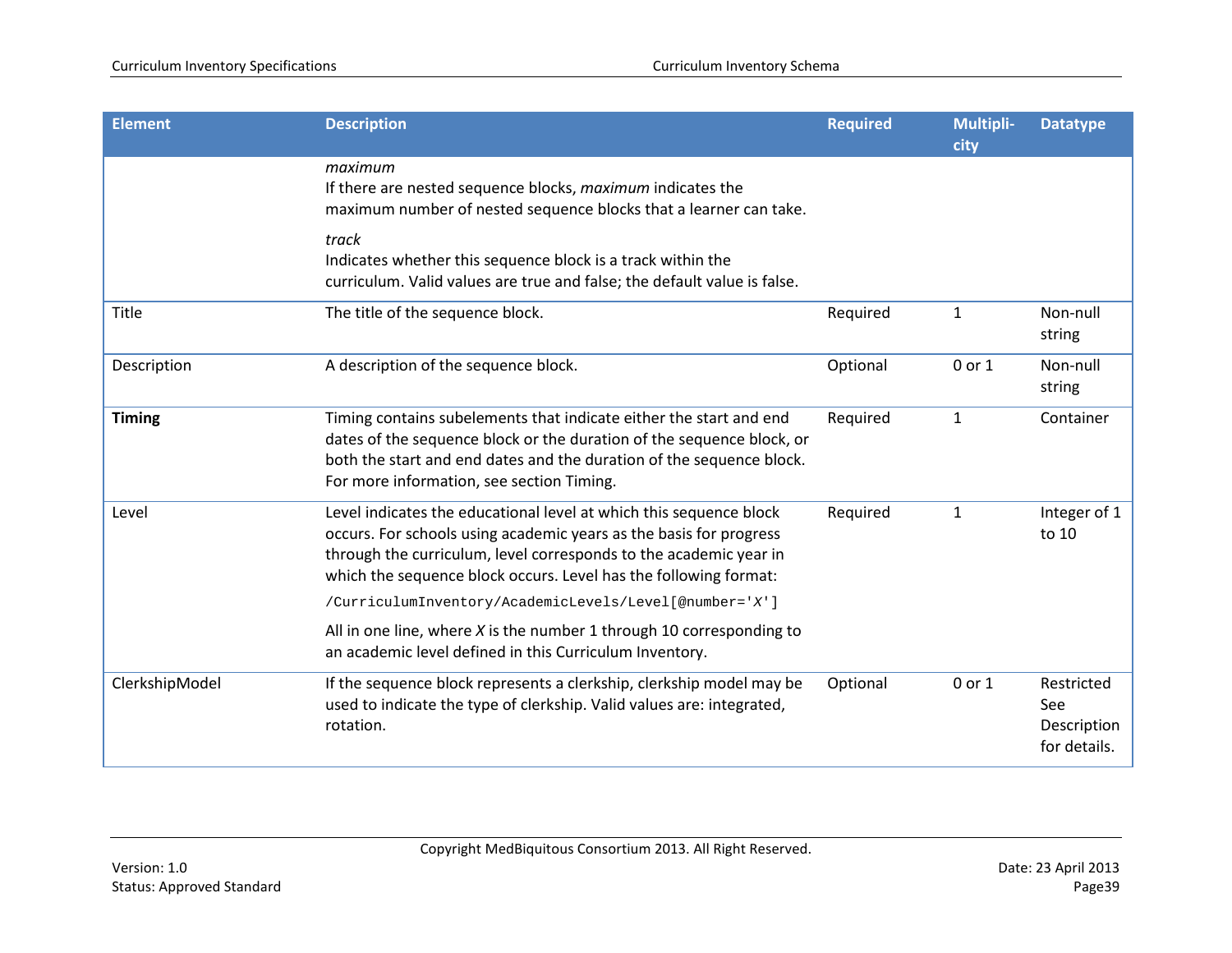| <b>Element</b>            | <b>Description</b>                                                                                                                                                                                                           | <b>Required</b>                                                                   | <b>Multipli-</b><br>city | <b>Datatype</b>                                                    |
|---------------------------|------------------------------------------------------------------------------------------------------------------------------------------------------------------------------------------------------------------------------|-----------------------------------------------------------------------------------|--------------------------|--------------------------------------------------------------------|
| CompetencyObjectReference | A reference to the unique id for a learning objective, competency,<br>learning outcome, (all of which are known as competency objects)<br>associated with this event. CompetencyObjectReference has the<br>following format: | Optional                                                                          | 0 or more                | Restricted<br>(to<br>conformant<br>XPath)                          |
|                           | /CurriculumInventory/Expectations/CompetencyObject<br>[lom:lom/lom:general/lom:identifier/lom:entry='X']                                                                                                                     |                                                                                   |                          | See section<br>4.2                                                 |
|                           | All in one line, where $X$ is the id of a Competency Object in this<br>Curriculum Inventory.                                                                                                                                 |                                                                                   |                          | Identifying<br>Data<br>through<br>XPath for<br>more<br>information |
| Precondition              | Describes preconditions that must be met for a learner to take this<br>course.                                                                                                                                               | Optional                                                                          | 0 or 1                   | NonNull<br><b>String</b>                                           |
| Postcondition             | Describes how the curriculum changes depending on the learner's<br>performance in the sequence block.                                                                                                                        | Optional                                                                          | 0 or 1                   | NonNull<br><b>String</b>                                           |
| SequenceBlockEvent        | Contains sub elements that identify and describe an education or<br>assessment included in the sequence block. For more information,<br>see section SequenceBlockEvent.                                                      | Either<br>SequenceBlock<br>Event or<br>SequenceBlock<br>Reference is<br>required. | 0 or more                | Container                                                          |
| SequenceBlockReference    | A reference to a nested sequence block. SequenceBlockReference<br>has the following format:<br>/CurriculumInventory/Sequence/SequenceBlock[@id='X']                                                                          | Either<br>SequenceBlock<br>Event or                                               | 0 or more                | Restricted<br>(to<br>conformant                                    |
|                           | All in one line, where $X$ is the id of a sequence block in this<br>Curriculum Inventory.                                                                                                                                    | SequenceBlock<br>Reference is<br>required.                                        |                          | XPath)<br>See section<br>4.2                                       |
|                           | SequenceBlockReference has the following attribute:                                                                                                                                                                          |                                                                                   |                          | Identifying                                                        |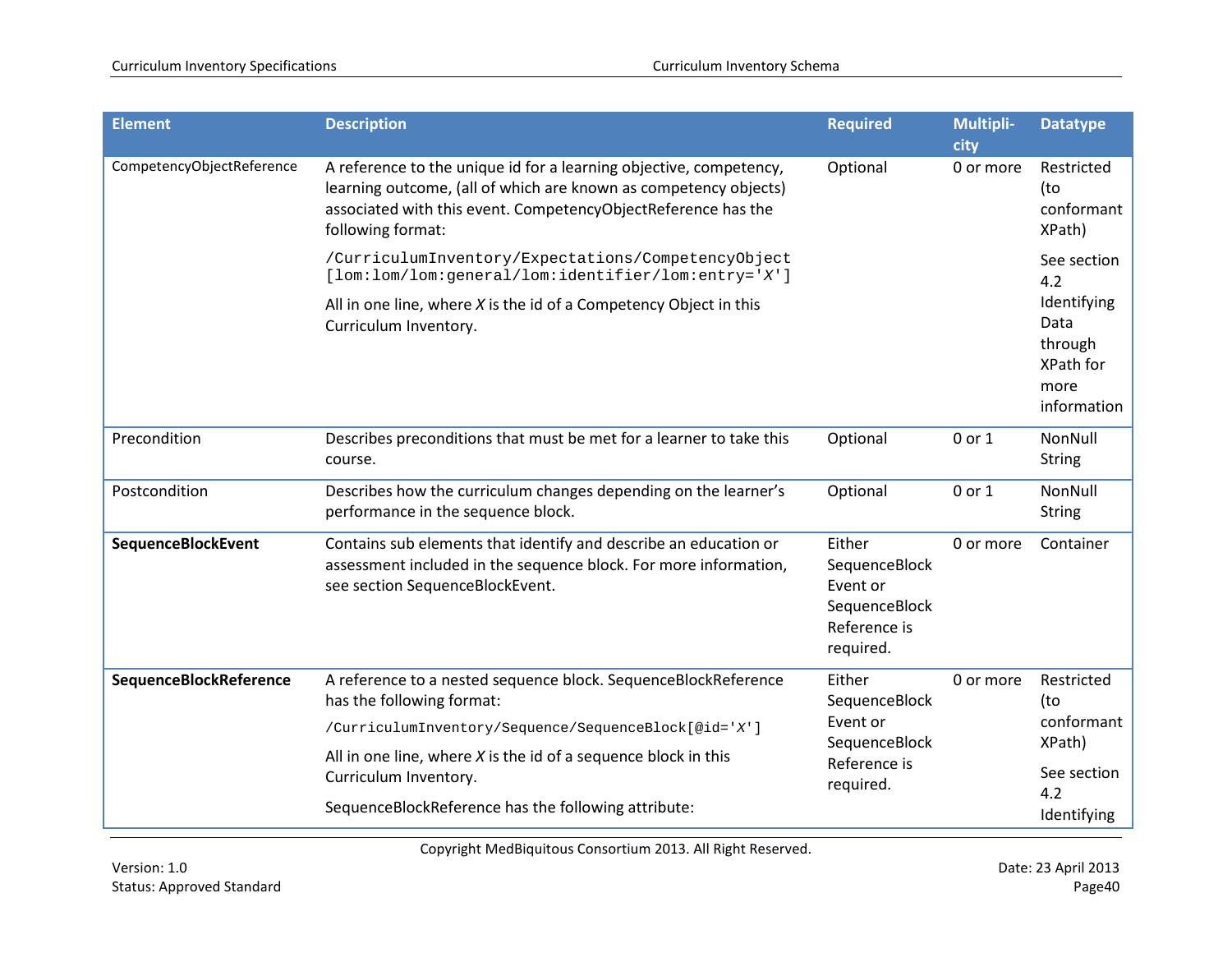| <b>Element</b> | <b>Description</b>                                                       | <b>Required</b> | <b>Multipli-</b><br>city | <b>Datatype</b> |
|----------------|--------------------------------------------------------------------------|-----------------|--------------------------|-----------------|
|                | order                                                                    |                 |                          | Data            |
|                | A positive integer indicating the order of this sequence block in        |                 |                          | through         |
|                | relation to other nested sequence blocks. The order attribute must       |                 |                          | XPath for       |
|                | be used if the <i>order</i> attribute of the parent sequence block has a |                 |                          | more            |
|                | value of ordered.                                                        |                 |                          | information     |

```
<SequenceBlock id="c" required="Required">
         <Title>Year 1</Title>
         <Timing>
            <Duration>P12M</Duration>
         </Timing>
         <Level>/CurriculumInventory/AcademicLevels/Level[@number='1']</Level>
         <CompetencyObjectReference>
/CurriculumInventory/Expectations/CompetencyObject[lom:lom/lom:general/lom:identifier/lom:entry='http://
nosuchdomain.edu/zxcvb']
         </CompetencyObjectReference>
         <SequenceBlockEvent required="true">
            <EventReference>/CurriculumInventory/Events/Event[@id='E1']</EventReference>
         </SequenceBlockEvent>
         <SequenceBlockEvent required="true">
            <EventReference>/CurriculumInventory/Events/Event[@id='E2']</EventReference>
         </SequenceBlockEvent>
      </SequenceBlock>
```
#### **7.7.2 Timing**

<span id="page-40-0"></span>Timing is a subelement of SequenceBlock that contains subelements indicating either the start and end dates of the sequence block or the duration of the sequence block. Alternately Timing may indicate the start and end dates and the duration of the sequence block. If a sequence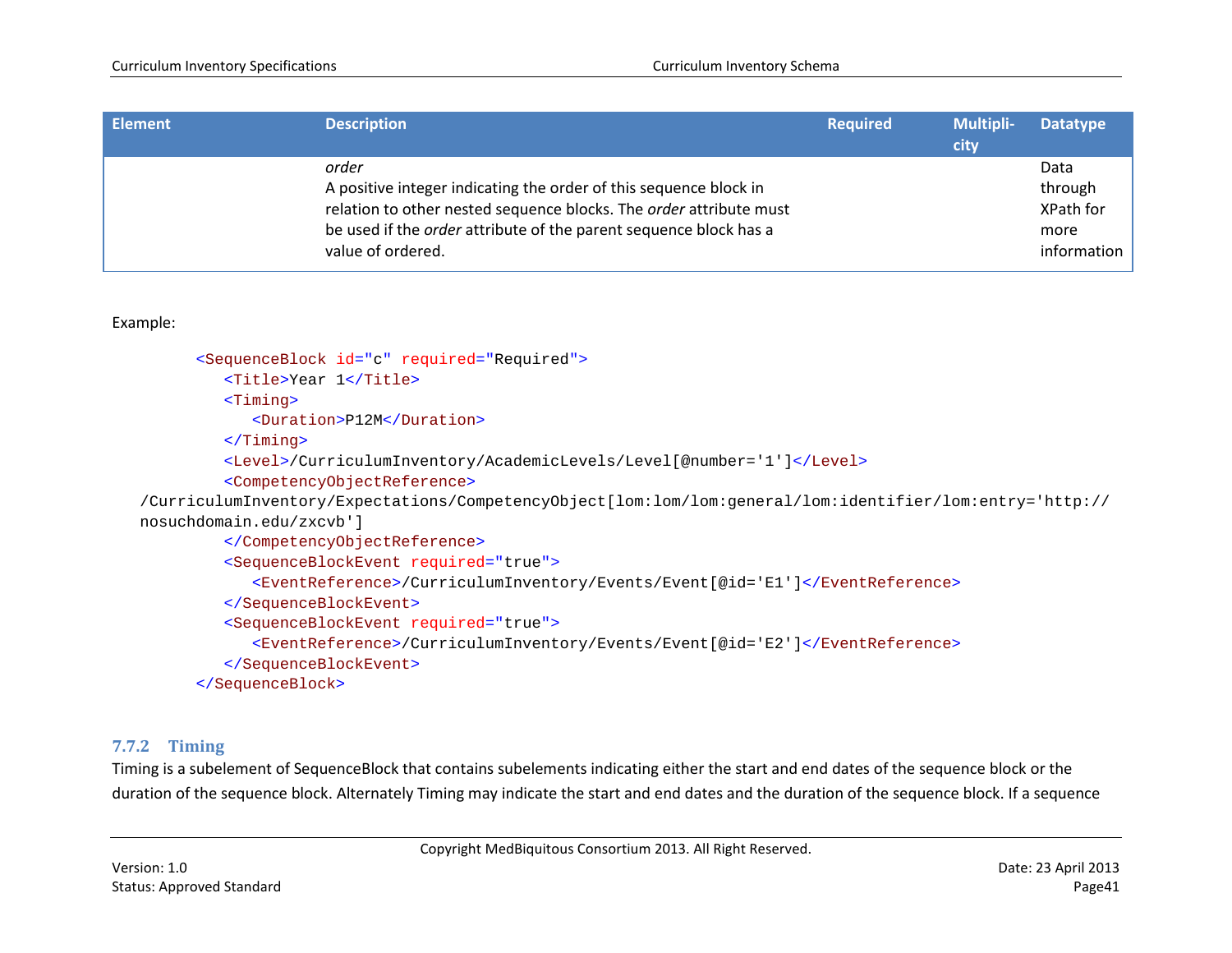block is representing a course that occurs multiple times (such as clerkships), indicate the duration and omit the dates. If only duration is indicated, the parent sequence block should indicate dates that show the time frame in which the child sequence blocks may occur.



# *Timing Element Information*

| <b>Element</b> | <b>Description</b>                                                                                                                                                                                                     | <b>Required</b>                                                                                                       | <b>Multiplicity</b> | <b>Datatype</b> |
|----------------|------------------------------------------------------------------------------------------------------------------------------------------------------------------------------------------------------------------------|-----------------------------------------------------------------------------------------------------------------------|---------------------|-----------------|
| <b>Timing</b>  | Timing contains subelements that indicate either the<br>start and end dates of the sequence block or the<br>duration of the sequence block, or both the start and<br>end dates and the duration of the sequence block. | Required                                                                                                              | 1                   | Container       |
| Duration       | The duration of the sequence block.                                                                                                                                                                                    | Either<br>Duration or<br>Dates is<br>required.<br>Alternately<br>both<br>Duration<br>and Dates<br>can be<br>provided. | 0 or 1              | Duration        |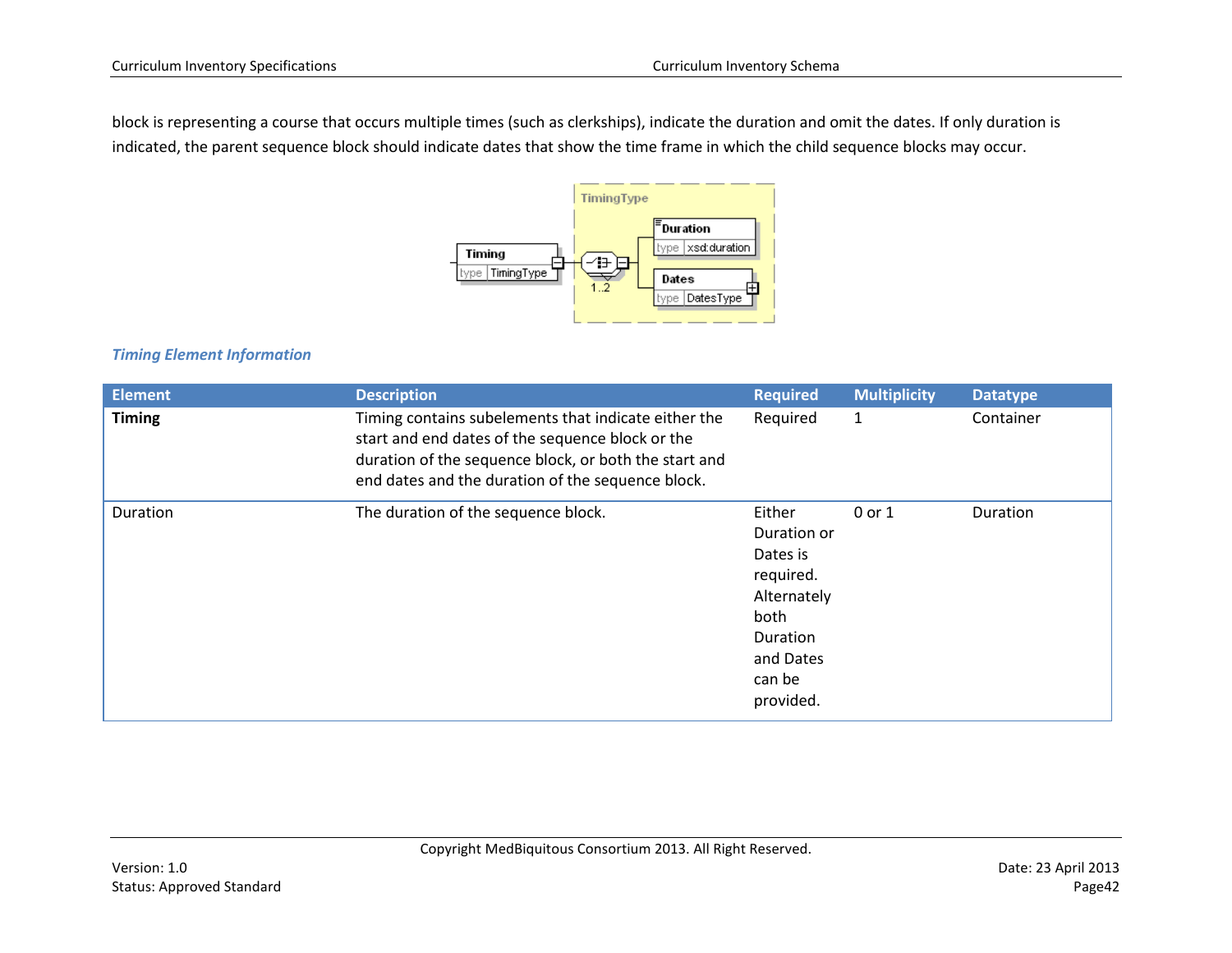| <b>Element</b> | <b>Description</b>                                                                                                                          | <b>Required</b>                                                                                                       | <b>Multiplicity</b> | <b>Datatype</b> |
|----------------|---------------------------------------------------------------------------------------------------------------------------------------------|-----------------------------------------------------------------------------------------------------------------------|---------------------|-----------------|
| <b>Dates</b>   | Dates contains subelements that identify the start<br>date and end date for this sequence block. See section<br>Dates for more information. | Either<br>Duration or<br>Dates is<br>required.<br>Alternately<br>both<br>Duration<br>and Dates<br>can be<br>provided. | 0 or 1              | Container       |

```
<Timing>
   <Duration>P12M</Duration>
</Timing>
```
# **7.7.3 Dates**

<span id="page-42-0"></span>Dates is a subelement of Timing that identifies the start date and end date for a sequence block.

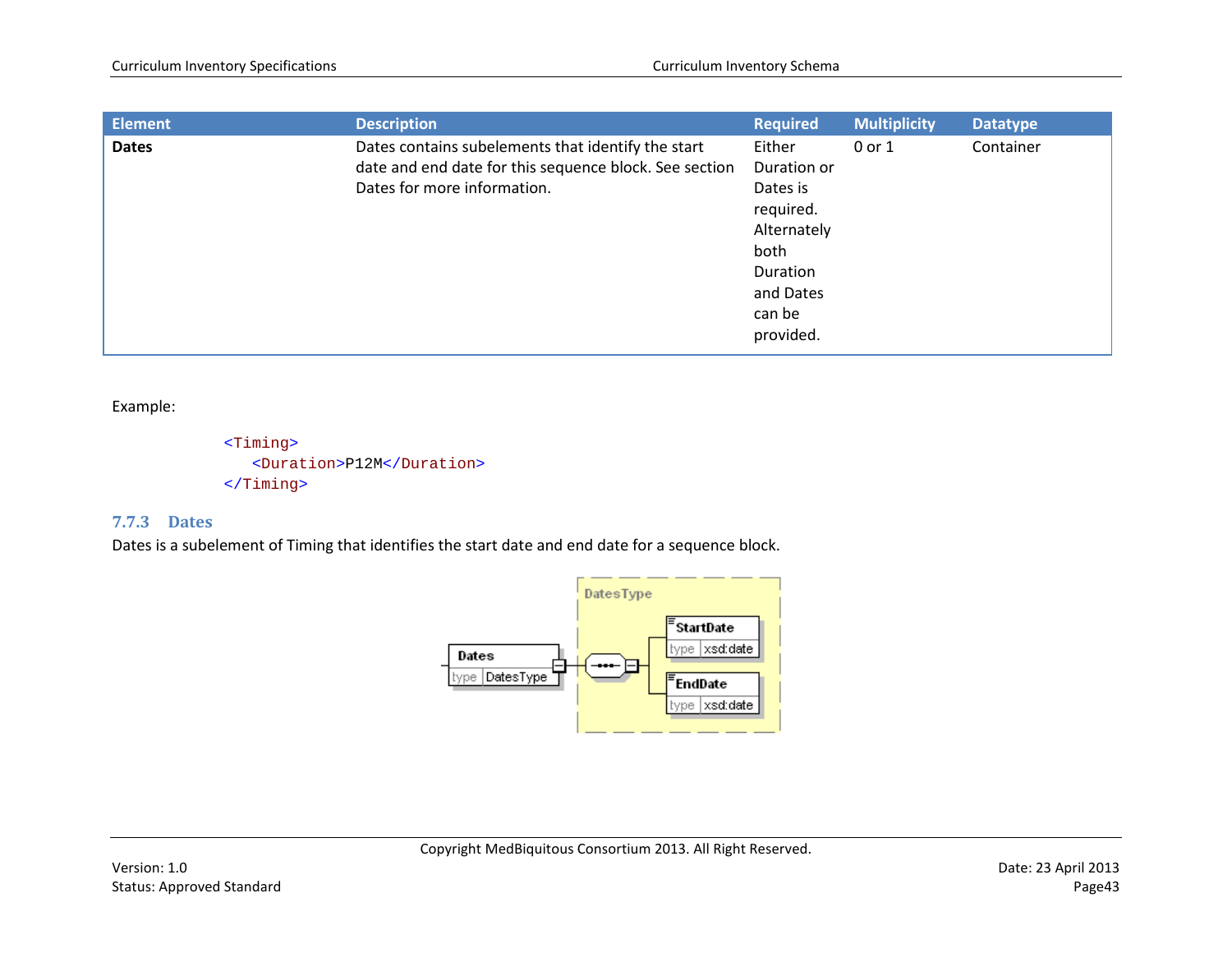#### *Dates Element Information*

| <b>Element</b> | <b>Description</b>                                                                               | <b>Required</b>                                                                                                       | <b>Multiplicity</b> | <b>Datatype</b> |
|----------------|--------------------------------------------------------------------------------------------------|-----------------------------------------------------------------------------------------------------------------------|---------------------|-----------------|
| <b>Dates</b>   | Dates contains subelements that identify the start<br>date and end date for this sequence block. | Either<br>Duration or<br>Dates is<br>required.<br>Alternately<br>both<br>Duration<br>and Dates<br>can be<br>provided. | 0 or 1              | Container       |
| StartDate      | The date the sequence block began.                                                               | Required                                                                                                              | 1                   | Date            |
| EndDate        | The date the sequence block ended.                                                               | Required                                                                                                              | 1                   | Date            |

Example:

```
<Dates>
   <StartDate>2010-07-01</StartDate>
   <EndDate>2011-06-30</EndDate>
</Dates>
```
## **7.7.4 SequenceBlockEvent**

<span id="page-43-0"></span>SequenceBlockEvent contains sub elements that identify and describe an education or assessment included in the sequence block. A sequence block may contain several events. If a sequence block contains nested sequence blocks to reflect the structure of the curriculum, the parent sequence block may not contain any events.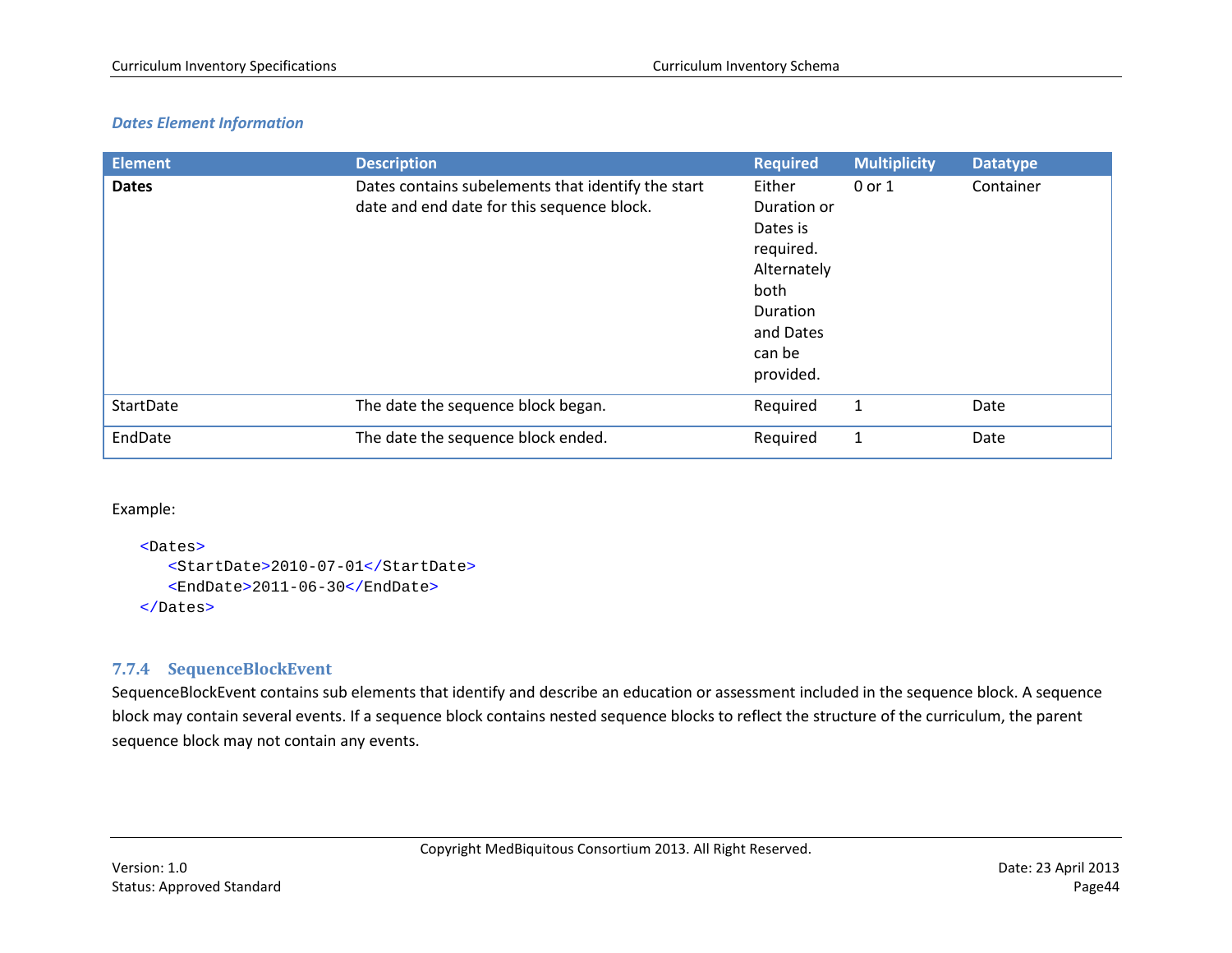

## *SequenceBlockEvent Element Information*

| <b>Element</b>     | <b>Description</b>                                                                                                                                                                                                        | <b>Required</b> | <b>Multiplicity</b> | <b>Datatype</b> |
|--------------------|---------------------------------------------------------------------------------------------------------------------------------------------------------------------------------------------------------------------------|-----------------|---------------------|-----------------|
| SequenceBlockEvent | Contains sub elements that identify and describe an<br>event that occurs within the sequence block.                                                                                                                       | Optional        | 0 or more           | Container       |
|                    | SequenceBlockEvent has the following attribute:                                                                                                                                                                           |                 |                     |                 |
|                    | required<br>Indicates whether this event is a required part of the<br>sequence block. The required attribute uses the<br>Boolean datatype; valid values are true and false. Use<br>of the required attribute is required. |                 |                     |                 |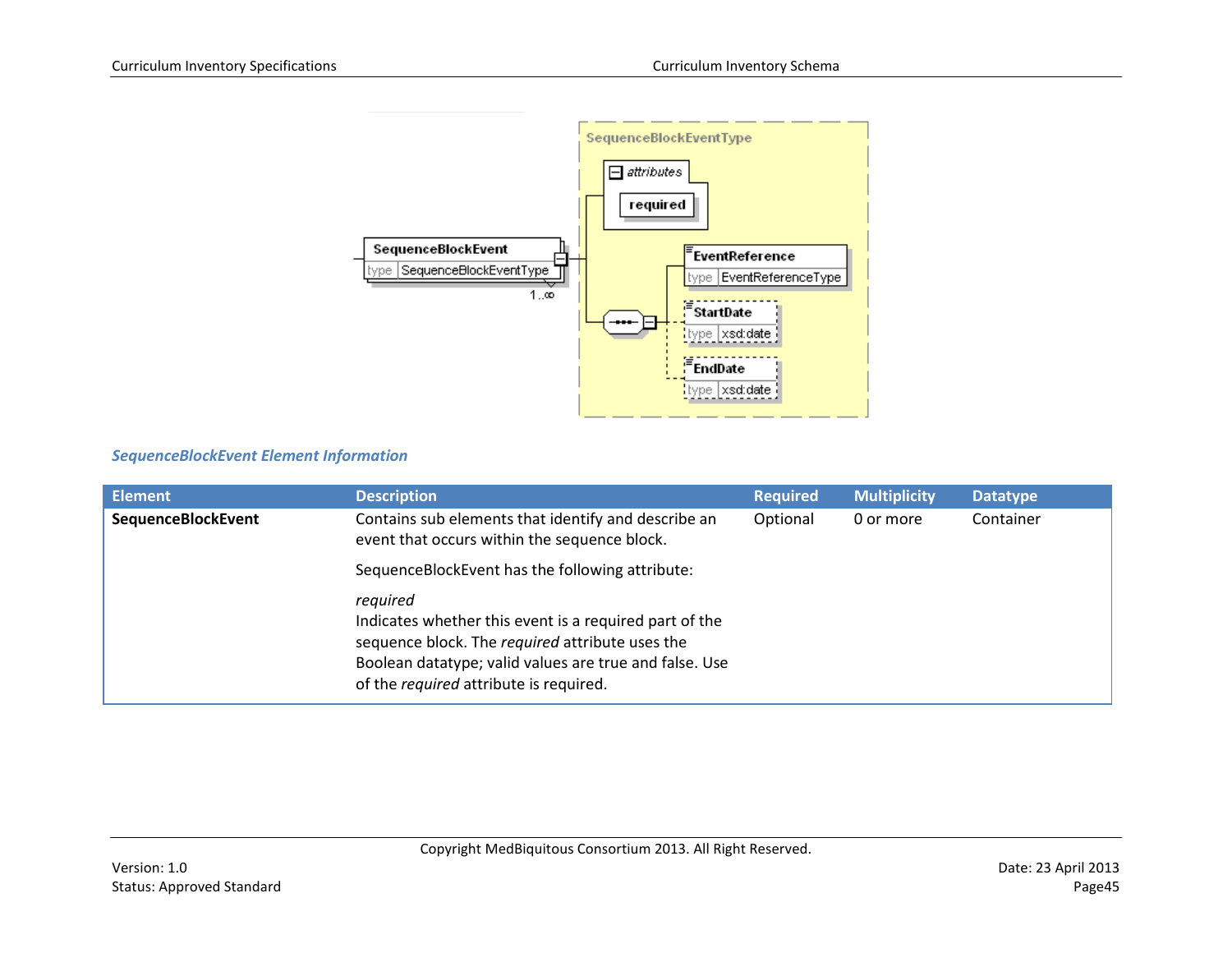| <b>Element</b>   | <b>Description</b>                                                                                                                                 | <b>Required</b> | <b>Multiplicity</b> | <b>Datatype</b>                            |
|------------------|----------------------------------------------------------------------------------------------------------------------------------------------------|-----------------|---------------------|--------------------------------------------|
| EventReference   | References the identifier, in the form of an XPath, of<br>an event that occurs in this sequence block.<br>EventReference has the following format: | Required        |                     | Restricted (to<br>conformant<br>XPath)     |
|                  | /CurriculumInventory/Events/Event[@id = 'x']                                                                                                       |                 |                     | See section 4.2<br><b>Identifying Data</b> |
|                  | All in one line, where $X$ is the id of an event in this<br>Curriculum Inventory.                                                                  |                 |                     | through XPath for<br>more information      |
| <b>StartDate</b> | The date the event began.                                                                                                                          | Optional        |                     | Date                                       |
| EndDate          | The date the event ended or ends.                                                                                                                  | Optional        |                     | Date                                       |

<SequenceBlockEvent required="true">

<EventReference>/CurriculumInventory/Events/Event[@id='34567']</EventReference>

<StartDate>2011-08-15</StartDate>

<EndDate>2011-08-15</EndDate>

</SequenceBlockEvent>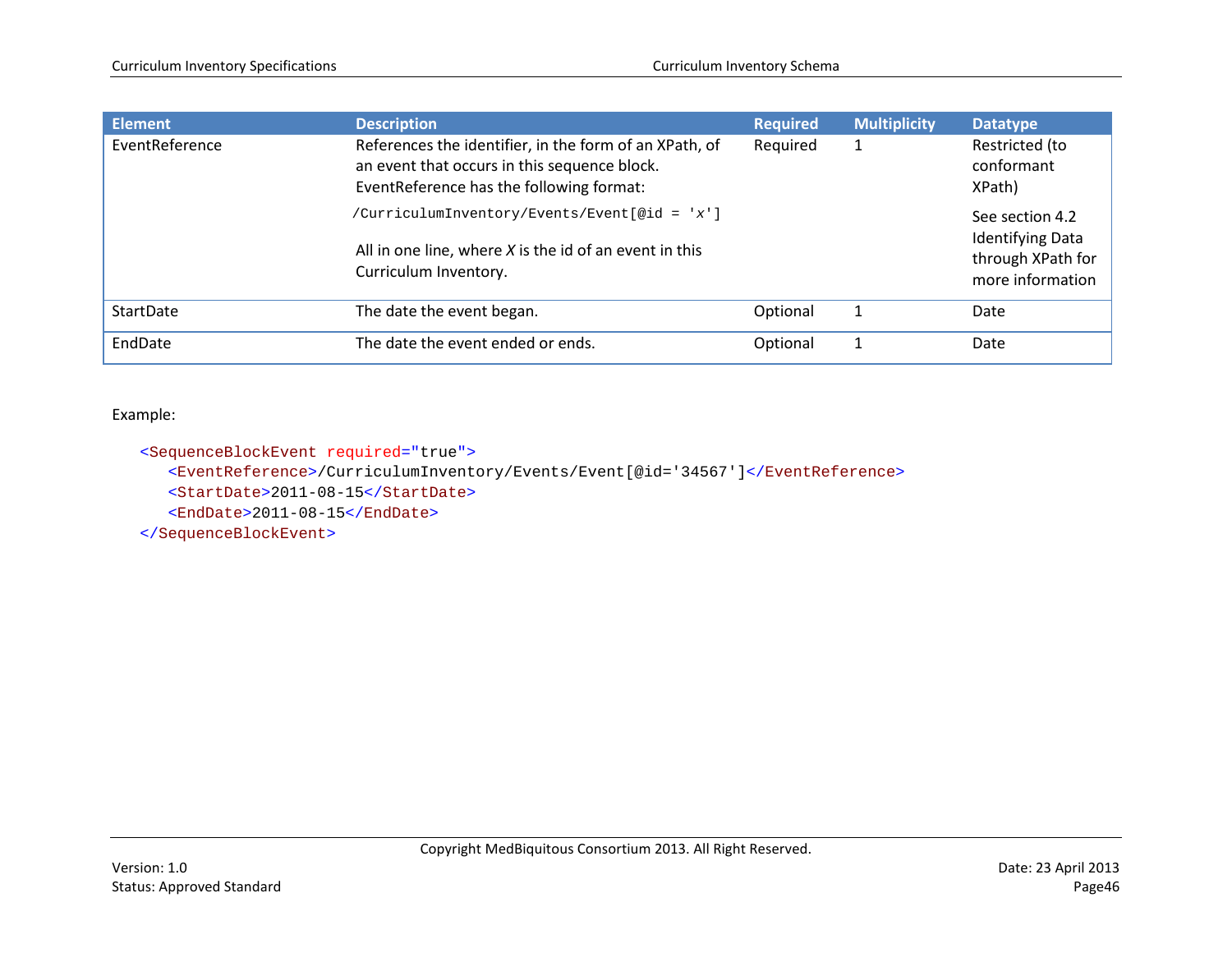# <span id="page-46-0"></span>**7.8 Integration**

Integration contains subelements that describe how a curriculum is integrated. In many cases curricula are structured around organ systems or other organizing concepts, and within that context, content related to a specific topic, discipline, or theme is incorporated. For example, a course on the cardiovascular system may contain content related to themes of anatomy, pharmacology, etc.



Generated by XMLSpy

www.altova.com

## *Integration Element Information*

| <b>Element</b>          | <b>Description</b>                                                                                                                                            | <b>Required</b> | <b>Multiplicity</b> | <b>Datatype</b> |
|-------------------------|---------------------------------------------------------------------------------------------------------------------------------------------------------------|-----------------|---------------------|-----------------|
| Integration             | Integration contains sub<br>elements that describe how a<br>curriculum is integrated.                                                                         | Optional        |                     | Container       |
| Description             | A description of the approach to<br>integrating the curriculum.                                                                                               | Optional        | $0$ or $1$          | Non-null string |
| <b>IntegrationBlock</b> | Contains sub elements that<br>define an integrating concept for<br>this curriculum, such as a theme.<br>See section IntegrationBlock for<br>more information. | Required        | 1 or more           | Container       |

## Example:

```
<Integration>
   <Description>We have themes woven throughout the 
curriculum</Description>
   <IntegrationBlock id="8765">
    . . 
   </IntegrationBlock>
   <IntegrationBlock id="7654">
    . . 
   </IntegrationBlock>
</Integration>
```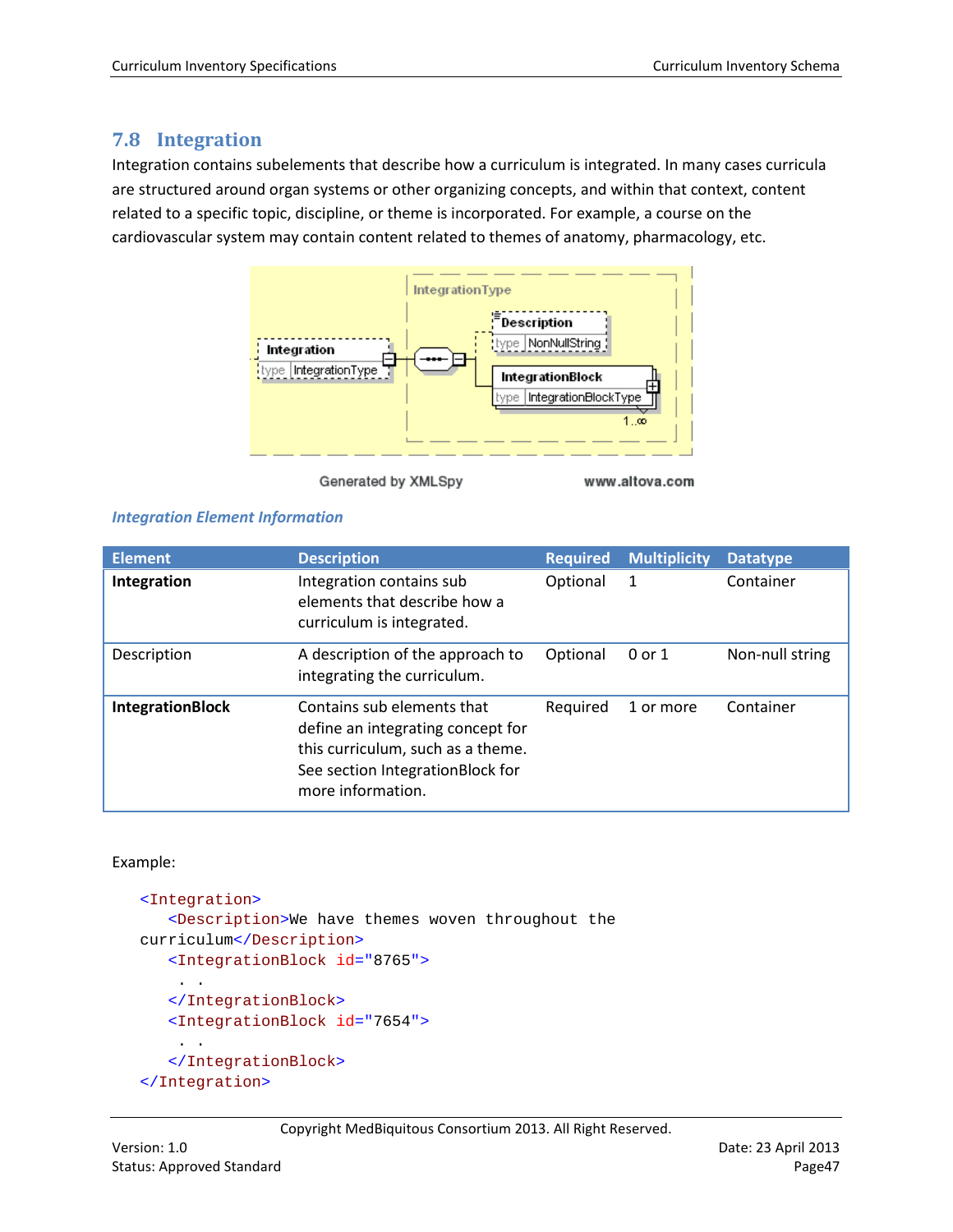#### **7.8.1 IntegrationBlock**

<span id="page-47-0"></span>IntegrationBlock contains subelements that define an integrating concept for this curriculum. Many curricula have several integrating concepts, or themes, that apply to many courses, competencies, objectives, and events.

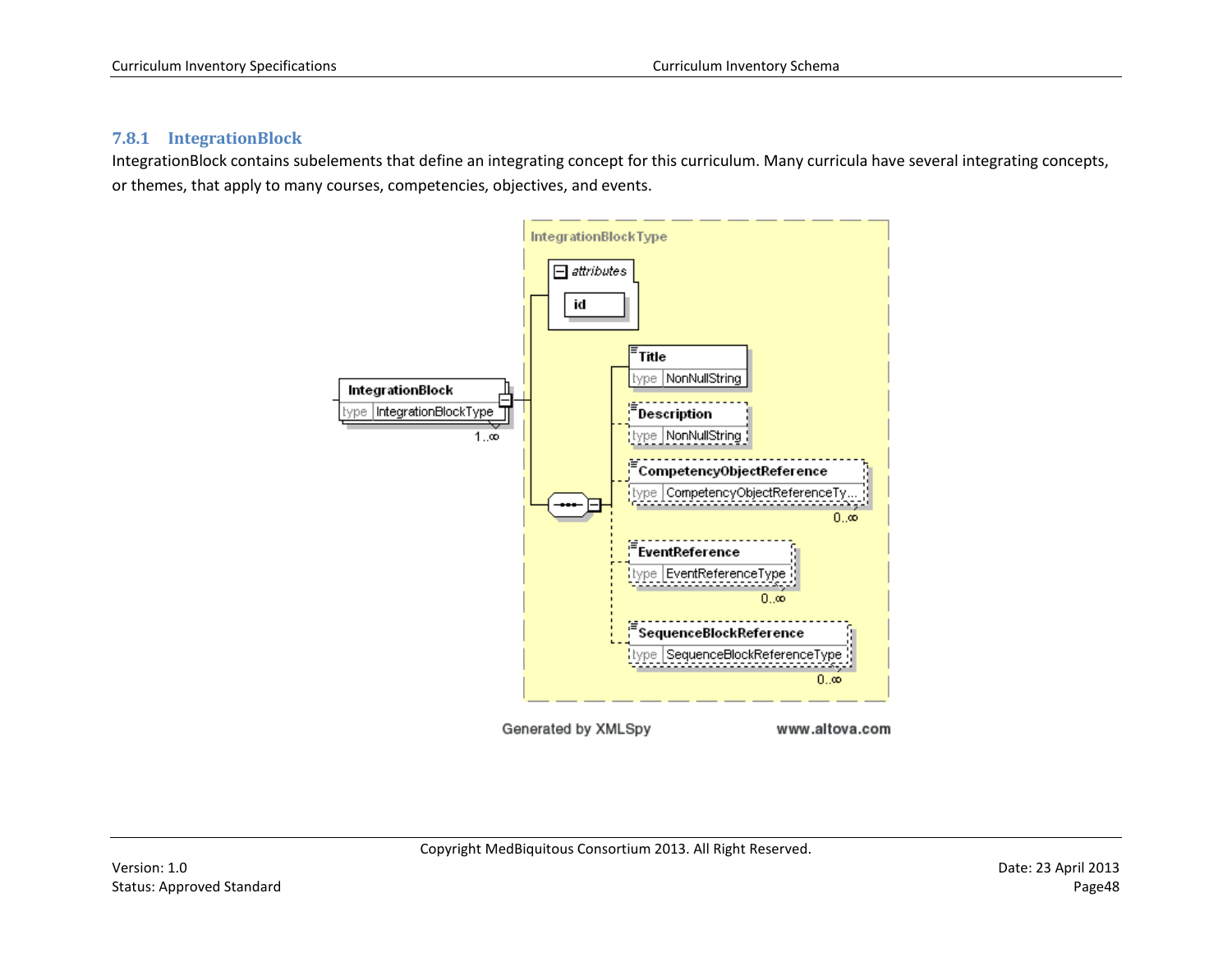#### *IntegrationBlock Element Information*

| <b>Element</b>            | <b>Description</b>                                                                                                                                                                                                                       | <b>Required</b> | <b>Multiplicity</b> | <b>Datatype</b>                                                    |
|---------------------------|------------------------------------------------------------------------------------------------------------------------------------------------------------------------------------------------------------------------------------------|-----------------|---------------------|--------------------------------------------------------------------|
| <b>IntegrationBlock</b>   | Contains sub elements that define an integrating concept for this<br>curriculum, such as a theme. IntegrationBlock has the following<br>attribute:                                                                                       | Required        | 1 or more           | Container                                                          |
|                           | id<br>A unique identifier for this integration block. The identifier must be<br>unique within the scope of this report. Use of the id attribute is<br>required.                                                                          |                 |                     |                                                                    |
| Title                     | The title of the integration block. For example, Rural Health.                                                                                                                                                                           | Required        | 1                   | Non-null<br>string                                                 |
| Description               | A description of the integrating concept.                                                                                                                                                                                                | Optional        | 0 or 1              | Non-null<br>string                                                 |
| CompetencyObjectReference | A reference to the unique id for a learning objective, competency,<br>learning outcome, (all of which are known as competency objects)<br>associated with this integration block. CompetencyObjectReference<br>has the following format: | Optional        | 0 or more           | Restricted<br>(to<br>conformant<br>XPath)                          |
|                           | /CurriculumInventory/Expectations/CompetencyObject<br>[lom:lom/lom:general/lom:identifier/lom:entry='X']                                                                                                                                 |                 |                     | See section<br>4.2                                                 |
|                           | All in one line, where $X$ is the id of a Competency Object in this<br>Curriculum Inventory.                                                                                                                                             |                 |                     | Identifying<br>Data<br>through<br>XPath for<br>more<br>information |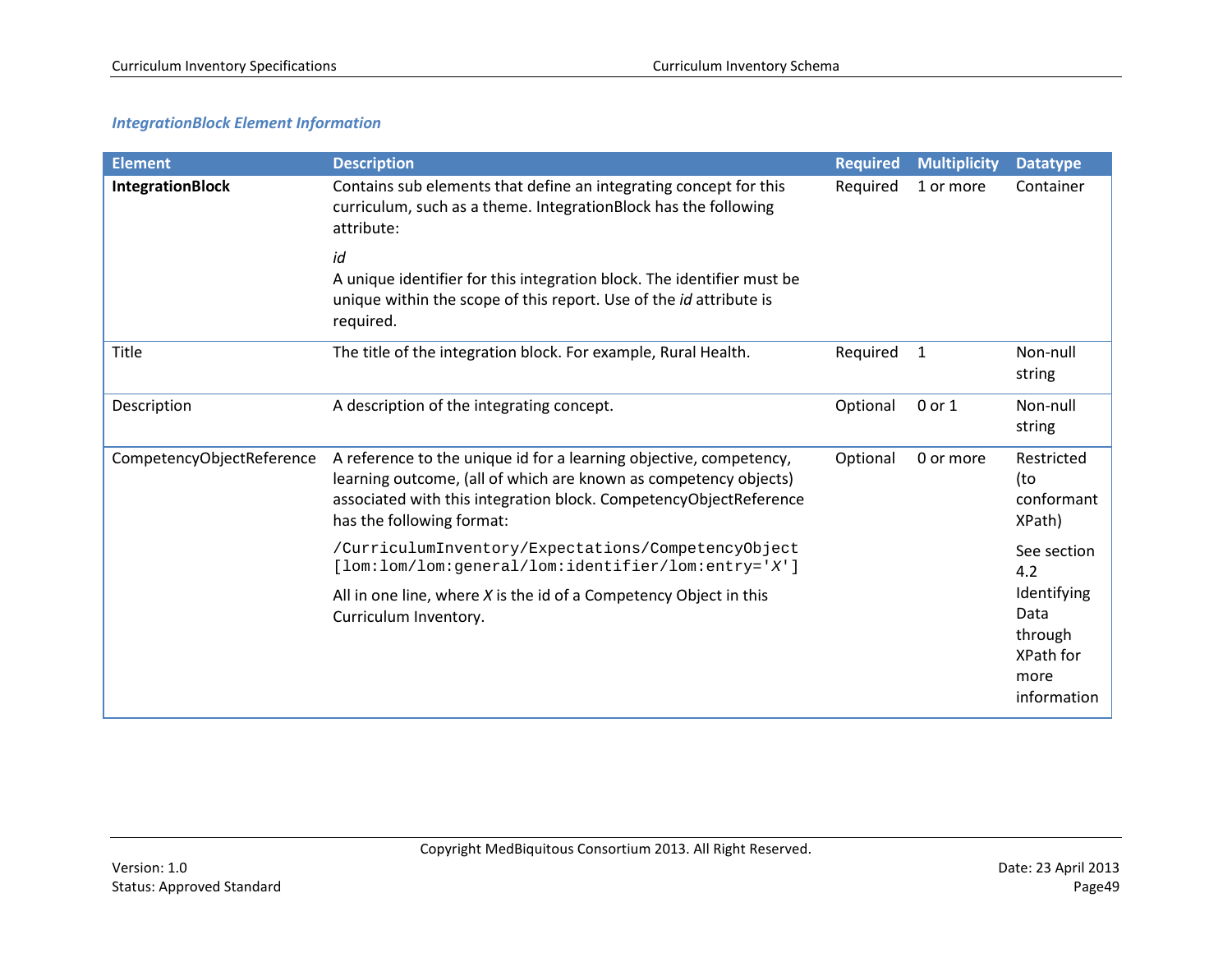| <b>Element</b>         | <b>Description</b>                                                                                                          | <b>Required</b>       | <b>Multiplicity</b> | <b>Datatype</b>                                                                          |
|------------------------|-----------------------------------------------------------------------------------------------------------------------------|-----------------------|---------------------|------------------------------------------------------------------------------------------|
| EventReference         | A reference to an event associated with this integration block.<br>EventReference has the following format:                 | Optional              | 0 or more           | Restricted<br>(to<br>conformant<br>XPath)                                                |
|                        | /CurriculumInventory/Events/Event[@id='X']                                                                                  |                       |                     |                                                                                          |
|                        | All in one line, where $X$ is the id of an event in this Curriculum<br>Inventory.                                           |                       |                     | See section<br>4.2<br>Identifying<br>Data<br>through<br>XPath for<br>more<br>information |
| SequenceBlockReference | A reference to a sequence block associated with this integration<br>block. SequenceBlockReference has the following format: | Optional<br>0 or more |                     | Restricted<br>(to<br>conformant<br>XPath)                                                |
|                        | /CurriculumInventory/Sequence/SequenceBlock[@id='X']                                                                        |                       |                     |                                                                                          |
|                        | All in one line, where $X$ is the id of an event in this Curriculum<br>Inventory.                                           |                       |                     | See section<br>4.2<br>Identifying<br>Data<br>through<br>XPath for<br>more<br>information |

<IntegrationBlock id="8765"> <Title>Social Sciences</Title>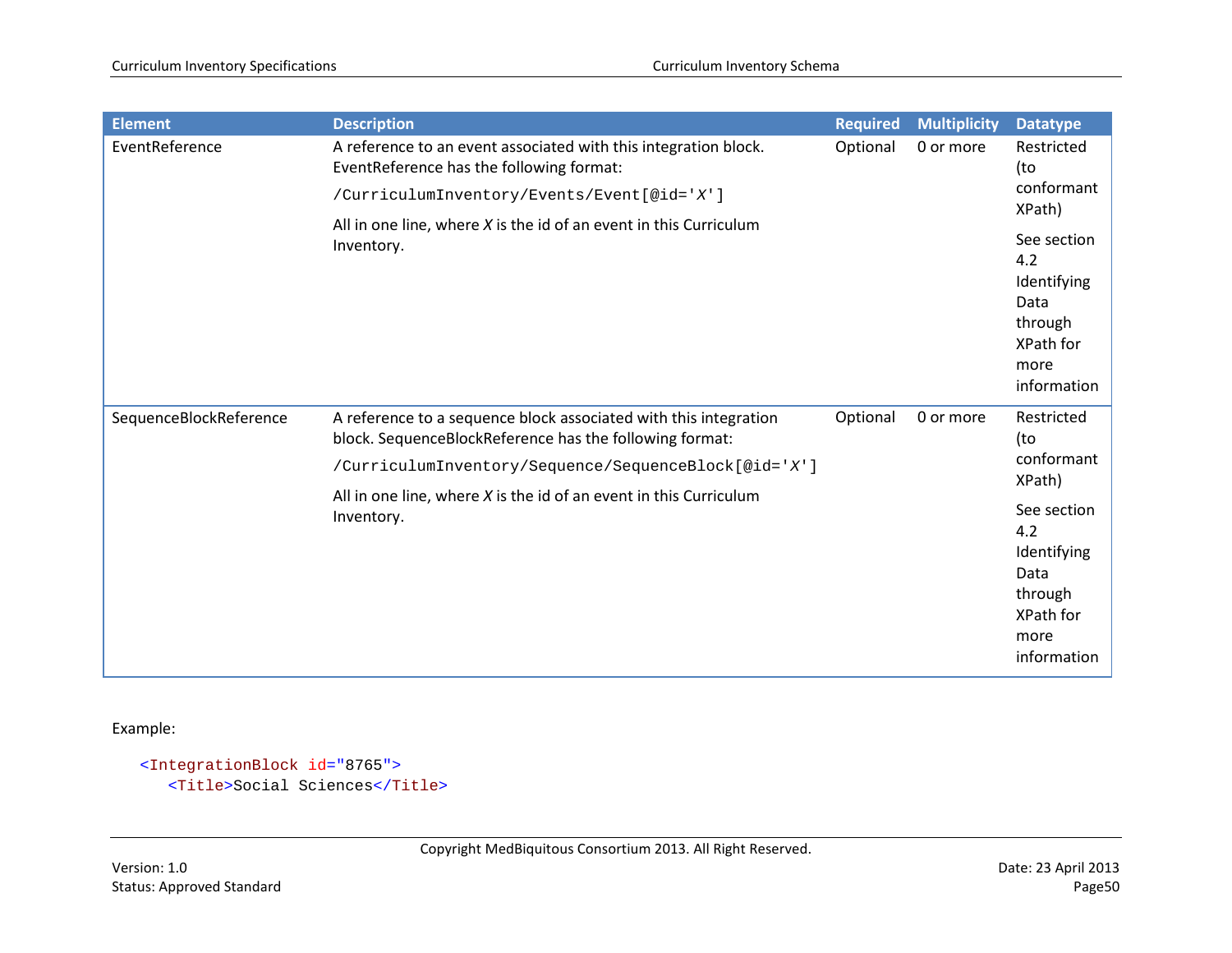<Description> Each discipline will be taught on the same framework: genes, proteins, cells, tissues, organs, systems, individuals, communities, environments, and societies. This framework allows basic science to be taught using evidence-based medicine and a public health perspective.</Description>

<CompetencyObjectReference>/CurriculumInventory/Expectations/CompetencyObject [

lom:lom/lom:general/lom:identifier/lom:entry='http://www.example.org/zxcvb']</CompetencyObjectReference> <EventReference>/CurriculumInventory/Events/Event[@id='23456']</EventReference>

<SequenceBlockReference>/CurriculumInventory/Sequence/SequenceBlock[@id='asdfg']</SequenceBlockRefere nce>

</IntegrationBlock>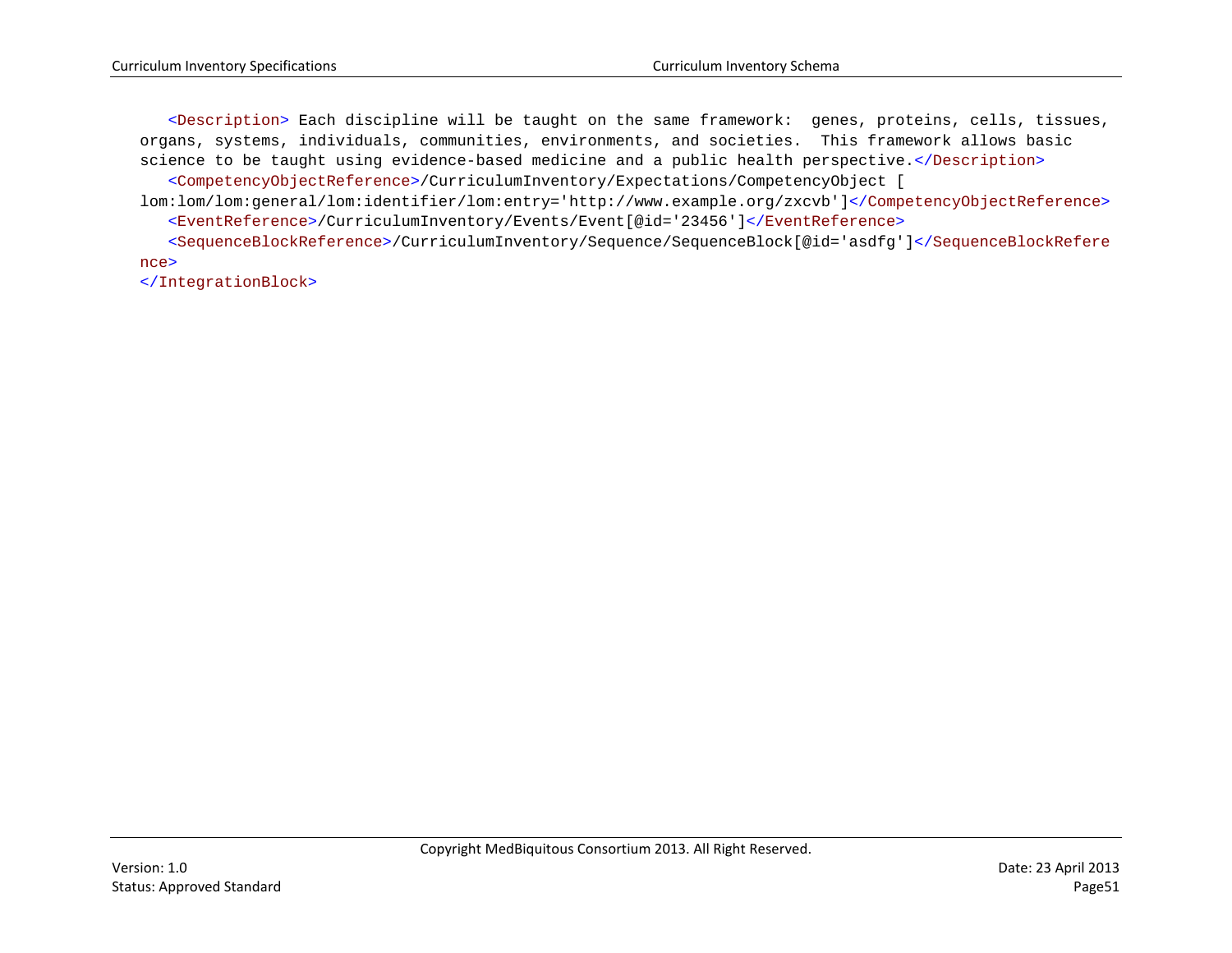# <span id="page-51-0"></span>**8 Sample XML Document**

```
<?xml version="1.0" encoding="UTF-8"?>
<CurriculumInventory
xsi:schemaLocation="http://ns.medbiq.org/curriculuminventory/v1/ 
curriculuminventory.xsd"
xmlns="http://ns.medbiq.org/curriculuminventory/v1/"
xmlns:lom="http://ltsc.ieee.org/xsd/LOM"
xmlns:a="http://ns.medbiq.org/address/v1/"
xmlns:cf="http://ns.medbiq.org/competencyframework/v1/"
xmlns:co="http://ns.medbiq.org/competencyobject/v1/"
xmlns:hx="http://ns.medbiq.org/lom/extend/v1/"
xmlns:m="http://ns.medbiq.org/member/v1/"
xmlns:xsi="http://www.w3.org/2001/XMLSchema-instance">
   <ReportID domain="idd:nosuch.edu:cip">12345</ReportID>
   <Institution>
      <m:InstitutionName>NoSuch University School of 
Medicine</m:InstitutionName>
      <m:InstitutionID
domain="idd:aamc.org:institution">987</m:InstitutionID>
      <m:Address>
         <a:StreetAddressLine>720 Main Street</a:StreetAddressLine>
         <a:City>Baltimore</a:City>
         <a:StateOrProvince>MD</a:StateOrProvince>
         <a:PostalCode>21205</a:PostalCode>
         <a:Country>
            <a:CountryCode>US</a:CountryCode>
         </a:Country>
      </m:Address>
   </Institution>
   <Program>
      <ProgramName>M.D.</ProgramName>
      <ProgramID domain="idd:aamc.org:program">5678</ProgramID>
   </Program>
   <Title>NoSuch School of Medicine Curriculum 2010-2011</Title>
   <ReportDate>2011-07-01</ReportDate>
   <ReportingStartDate>2010-07-01</ReportingStartDate>
   <ReportingEndDate>2011-06-30</ReportingEndDate>
   <Language>en-us</Language>
   <Description>The NoSuch curriculum reframes the context of health and 
illness to encourage students to explore a larger, integrated 
system.</Description>
   <SupportingLink>http://www.nosuchmedicine.org/crc/</SupportingLink>
   <Events>
      <Event id="E1">
         <Title>White Coat Ceremony</Title>
         <EventDuration>PT2H</EventDuration>
```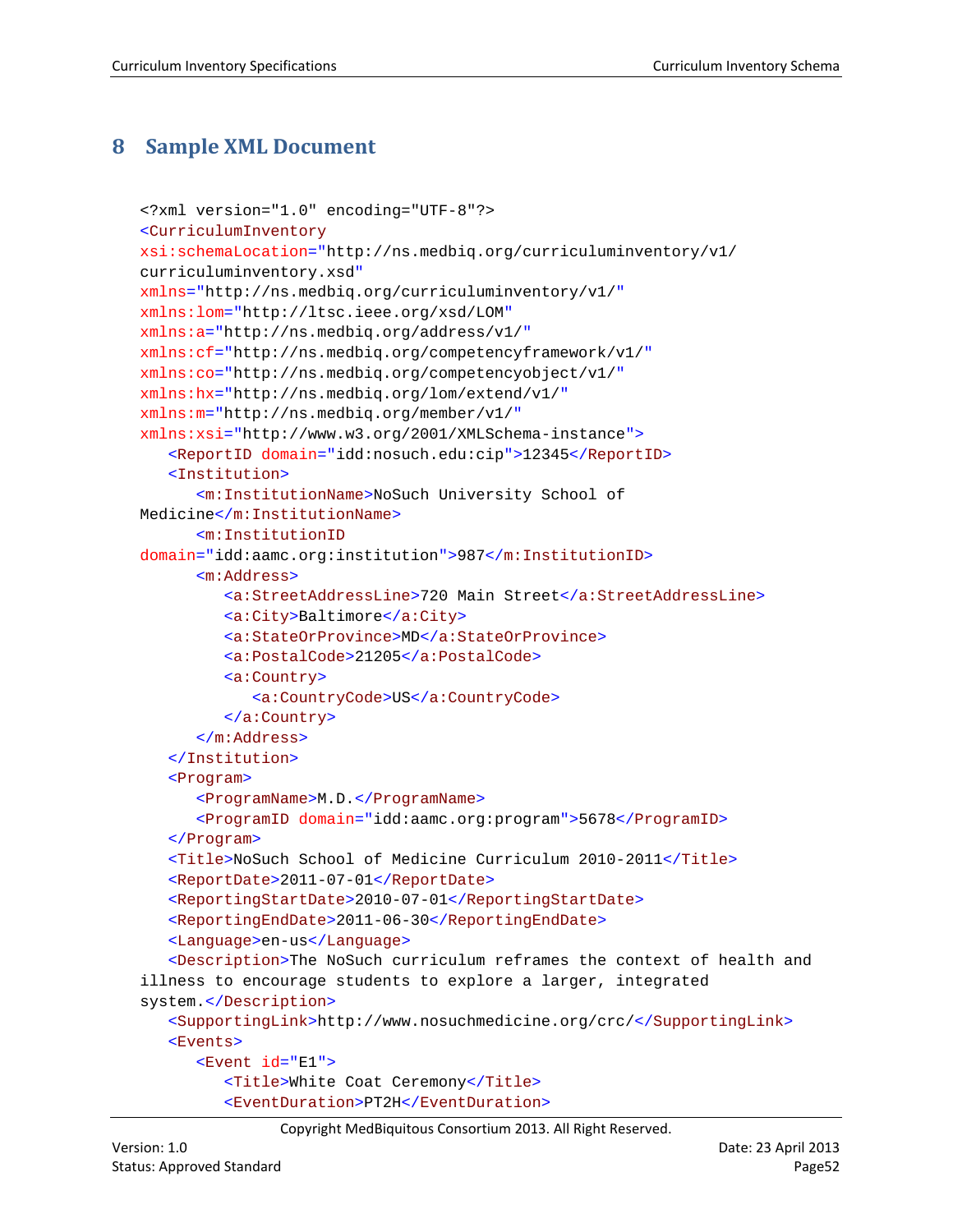```
<Description>First year students are given their white coats to 
mark the transition to clinical rotations. The ceremony includes a 
declaration of professional values. </Description>
         <Keyword hx:source="MeSH" hx:id="D010817">
            <hx:string>Physician-Patient Relations</hx:string>
         </Keyword>
         <Keyword hx:source="MeSH" hx:id="D012945">
            <hx:string>Social Values</hx:string>
         </Keyword>
         <Interprofessional>false</Interprofessional>
   <CompetencyObjectReference>/CurriculumInventory/Expectations/Competency
Object[lom:lom/lom:general/lom:identifier/lom:entry='http://nosuchdomain.e
du/zxcvb']</CompetencyObjectReference>
         <InstructionalMethod primary="true">Lecture</InstructionalMethod>
      </Event>
      <Event id="E2">
         <Title>Orientation Lecture</Title>
         <EventDuration>PT4H</EventDuration>
         <Description>Faculty discuss what the students are to expect in 
the coming year.</Description>
         <Keyword hx:source="MeSH" hx:id="D010817">
            <hx:string>Physician-Patient Relations</hx:string>
         </Keyword>
         <Keyword hx:source="MeSH" hx:id="D012945">
            <hx:string>Social Values</hx:string>
         </Keyword>
         <Interprofessional>false</Interprofessional>
   <CompetencyObjectReference>/CurriculumInventory/Expectations/Competency
Object[lom:lom/lom:general/lom:identifier/lom:entry='http://nosuchdomain.e
du/zxcvb']</CompetencyObjectReference>
         <InstructionalMethod primary="true">Lecture</InstructionalMethod>
      </Event>
      <Event id="E3">
         <Title>Peds Part 1</Title>
         <EventDuration>PT20H</EventDuration>
         <Description>Students shadow Pediatricians</Description>
         <InstructionalMethod primary="true">Clinical Experience -
Inpatient</InstructionalMethod>
      </Event>
      <Event id="E4">
         <Title>Peds Part 2</Title>
         <EventDuration>PT20H</EventDuration>
         <Description>Students talk to families and take history with 
supervision</Description>
         <InstructionalMethod primary="true">Clinical Experience -
Inpatient</InstructionalMethod>
      </Event>
```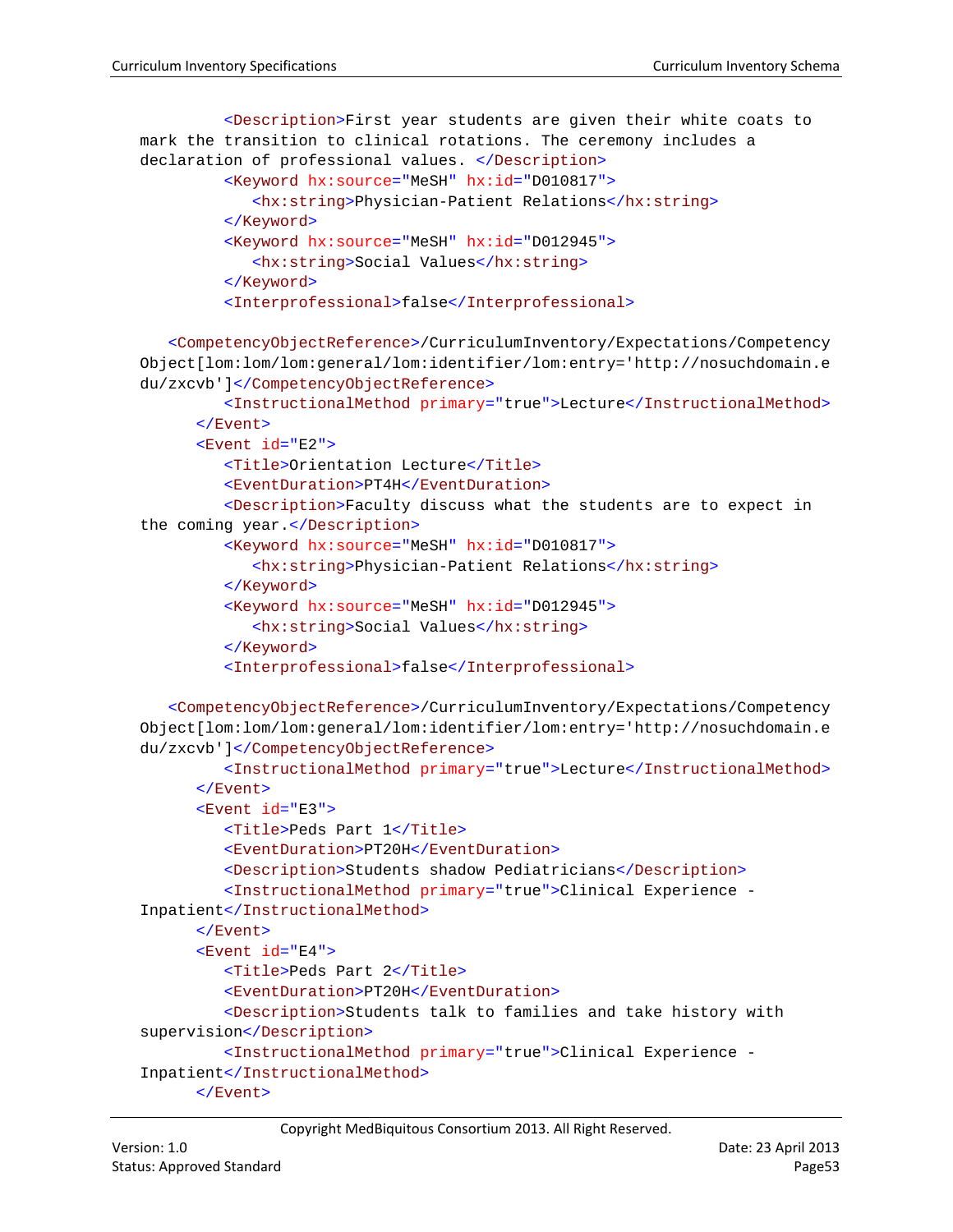```
<Event id="E5">
         <Title>Geriatrics Part 1</Title>
         <EventDuration>PT20H</EventDuration>
         <Description>Students shadow Geriatricians</Description>
         <InstructionalMethod primary="true">Clinical Experience -
Ambulatory</InstructionalMethod>
      </Event>
      <Event id="E6">
         <Title>Geriatrics Part 2</Title>
         <EventDuration>PT20H</EventDuration>
         <Description>Students talk to families and take history with 
supervision</Description>
         <InstructionalMethod primary="true">Clinical Experience -
Ambulatory</InstructionalMethod>
      </Event>
   </Events>
   <Expectations>
      <CompetencyObject>
         <lom:lom>
            <lom:general>
               <lom:identifier>
                  <lom:catalog>URI</lom:catalog>
                  <lom:entry>http://nosuchdomain.edu/zxcvb</lom:entry>
               </lom:identifier>
               <lom:title>
                  <lom:string>Professionalism</lom:string>
               </lom:title>
            </lom:general>
         </lom:lom>
      </CompetencyObject>
      <CompetencyFramework>
         <lom:lom>
            <lom:general>
               <lom:identifier>
                  <lom:catalog>URI</lom:catalog>
                  <lom:entry>http://nosuchdomain.edu/framework</lom:entry>
               </lom:identifier>
            </lom:general>
            <lom:lifeCycle>
               <lom:version>
                  <lom:string>1.0</lom:string>
               </lom:version>
            </lom:lifeCycle>
         </lom:lom>
         <cf:Includes>
            <cf:Catalog>URI</cf:Catalog>
            <cf:Entry>http://nosuchdomain.edu/zxcvb</cf:Entry>
         </cf:Includes>
      </CompetencyFramework>
```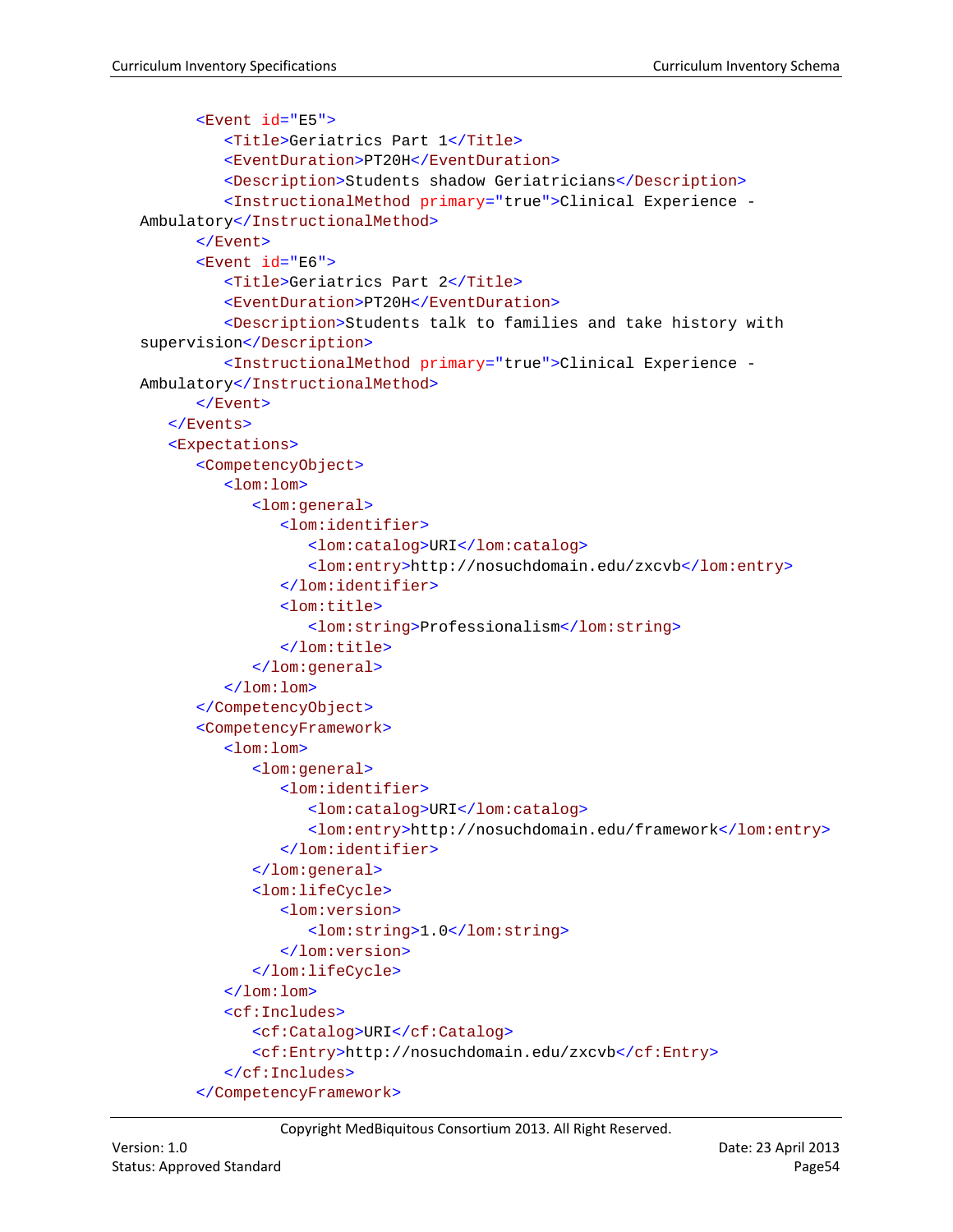```
</Expectations>
<AcademicLevels>
   <LevelsInProgram>4</LevelsInProgram>
   <Level number="1">
      <Label>Year 1</Label>
      <Description>Preclinical</Description>
   </Level>
   <Level number="2">
      <Label>Year 2</Label>
      <Description>Preclinical</Description>
   </Level>
   <Level number="3">
      <Label>Year 3</Label>
      <Description>Clinical</Description>
  </Level>
   <Level number="4">
      <Label>Year 4</Label>
      <Description>Clinical</Description>
   </Level>
</AcademicLevels>
<Sequence>
   <SequenceBlock id="c" required="Required">
      <Title>Year 1</Title>
      <Timing>
         <Duration>P12M</Duration>
      </Timing>
```
<Level>/CurriculumInventory/AcademicLevels/Level[@number='1']</Level>

<CompetencyObjectReference>/CurriculumInventory/Expectations/Competency Object[lom:lom/lom:general/lom:identifier/lom:entry='http://nosuchdomain.e du/zxcvb']</CompetencyObjectReference>

```
<SequenceBlockReference>/CurriculumInventory/Sequence/SequenceBlock[@id
='e']</SequenceBlockReference>
```

```
<SequenceBlockReference>/CurriculumInventory/Sequence/SequenceBlock[@id
='f']</SequenceBlockReference>
      </SequenceBlock>
      <SequenceBlock id="e" required="Required">
         <Title>Introduction to Medicine</Title>
         <Timing>
            <Duration>P1M</Duration>
         </Timing>
   <Level>/CurriculumInventory/AcademicLevels/Level[@number='1']</Level>
         <SequenceBlockEvent required="true">
```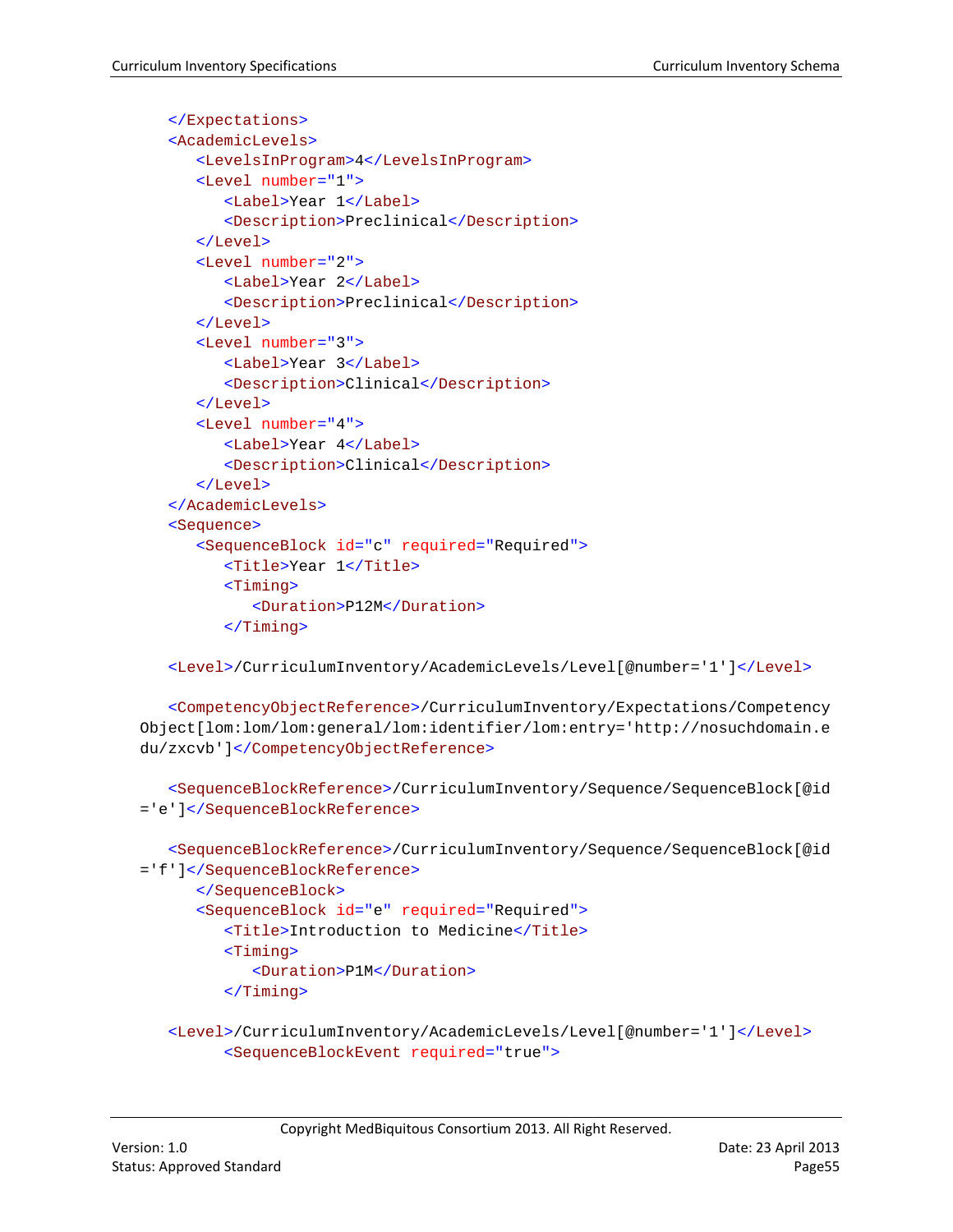```
<EventReference>/CurriculumInventory/Events/Event[@id='E1']</EventRefer
ence>
         </SequenceBlockEvent>
      </SequenceBlock>
      <SequenceBlock id="f" required="Required">
         <Title>Orientation</Title>
         <Timing>
            <Duration>P1M</Duration>
         </Timing>
   <Level>/CurriculumInventory/AcademicLevels/Level[@number='1']</Level>
         <SequenceBlockEvent required="true">
   <EventReference>/CurriculumInventory/Events/Event[@id='E2']</EventRefer
ence>
         </SequenceBlockEvent>
      </SequenceBlock>
      <SequenceBlock id="d" required="Required">
         <Title>Year 2</Title>
         <Timing>
            <Dates>
               <StartDate>2010-07-01</StartDate>
               <EndDate>2011-06-30</EndDate>
            </Dates>
         </Timing>
   <Level>/CurriculumInventory/AcademicLevels/Level[@number='2']</Level>
         <Precondition>Requires successful completion of Year 
1.</Precondition>
         <SequenceBlockEvent required="true">
```

```
<EventReference>/CurriculumInventory/Events/Event[@id='E3']</EventRefer
ence>
```

```
</SequenceBlockEvent>
<SequenceBlockEvent required="true">
```

```
<EventReference>/CurriculumInventory/Events/Event[@id='E4']</EventRefer
ence>
```

```
</SequenceBlockEvent>
      </SequenceBlock>
   </Sequence>
</CurriculumInventory>
```